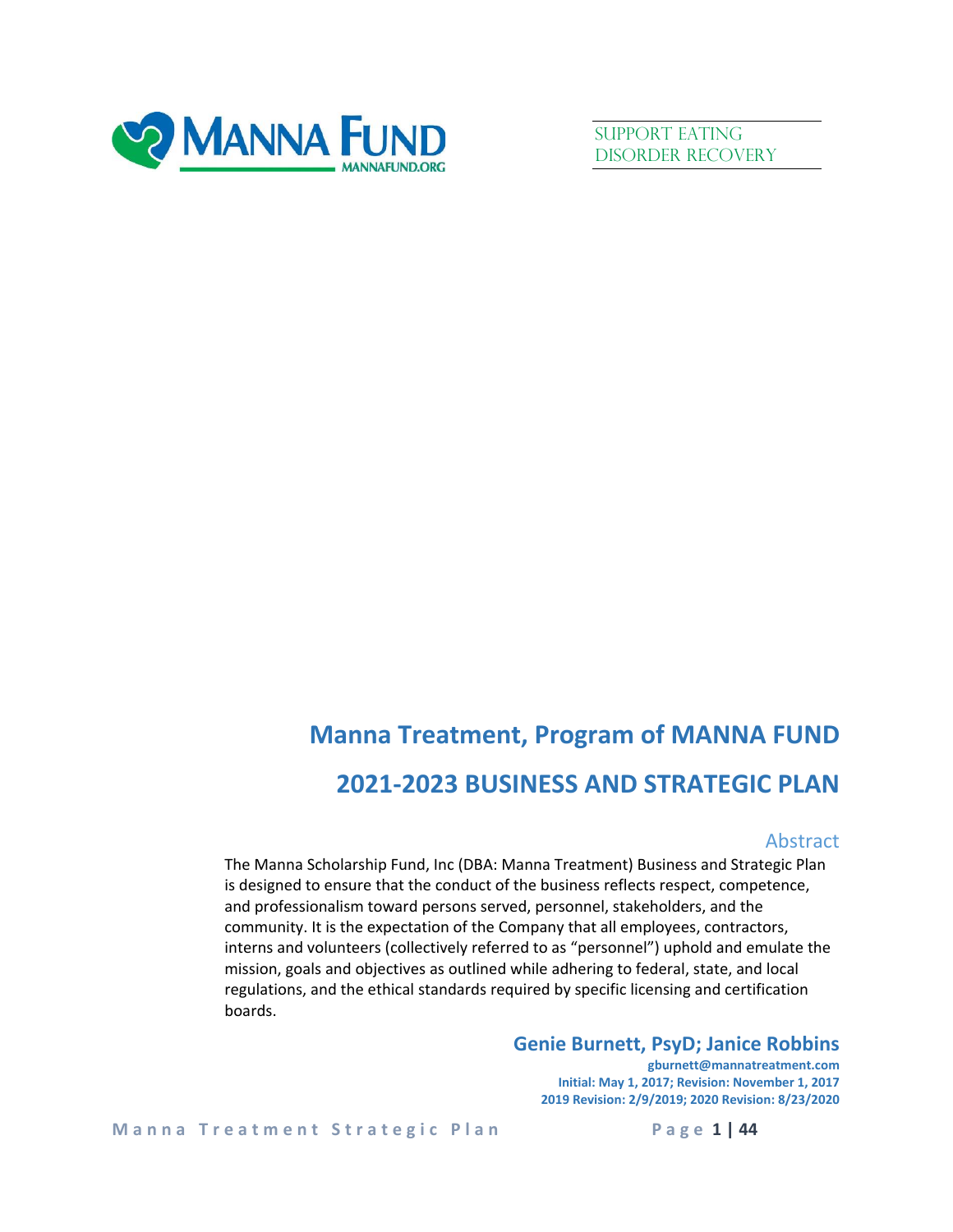

Current Location: 3305 Breckinridge Boulevard, Ste 116, Duluth, GA 30096

### **Executive Summary**

### **History**

Manna® Scholarship Fund, Inc (DBA: Manna Fund) is a 501-c-3 is dedicated to helping those with eating disorders gain access to intense treatment that they otherwise cannot, due to financial limitations. Dr. Genie Burnett, PsyD, CEDS-S started this program out of frustration and fear, based on what limited resources were available to her clients. Manna Fund's Mission Statement is:

*"To address the epidemic of eating disorders by providing prevention programs, education, research, and financial assistance for treatment to all qualified individuals through well-administered programs."*



**Visualization of Manna Fund's Mission Statement**

\*Manna Treatment will be described below, and is the focus of CARF accreditation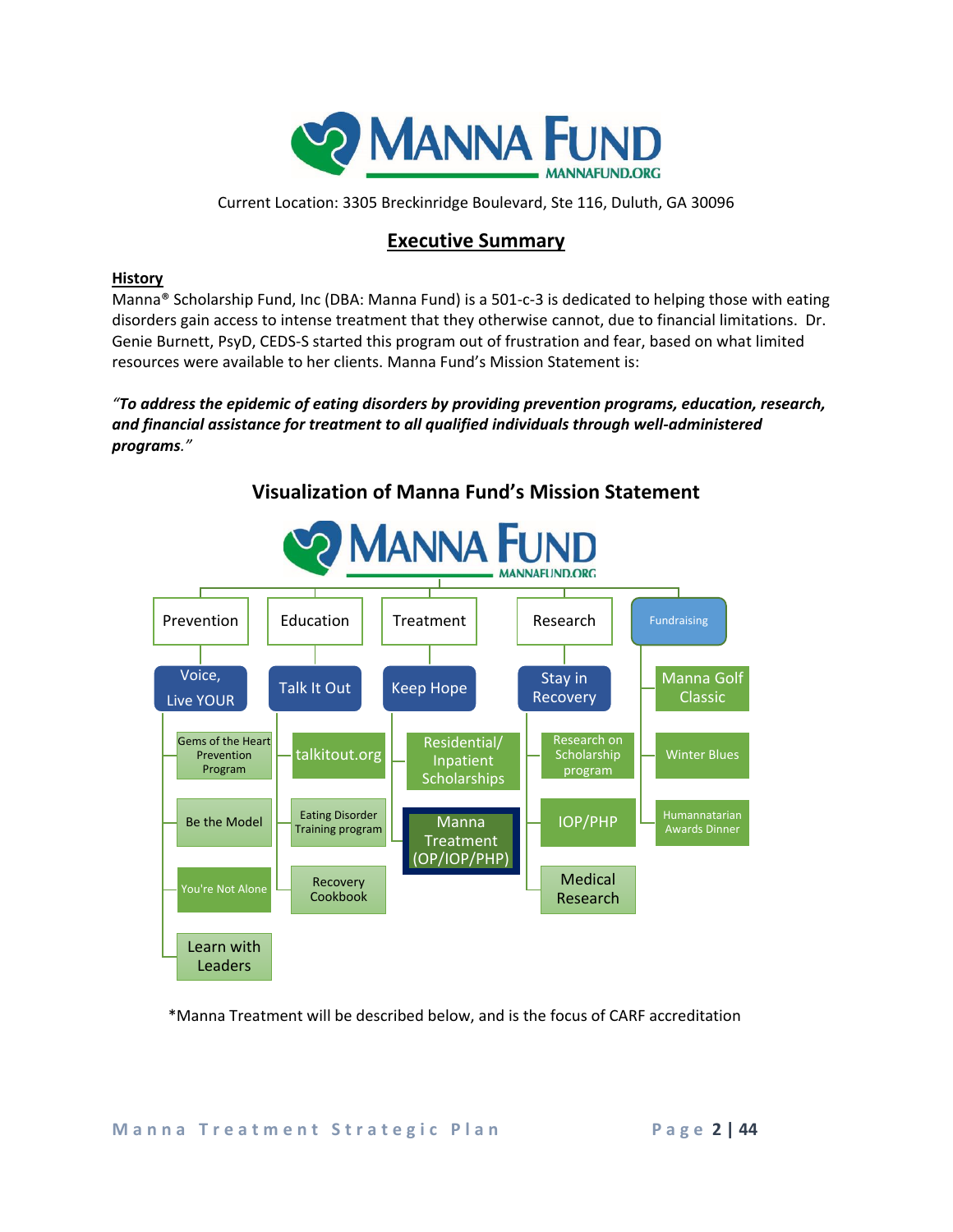Since 2006, Manna Fund has raised over three million dollars, with over \$1.1 million going towards residential, PHP, and IOP treatment for 100+ individuals they have served across the nation and locally.

| Year                | <b>Number of Recipients</b> | <b>Total Days</b> | <b>Amount</b>  |
|---------------------|-----------------------------|-------------------|----------------|
| 2007                | $\overline{2}$              | 42                | 15,650.92      |
| 2008                | $\mathbf{1}$                | 206               | 71,513.68      |
| 2009                | $\overline{4}$              | 292               | 124,450.00     |
| 2010                | $\mathbf{1}$                | 30                | 2,900.00       |
| 2011                | $\overline{2}$              | 38                | 3,000.00       |
| 2012                | $\mathbf{1}$                | 90                | 20,540.03      |
| 2013                | 6                           | 446               | 108,922.15     |
| 2014                | $\overline{2}$              | 180               | 71,000.00      |
| 2015                | $\overline{4}$              | 215               | 105,217.63     |
| 2016                | $\mathbf{1}$                | 60                | 10,000.00      |
| <b>2016 IOP</b>     | 35                          | 691               | 18,720.00      |
| 2017                | $\overline{2}$              | 124               | 8,600          |
| <b>2017 IOP/PHP</b> | 44                          | 825               | 336,320.78     |
| <b>2018 IOP/PHP</b> | 24                          | 16,443            | 133,179.00     |
| <b>2019 IOP/PHP</b> | 34                          | 23,490            | 50,426.54      |
| 2020                | 40                          | 29,362            | 28,517.83      |
| <b>Total</b>        | 203                         | 72,534            | \$1,108,958.56 |

### **Executive Management**

Founder, Executive Director: Dr. Genie Burnett, Licensed Clinical Psychologist (Georgia) and a national Certified Eating Disorder Specialist - Supervisor

Executive Board Members:

| President:         | Anne Moore, PsyD, Clinical Psychologist in Eating Disorders |
|--------------------|-------------------------------------------------------------|
| Vice President:    | Jessica Morris, CFP                                         |
| Treasurer:         | pending                                                     |
| Strategy, Medical: | Jim Burnett, DO                                             |
| Fundraising:       | Rob Petmecky, JD                                            |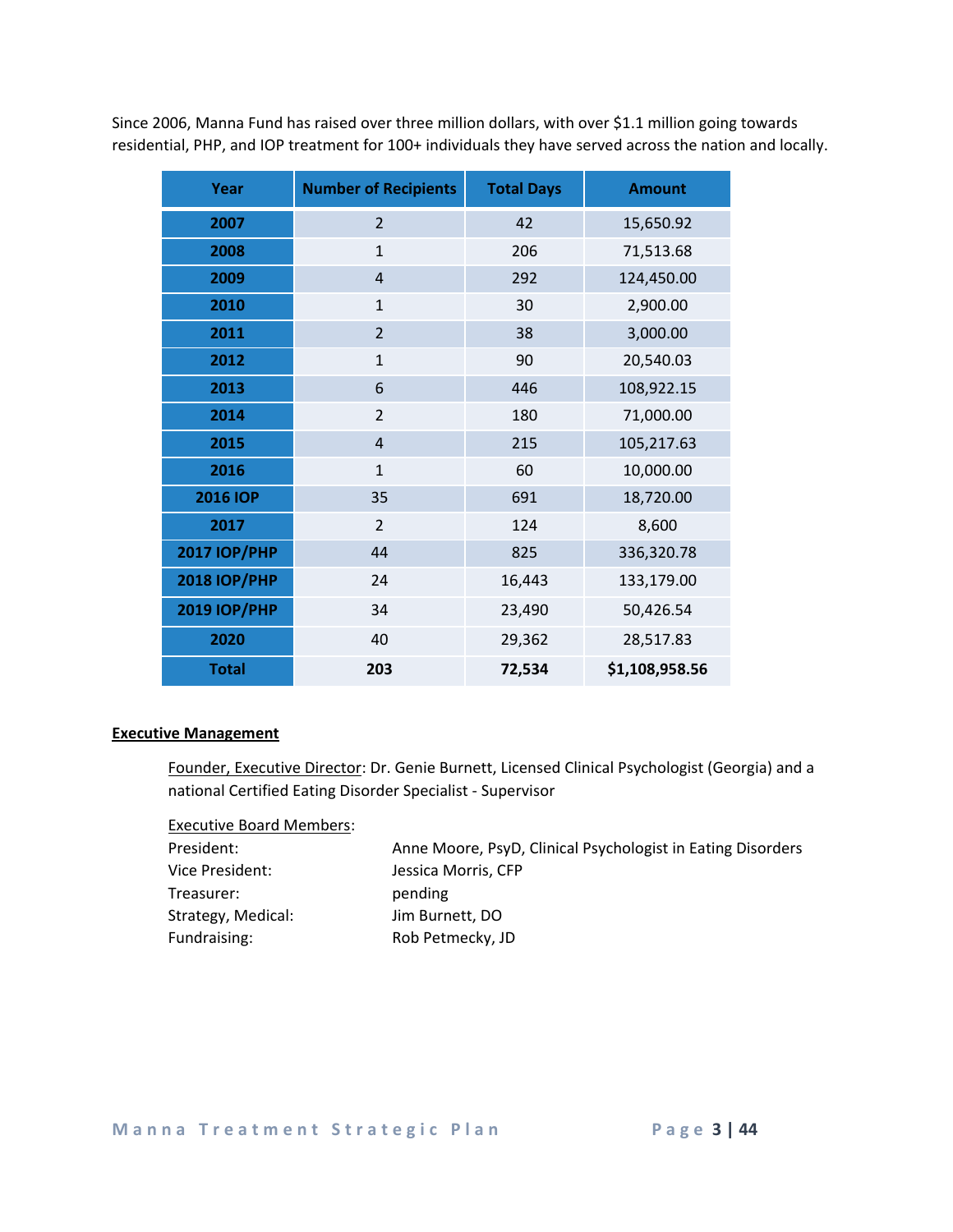

Manna Treatment is a program underneath the umbrella of Manna Scholarship Fund, Inc. Started in 2006, Manna Treatment was initially a for-profit private practice owned by Dr. Genie Burnett. Since 2006, Manna Treatment has developed a positive reputation amongst other clinicians, physicians, schools, and businesses. In 2016, Dr. Burnett brought the Manna Treatment program under the Manna Fund umbrella, in order to obtain CARF accreditation and create local programming at the Outpatient, Intensive Outpatient and Partial Hospitalization levels of care. This accreditation has helped to expand the levels of care that Manna can address, create a steady income stream, and establish a unique program that has quickly been acknowledged as one of the top programs in Atlanta. Manna's Outpatient program provides treatment for those who struggle with eating disorders, and also provides treatment for those who have mental health issues related to the general population: depression, anxiety, family issues, and trauma as prime examples.

Manna Fund/Manna Treatment obtained initial CARF accreditation in 2017 for these levels of care. The goal for 2020-2023 is to become CARF recertified for three years in order to continue utilizing private and state-based insurance for treatment and full recovery. As insurance resources are exhausted for individuals and they need continued treatment, Manna Fund is designed to provide reduced funding/scholarships for continued treatment for clients. Scholarships are derived from sliding scale as well as donations/fundraising events.

### **Purpose:**

*Manna* is a word derived from the Old Testament in the Bible. Manna was the food that God gave the Israelites to eat while they were in the desert for 40 years. The word "Manna" has several meanings: bread, life, gift from God, and Christ. While the Israelites were walking through the desert, God appeared to them as a mist and a cloud of smoke. The Israelites followed God through the desert, and God gave them manna to eat daily. Therefore, while they were in their spiritual, emotional, and mental desert, God assured that as they depended on Him, He met their needs.

The purpose of Manna Treatment is to improve the lives of individuals by providing a variety of clinical services to aid them in achieving long-lasting change. Our ongoing specialization is eating disorders, and we are developing a new specialization in trauma-based disorders. This dual focus addresses not only the underlying issues related to traumatic experiences from the past, but also the maladaptive coping skills (eating disorders and other self-injurious behaviors) that prevent clients from obtaining wholeness and complete recovery. Manna also encourages the development of spirituality as a core component of their recovery, in order to obtain a complete dependence on God.

**The mission statement of Manna Treatment is**: *To provide treatment for those with eating disorders and trauma-based disorders at the Partial Hospitalization, Intensive Outpatient, and Outpatient levels of care, utilizing multiple sources of revenue, for as long as the client needs such treatment. Manna Treatment desires to support the client from surviving to thriving to leading.* 

Manna Treatment promotes a company culture that represents the highest ethical standards of clinical and administrative practices. The Manna Treatment Business and Strategic Plan is designed to ensure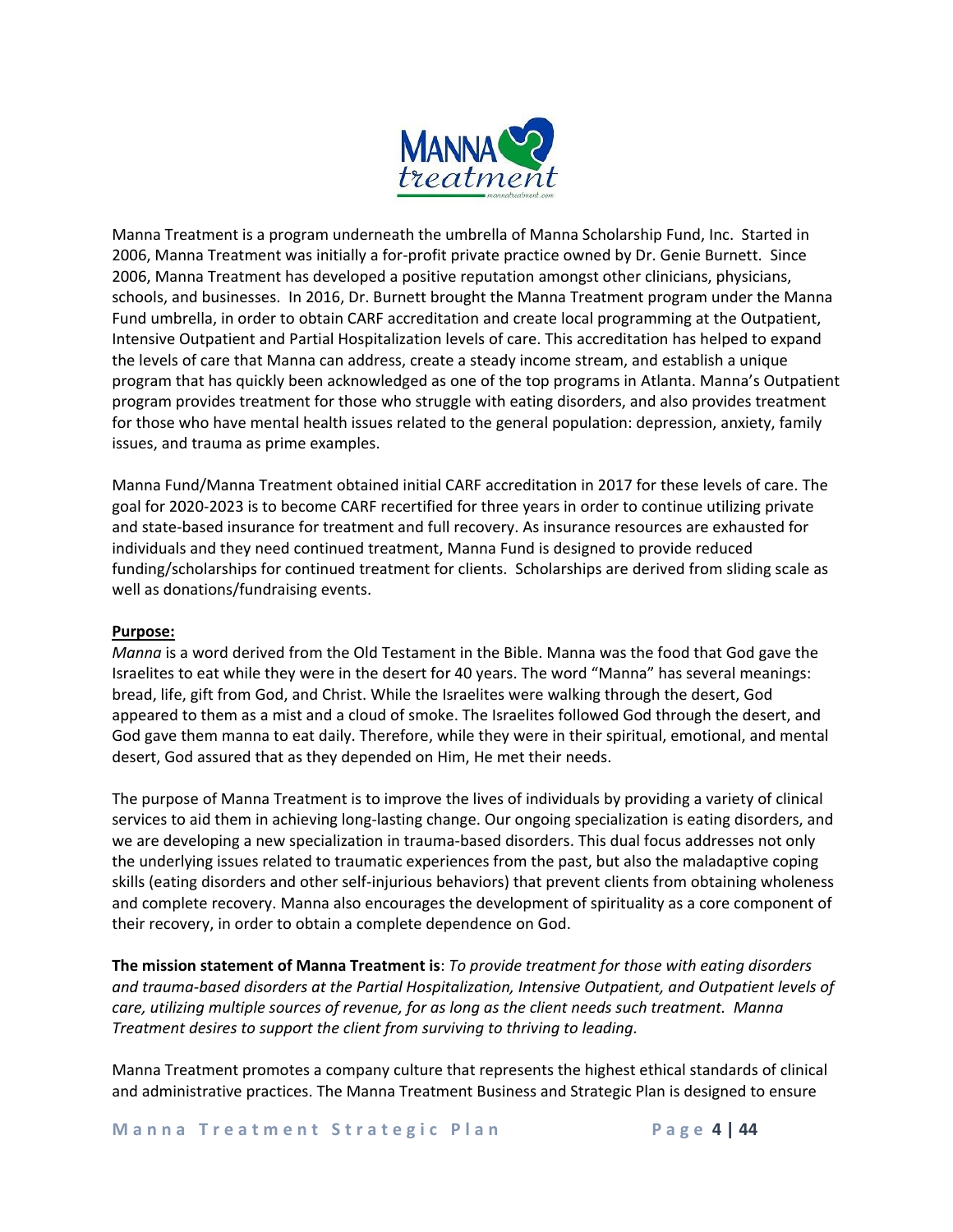that the conduct of the business reflects respect, competence, and professionalism toward persons served, personnel, stakeholders, and the community. It is the expectation of Manna Treatment that all employees, contractors, interns and volunteers (collectively referred to as "personnel") uphold and emulate the mission, goals and objectives as outlined while adhering to federal, state, and local regulations, and the ethical standards required by specific licensing and certification boards.

The success of the Manna Fund/Manna Treatment programs are dependent on the trust and confidence we earn from our personnel, persons served, stakeholders, and the community. We gain credibility by adhering to our commitments, displaying honesty, fairness, and integrity and reaching company goals solely through honorable conduct. We demonstrate respect for others by valuing and embracing their unique abilities and contributions, while simultaneously maintaining an awareness of their needs and committing to meet them whenever possible.

Manna is strategically placed in Gwinnett County, the second largest county in Georgia. Gwinnett currently has 936,250 residents (2019 census), second only to Fulton County, in which Atlanta rests. Duluth is a suburb of Atlanta, located approximately 30 miles northeast of downtown. The median age is 35.5, median household income is \$72,184 and the poverty rate is 12.1%. in 2016, the state of Georgia reported that 6.72% of the adult state population had Major Depressive Disorder and 2015 data showed that 37.4% of the adult population utilized mental health services. Data available through: <https://www.census.gov/topics/health.html> and [https://datausa.io/profile/geo/gwinnett-county](https://datausa.io/profile/geo/gwinnett-county-ga/#health)[ga/#health](https://datausa.io/profile/geo/gwinnett-county-ga/#health)

The population of Gwinnett County is multi-ethnic with the male population being 397,153 and female, 408,168. The median age is 33 for both sexes. There are over 268,000 populated with youth under the age of 18. You could fit the populations of 76 of Georgia's smallest counties in Gwinnett County and you would still have room for 5,000 more people. Thus, with this large local population of Gwinnett County, the location of Manna Treatment is effectively and efficiently placed in order to serve the growing population of individuals with eating disorders.

This strategic plan has been developed via ongoing communication via phone calls, direct conversations, and feedback questionnaires between leadership, staff, clients, and stakeholders.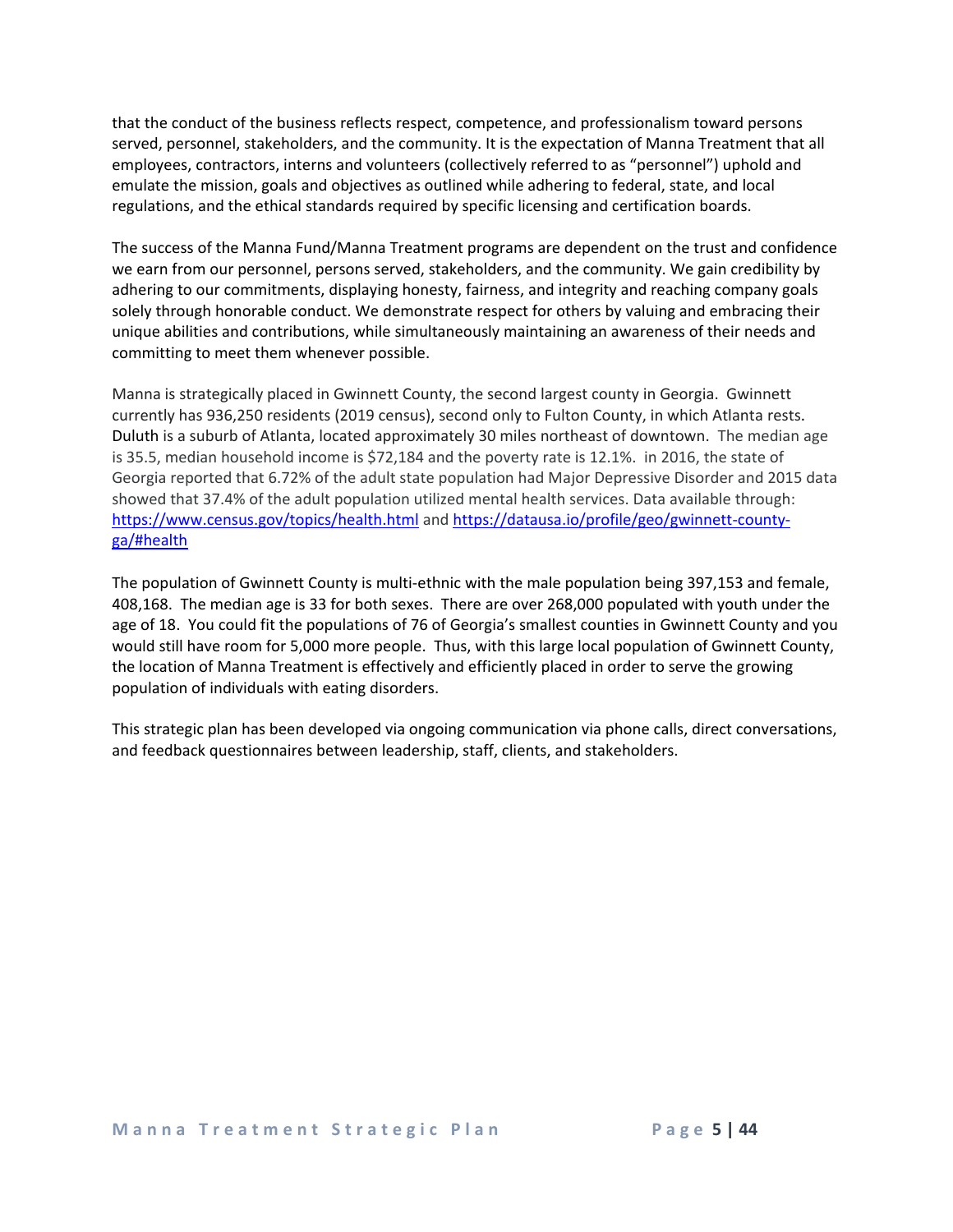### **Manna Treatment Management Structure**



### **Eating Disorder Statistics:**

- At least 30 million people of all ages and genders suffer from an eating disorder in the U.S.
- Every **62 minutes** at least one person dies as a direct result from an eating disorder.
- Eating disorders have the highest **mortality rate** of any mental illness. 13% of women over age 50 engage in eating disorder behaviors. *Eating Disorder Statistics • National Association of Anorexia Nervosa (www.anad.org/get-information/about-eating-disorders/eating-disordersstatistics).*

Not only are eating disorders as prevalent as previously thought, they are also highly correlated to emotional and personality comorbidity, functional impairment, suicidality, and intense health service usage. Given the young age of onset, early intervention and prevention is crucial. A mortality rate study related to eating disorders was conducted over 8 to 25 years on 1,885 individuals with anorexia nervosa (N=177), bulimia nervosa (N=906), and eating disorder not otherwise specified (N=802). The investigators used computerized record linkage to the National Death Index, which provides vital status information for the entire United States, including cause of death extracted from death certificates. Swanson and colleagues found that crude mortality rates were 4.0% for anorexia nervosa, 3.9% for bulimia nervosa, and 5.2% for eating disorder not otherwise specified. They also found a high suicide rate in bulimia nervosa. The elevated mortality risks for bulimia nervosa and eating disorder not otherwise specified were like those for anorexia nervosa**.** *Swanson, S., Crow, S., Le Grange, D., Swendsen, J., Merikangas, K. (2011). Prevalence and Correlates of Eating Disorders in Adolescents. Archives of General Psychiatry, Online Article, E1-E10.*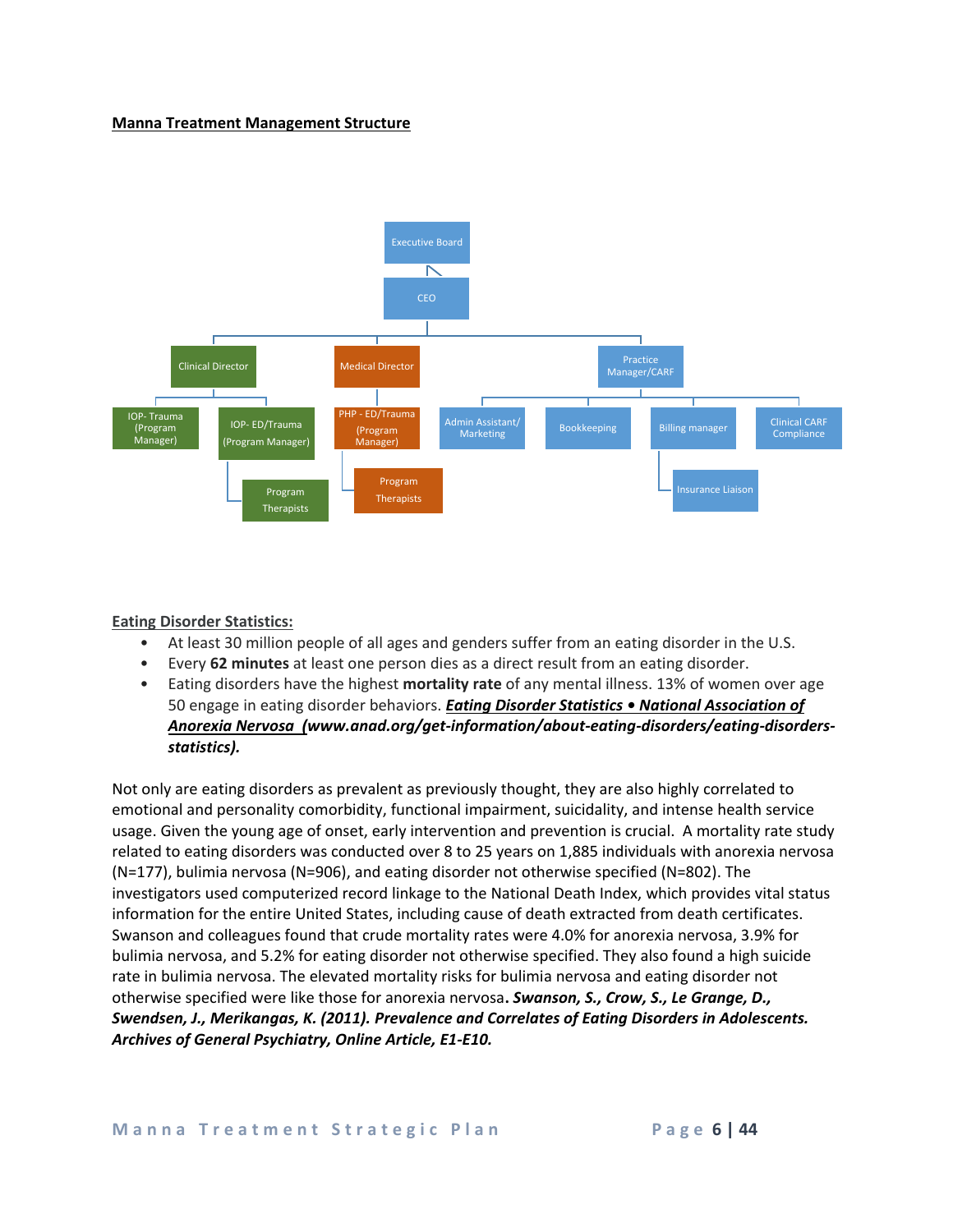In addition, each client's eating disorder is unique, and patients present with a wide array of symptoms, comorbid disorders, and variations in their behaviors. Due to the variability in presenting features of eating disorders, they are not easily classified or categorized *(Schaffner & Buchanan, 2008)*. Therefore, updates to eating disorders have been updated in the Diagnostic and Statistical Manual of Mental Disorders - Fifth edition (DSM-5), released in 2013.

The ongoing challenge is developing personalized care based on which treatment components will be most effective for which patients *(Chavez & Insel, 2007)*. This study supports the effectiveness of an outpatient treatment program for eating disorders that integrates research on evidence-based treatments with clinical expertise and individual characteristics and needs. In an average of 13.6 weeks, patients showed substantial improvement on measures of eating disordered symptoms, anxiety symptoms, and depressive symptoms. The program's unique approach utilizes a multi-disciplinary treatment team, an individually tailored treatment schedule based on an initial assessment and consideration of individual needs, and interventions based on evidence-based treatments for eating disorders.

### **Manna Treatment's Programs**

*Manna Treatment* is a treatment-based program underneath the nonprofit umbrella of Manna Scholarship Fund, Inc. The Manna Treatment PHP/IOP/OP programming was established in 2016 to provide reduced-funding and accessible step-down treatment from inpatient and/or residential treatment. Based in Gwinnett County, Georgia, the PHP-IOP-OP program provides care for those who have eating disorders and meet the APA standards for these levels of care.



All our services are available for both males and females that have been diagnosed with an eating disorder as their primary presenting problem. We work to make the program fit each client's needs. All our services are provided in our Adult & Adolescent PHP, IOP, and OP. These services provided includes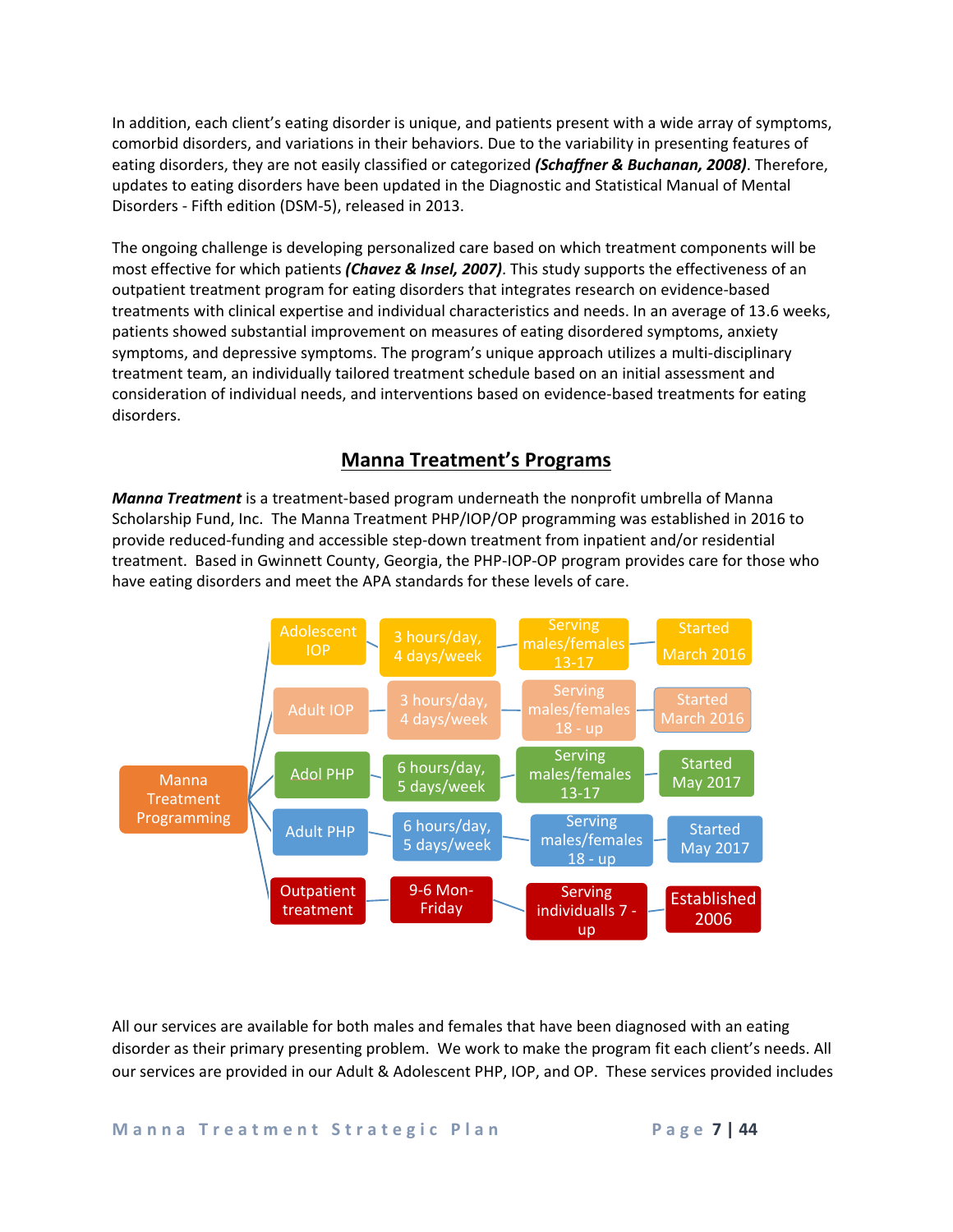group therapy, psychiatry, nursing, dietary therapy, individual therapy, couples/family therapy, and group family therapy.

#### **Comprehensive Services within PHP and IOP for Eating Disorders:**

We provide comprehensive services for your needs including:

- Individual therapy
- Group Therapy
- Family Therapy
- Couples Therapy
- **Psychiatry**
- Psychological Assessments
- Nursing
- Nutrition Therapy

#### **Partial Hospitalization Program (PHP-ED)**

#### *Adult PHP*

Adult PHP is for clients ages 18-65. PHP is 6 hours per day, 5 days per week. This level of care is for those that need more support than IOP, but less support than residential or inpatient treatment.

#### *Adolescent PHP*

Adolescent PHP is for clients ages 13-18. PHP is 6 hours per day, 5 days per week. This level of care is for those that need more support than IOP, but less support than residential or inpatient treatment.

#### **Intensive Outpatient Programs (IOP-ED)**

#### *Adult IOP-ED*

Adult IOP is for clients aged 18-65. This is for those who need more support than outpatient treatment, but less support than a traditional PHP. The IOP is at least 3 hours per day, 3 days per week; however, we may provide more hours of care for those who do not need as much support as provided PHP level but need more support than the traditional IOP hours.

#### *Adolescent IOP-ED*

Adolescent IOP is for clients ages 13-18. This is for those who need more support than outpatient treatment, but less support than a traditional PHP. The IOP is at least 3 hours per day, 3 days per week; however, we may provide more hours of care for those who do not need as much support as provided PHP level but need more support than the traditional IOP hours.

#### *Child IOP-ED*

Child IOP is for clients 8-12. This program does not typically run on a consistent basis but does on occasion when there are enough clients for the program. This program tends to run less hours than the adolescent IOP and is based on the needs and abilities of the child.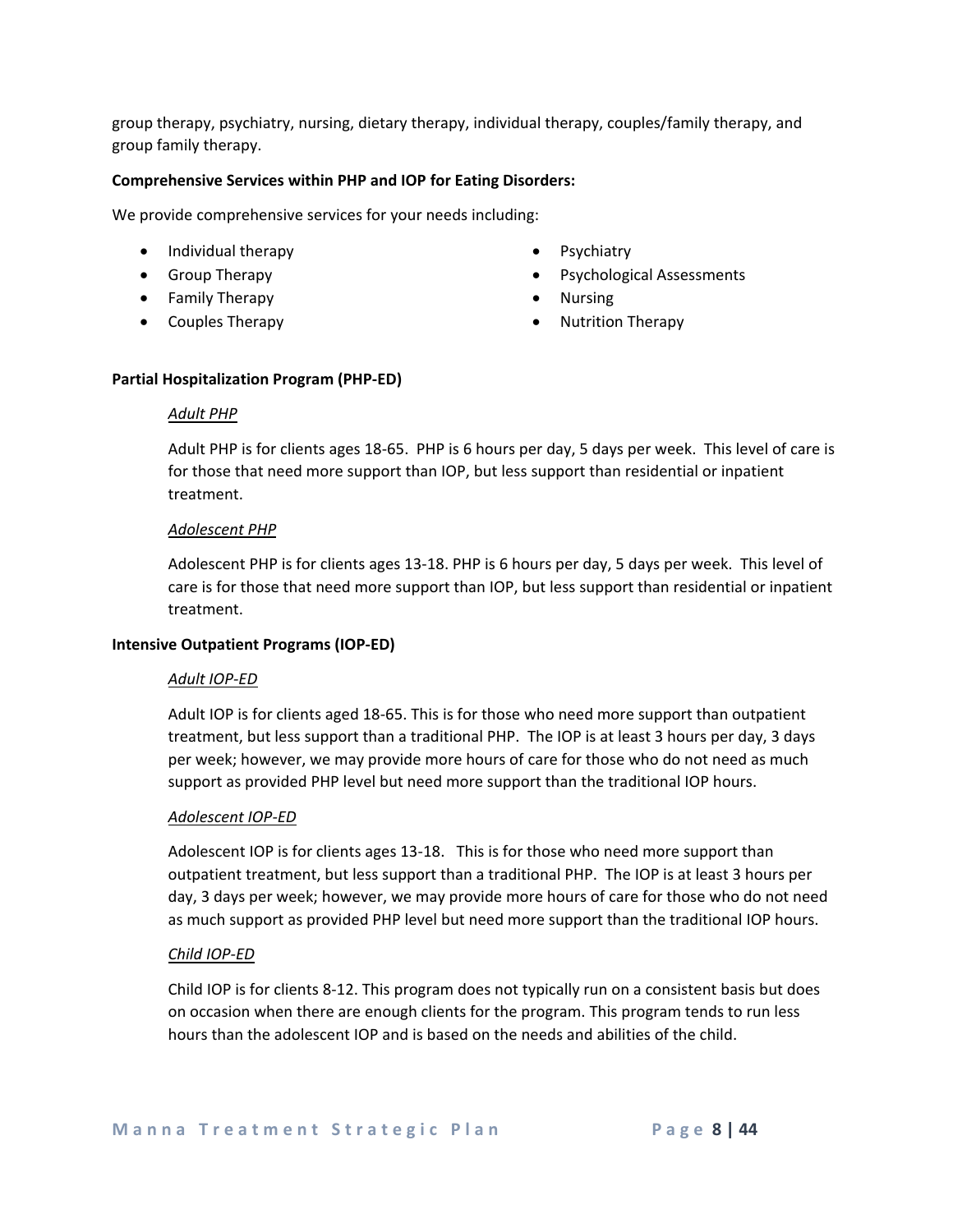#### **Intensive Outpatient Program (IOP-Trauma)**

The Adult IOP for Trauma-based disorders is for adult women, age 18 and up. This is a new program that is being established in 2021. It will initially target women who are struggling with PTSD and other Dissociative Disorders as primary diagnoses. This program will run 5-days per week, 3 hours per day. It will focus heavily on containment and processing from individual therapy sessions. There will be psychiatry services as well with this program.

### **Outpatient Program (OP)**

Outpatient services are available to individuals that wish to achieve or enhance their general mental health, including but not limited to: eating disorders, anxiety, depression, family conflict, adjustment, learning, people on the spectrum, coping skills development, and any other mental health need that can effectively be serviced by our staff. Outpatient services are typically available from 9:00 AM to 6:00PM Monday-Friday. Appointments are scheduled through the front office and are based on therapist availability. Appointments may also be available outside of the typical day and times listed above, per therapist availability.

#### *Adult Outpatient*

Adult outpatient is for clients ages 18-and up. This level of care is for those stepping down from and/or who need less support than IOP. Services will be provided on the basis determined by their individualized, person-centered treatment plan.

#### *Child & Adolescent Outpatient*

Outpatient services are available for any child or adolescent that has any mental health issue. This level of care is for those stepping down from and/or who need less support than IOP. Services will be provided on the basis determined by the person-centered treatment plan.

#### **Services**

We provide comprehensive services for your needs including:

- Individual therapy
- Group Therapy
- Family Therapy
- Couples Therapy
- Psychiatry
- Psychological Assessments
- Nursing
- Nutrition Therapy

#### **Treatment Modalities**

Manna Treatment believes that successful treatment encompasses all aspects of an individual's functioning: mind, body, and spirit. Therefore, we have created a therapeutic program that involves the family in an integral manner to address each. Our holistic approach is designed to help those struggling with eating disorder issues to grow and recover. The following are *some* of the treatment modalities we use to do so:

- o Cognitive Behavioral Therapy
- o Dialectical Behavioral Therapy
- o Family Therapy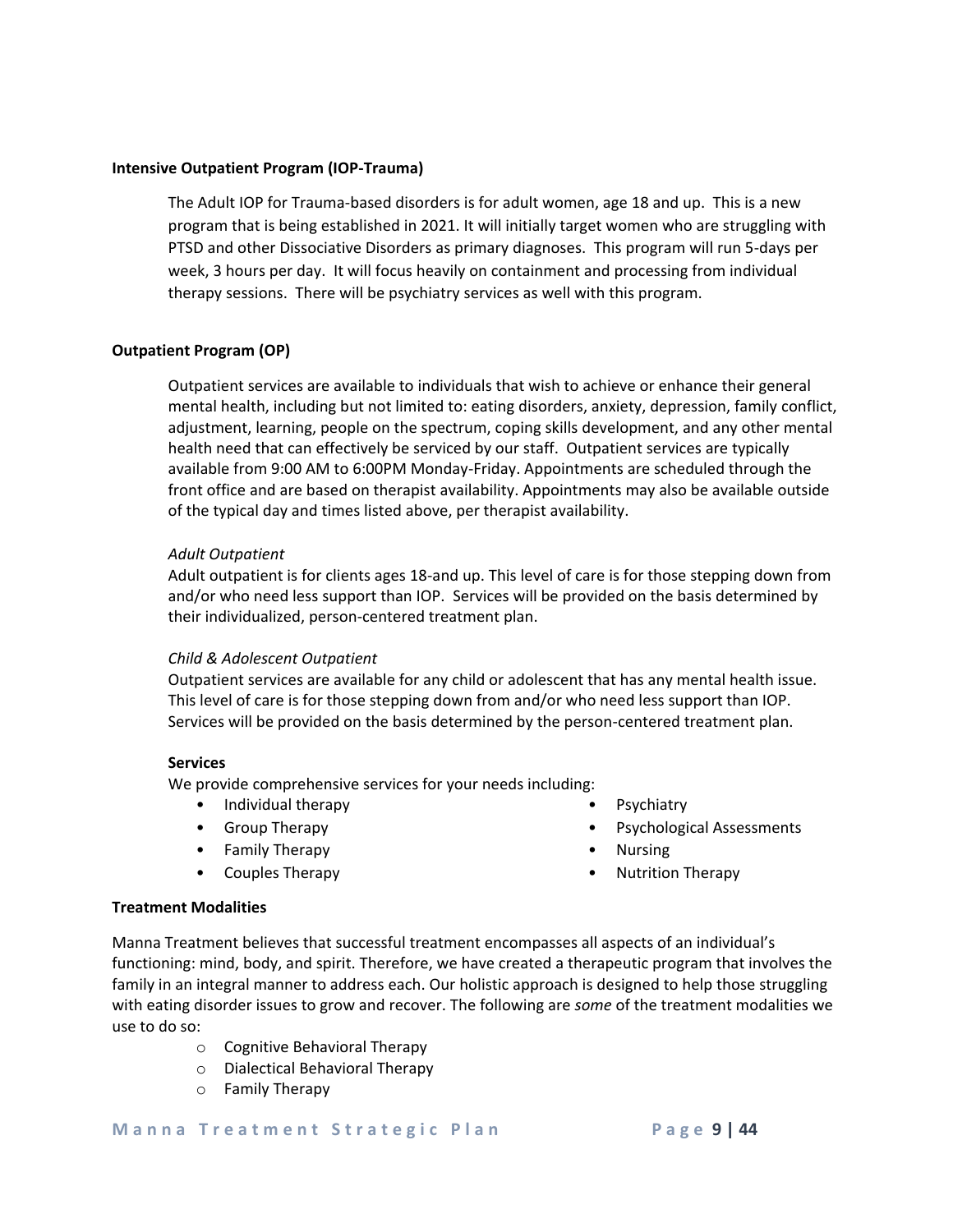- o Faith-Based Therapy
- o Experiential Therapy: Art, Body Mindfulness, Mindfulness, Psychodrama
- o Acceptance & Commitment Therapy

### **Levels System**

Within the PHP/IOP eating disorder programs, Manna Treatment has developed a Levels system to help the treatment team, clients, and their families, determine where a client is in recovery. This system's levels are based on the beatitudes from the Bible, and reflects where an individual is behaviorally & mentally, and helps define what they need to focus on to progress to the next level. Weekly reviews by staff and clients help us to identify what progress the client has made, their level of care, and what goals they are working on.



### **Level I – Powerlessness/Mourning; Poverty of Spirit**

*Biblical Reference – Matt 5:3-4 Blessed are the poor in spirit, for theirs is the kingdom of heaven. Blessed are those who mourn, for they will be comforted.*

### *Characteristics*

- Powerlessness over acting out behaviors, Lack of coping skills
- Impulsivity of behaviors
- Overwhelming emotions
- Confusion
- High level of resistance
- Vulnerability
- Pre-contemplative Stage

#### **Manna Treatment Strategic Plan Page 10 | 44**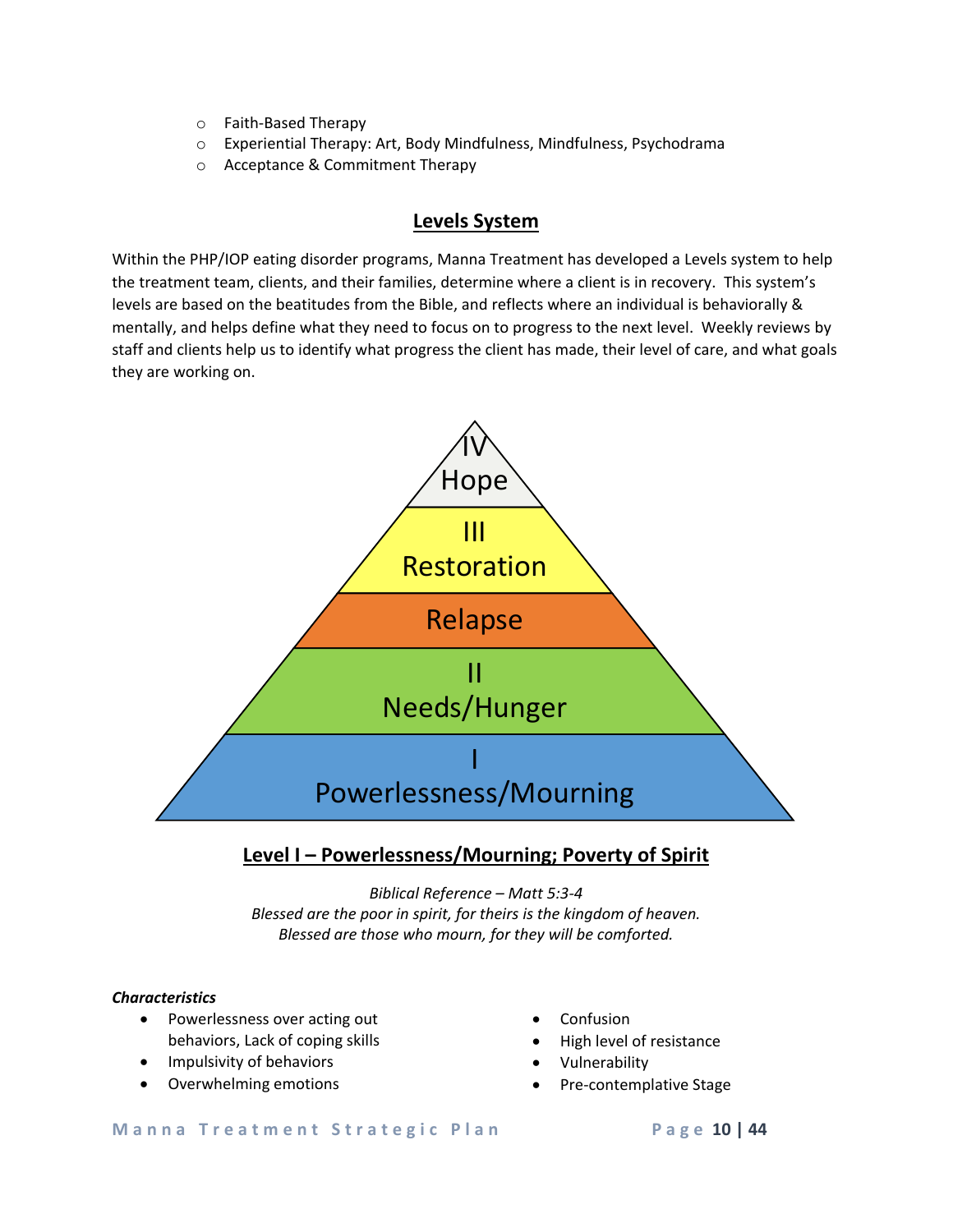- Anger
- Moving towards willingness to change
- Still acting out
- Enmeshment, lack of boundaries

### *Goals*

- Identify issues for self
- Begin communication through words, not actions

### *Food*

• Structured Meal Plan

### *Level of Care*

• PHP

### *Therapy*

- Weekly group therapy
- 6 hours of program, 5 days per week
- Weekly Individual sessions with primary therapist
- Weekly family therapy sessions
- with nurse, ongoing sessions scheduled as necessary

### *Privileges*

• To be earned as progress in program

### **Level II – Needs/Hunger**

*Biblical Reference – Matt 5:5-6 Blessed are the meek, for they will inherit the earth. Blessed are those who hunger and thirst for righteousness, for they will be filled.*

### *Characteristics*

- Ambivalence about change and/or movement towards Contemplative Stage of Change
- Identifying their need for help with ED
- "Looking in the mirror"
- Honest about thoughts and emotions
- Recognizing their relational dynamics
- Recognizing irrational beliefs and defense mechanisms
- Understanding what needs have been unfulfilled
- Open to receiving information (listening)
- Commitment to change
- Heightened awareness of consequences
- Increased mindfulness of choices
- Recognizing need for boundaries
- Recognizing triggers

### *Goals*

- Move from Ambivalence to Commitment to change
- Utilizing groups, professionals, friends and family to establish a supportive foundation
- Defensiveness
- Unsure of need for recovery, possible denial
- Identifying defense mechanisms
- Admitting powerlessness and need for change

- Weekly sessions with Dietitian
- Initial meeting with Psychiatrist, ongoing sessions scheduled as necessary
- Initial meeting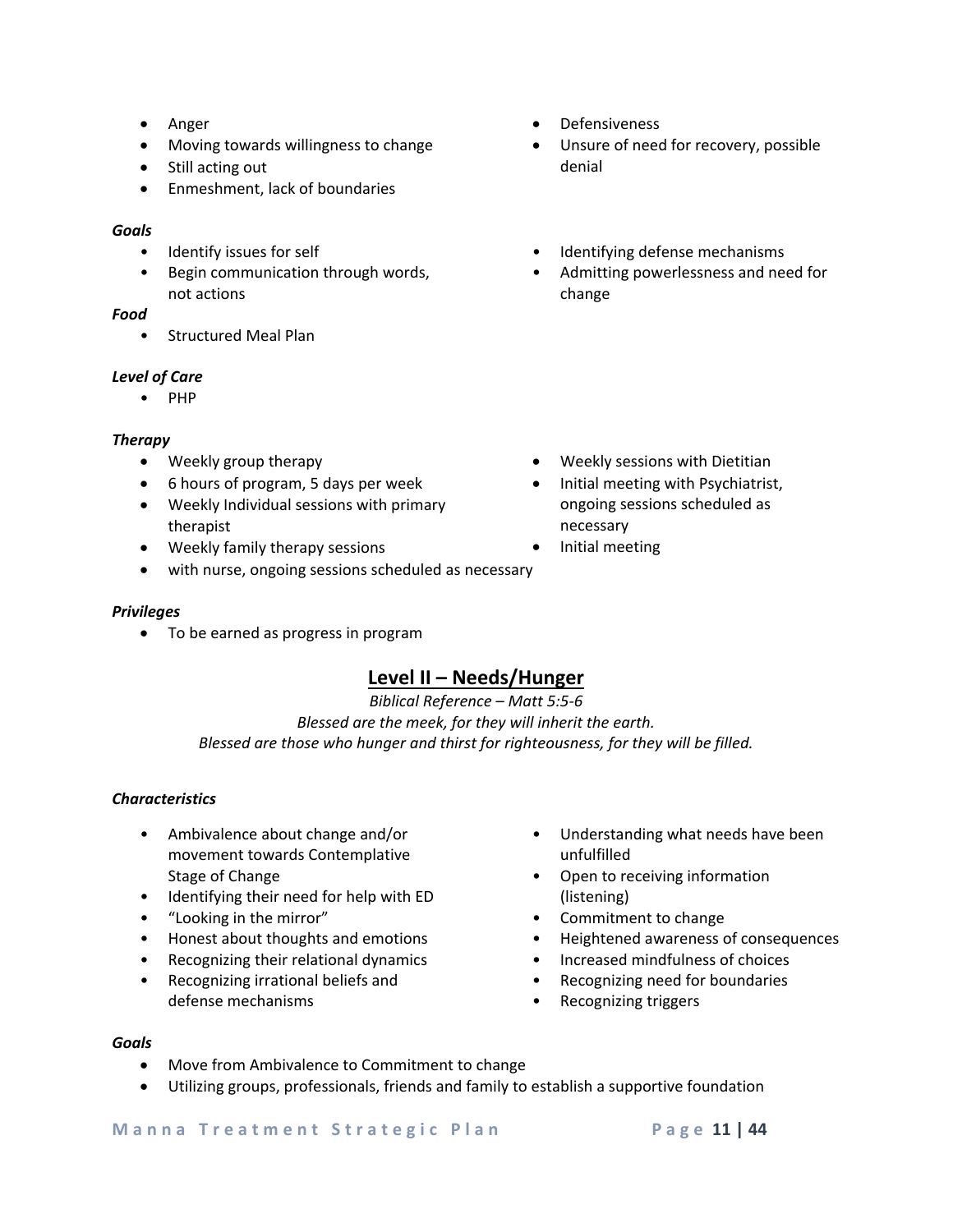- Begin to build healthy relationships with therapist, peers, family, etc.
- Making steps towards change
- Decrease in acting out behaviors

### *Food*

- Structured Meal Plan
- Increasing variety of foods

### *Level of Care*

• PHP with transition to IOP

### *Therapy*

- Weekly group therapy, individual sessions with therapist and/or family sessions, and dietitian
- Beginning to lessen program hours to between 3-6 hours per day, 3-5 days per week

### *Privileges*

• Going outside with permission and supervision from staff member

### **Relapse**

### *Biblical Reference: Romans 7:15*

*I do not understand what I do. For what I want to do I do not do, but what I hate I do.*

### *Characteristics*

- Return/change to new acting out behaviors
- "Rationalizing" new behaviors that may be connected with acting out anxiety/feelings
- Isolation; shame, self-blame
- Feeling "stuck" in recovery process believing that you can't recover, wanting to give up
- Frustration, anger, lashing out at others
- Minimization of the relapse thoughts/behaviors

### *Goals*

- Conduct behavioral chain analysis on what triggers and steps led to the relapse
- Identify new ways of coping when such triggers are present
- Gain insight about blind spots related to overall recovery needs
- Give grace to yourself regarding relapse; learn, recover, move forward

### *Food*

• Per dietitian/meal plan needs

### *Level of Care*

• Per team recommendations

### *Therapy*

• Based on need of client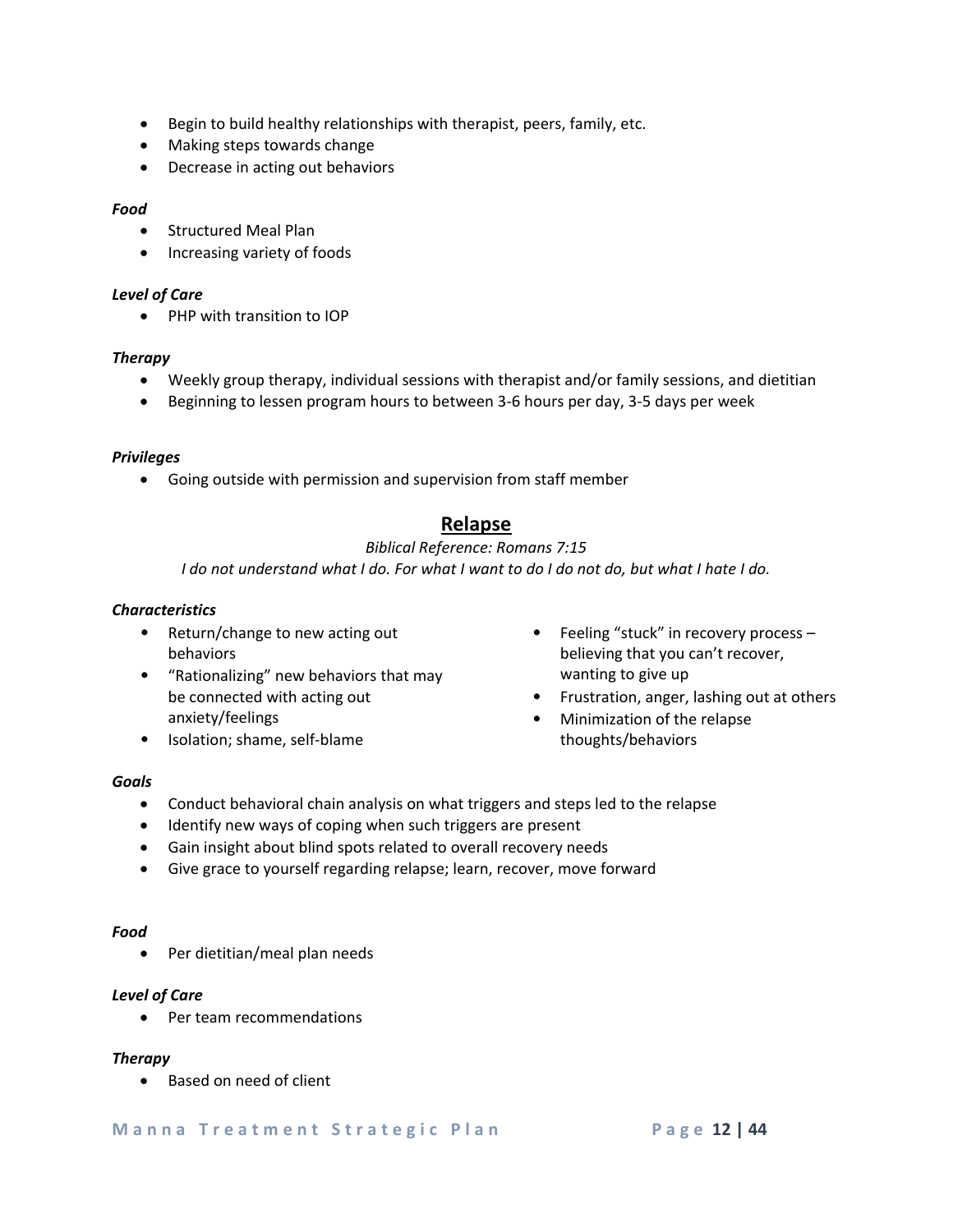### *Privileges*

• Based on previous level and functioning

### **Level III – Restoration**

*Biblical Reference – Matt 5:7-8*

*Blessed are the merciful, for they will be shown mercy. Blessed are the pure in heart, for they will see God.*

### *Characteristics*

- Practicing self-control
- Implementing new coping skills
- Restructuring habits and relationships
- High motivation for developing true self
- Overtly dealing with problems, not running away
- Deeper insight in groups and individual therapy
- Developing independence
- More positive coping skills than negative
- Full honesty about behaviors
- Building a sense of safety
- Establishing boundaries
- Providing insightful feedback
- Ability to confront peers

### *Goals*

- Taking initiative to utilize coping skills
- Strengthening independence
- Trusting self and others
- Decreased acting out behaviors
- Full engagement in groups- focusing both on self and supporting peers

### *Food*

- Able to identify Hunger/Fullness
- Increased awareness of needs

### *Level of Care*

• IOP

### *Therapy*

- Weekly group therapy, individual sessions with therapist and/or family sessions, and dietitian
- Program *at least* 3 hours per day, 3 days per week

### *Privileges*

- Clients are able to go to the restroom without a staff member
- Going outside unsupervised with permission from staff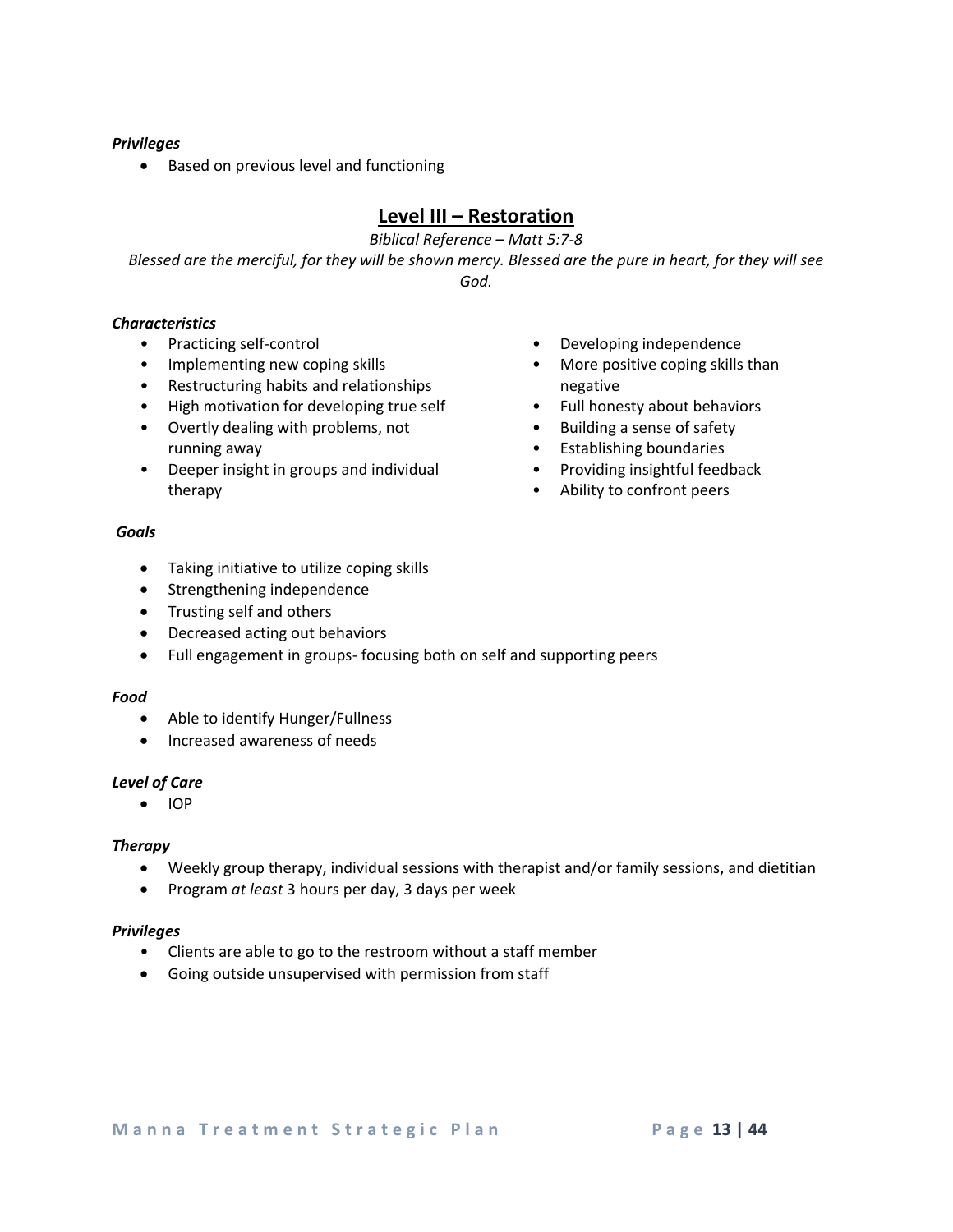### **Level IV – Hope (Goal for Health)**

*Biblical Reference – Matt 5:8-9 Blessed are the peacemakers, for they will be called sons of God.*

### *Characteristics*

- Peacefulness
- Relapse prevention focus
- Self-Analysis-understand relapse behavior
- Using inner wisdom and Wise Mind
- Focus on integrating of mind, body and spirit

### *Goals*

- Relapse prevention
- Using inner wisdom
- Intuitive eating
- Independent Problem solving by using resources, own voice
- Following and setting healthy boundaries for self
- Acceptance of self and patience in the process
- Looking at progress and rewarding self
- Positive leadership
- Continued growth
- Affirming life goals
- Increase love and respect for others
- Developing capacity for freedom and joy

### *Food*

• Intuitive eating demonstrated

### *Level of Care*

• IOP with transition to outpatient

### *Therapy*

- Decreased groups, individual sessions with therapist and dietitian (if desired and recommended)
- Beginning to lessen program hours to less than 3 hours a day, 3 days a week

### *Privileges*

- Clients do not need staff member to use the restroom
- Clients may miss groups (with permission) to practice their skills outside of the treatment setting
- Going outside unsupervised with permission from staff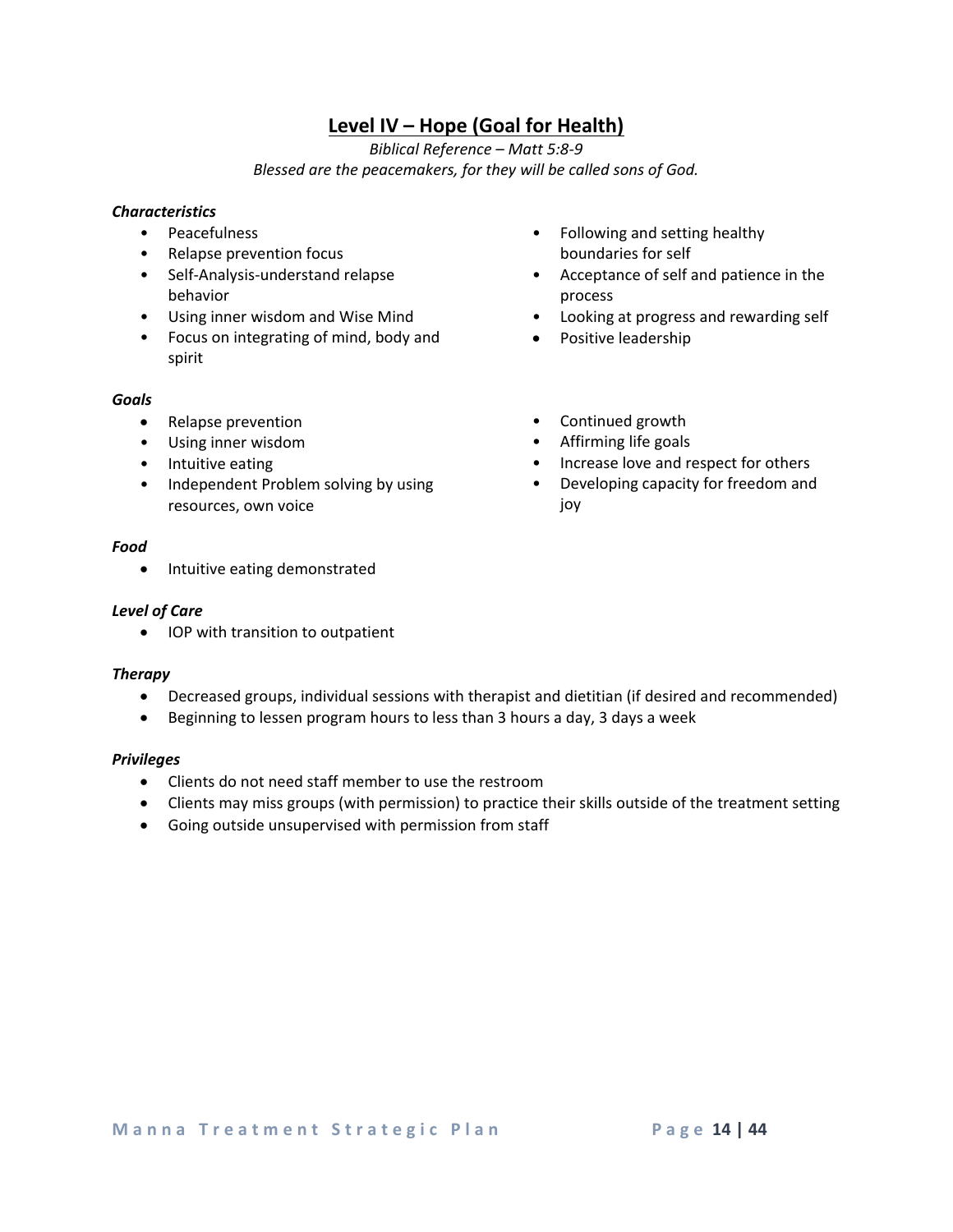## **IOP/PHP Schedule**

PHP-Blue and Green; IOP-green groups

|       | Mon                                                                     | Tues                                                | Wed                                              | Thur                                                                                      | Friday                          |
|-------|-------------------------------------------------------------------------|-----------------------------------------------------|--------------------------------------------------|-------------------------------------------------------------------------------------------|---------------------------------|
| 9:00  |                                                                         |                                                     |                                                  |                                                                                           | <b>Breakfast</b><br>Christina   |
| 10:00 |                                                                         | $PHP = blue + green$                                | Body Image/<br>Empowerment                       |                                                                                           |                                 |
| 11:00 |                                                                         |                                                     | Alternate<br>options: Self-<br>Defense:<br>Yoga/ |                                                                                           |                                 |
| 12:00 |                                                                         |                                                     |                                                  |                                                                                           | Relapse<br>Prevention<br>Kelsey |
| 1:00  | Check in/<br>Lunch<br>Erin                                              | Check in/<br>Lunch<br>Erin                          | Check in/<br>Lunch<br>Erin                       | Check in/<br>Lunch<br>Erin                                                                | Lunch<br>Kelsey                 |
| 2:00  | <b>Behavioral</b><br>Chain<br>Analysis/<br>Weekend<br>triggers<br>Jania | Weekend<br>Planning/<br>Process<br>Sierra           |                                                  |                                                                                           |                                 |
| 3:00  | Process<br>Kelsey                                                       | <b>Trauma Recovery</b><br>Genie/Emily/<br>Christina | <b>DBT</b><br>Jania                              | Process<br>Emily                                                                          |                                 |
| 4:00  | Experiential<br>(Body<br>Connection/<br>Art)<br>Emily                   | <b>Nutrition</b><br>Erin                            | <b>Process</b><br>Sierra                         | Food/Feelings/<br><b>Whole Body</b><br>Wellness<br>/Healthy<br><b>Exercise</b><br>Vanessa | $IOP =$<br>green                |
| 5:00  | <b>Dinner</b><br>Erin                                                   | <b>Dinner</b><br>Erin                               | <b>Dinner</b><br>Emily                           | <b>Dinner</b><br>Kelsey                                                                   |                                 |
| 6:00  | <b>ACT</b><br>Emily                                                     | Process<br>Kelsey                                   | Family<br>Jania/Emily/<br>Erin                   | Levels/<br><b>Process</b><br><b>Kelsey</b>                                                |                                 |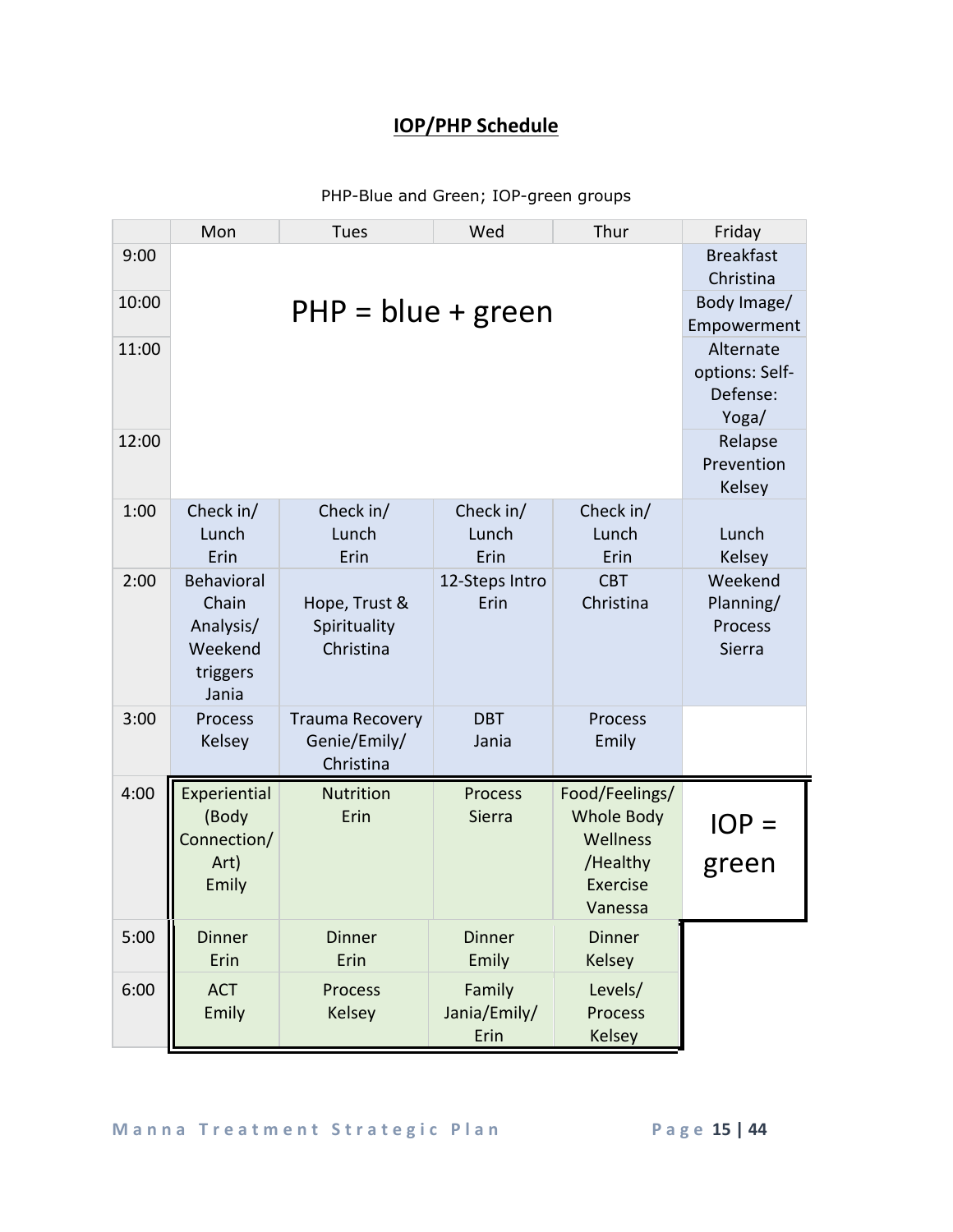### **Group Descriptions:**

### **Outpatient Programs/Intensive Outpatient Program/Partial Hospitalization**

**Outpatient** treatment provides ongoing individual, family, dietary, psychiatric, and any other service necessary for successful recovery from the client's eating disorder. If it is believed that a client may benefit from a specific group in the program (i.e., DBT or ACT), a client may take part of that IOP group, with the other IOP clients.

**Intensive Outpatient Program (IOP)** provides more intensive services for clients who need more intensive support as they work towards recovery from an eating disorder. It is typically 3 days per week, 4 hours per day, and is used for more support than once or twice per week outpatient counseling. In transitioning from PHP to IOP you may need additional support and more groups than the traditional IOP may be recommended.

**Partial Hospitalization Programming (PHP)** is a step "up" into more intensive treatment than the IOP. It is 6 hours per day and 5 days per week. This is much like school or a full-time job, and the hope is that the individual takes this level of care as seriously as the staff does. It is a step prior to the individual going into a residential or intensive hospital program, or it is a step down.

**ACCEPTANCE & COMMITMENT THERAPY (ACT)**: is a scientifically based psychotherapy that considers suffering to be directly connected to our relationship with our thoughts and feelings. When we are suffering, we try to rid ourselves of painful experience such as anxiety, sadness, negative thoughts, bad memories, etc. Sometime this effort to eliminate the pain becomes a source of pain itself. In ACT, we work on viewing the thoughts and feelings with a different stance or attitude. The goal is to help one build a better life based on your values.

The main goals of ACT are to:

- (1) **A**ccept your thoughts and feelings: help one accept what is out of their personal control.
- (2) **C**hoose a valued direction: clarify what is truly important and meaningful to them and
- (3) **T**ake Action: commit to taking action that enriches life.

**BODY IMAGE**: Individuals will process thoughts and feelings around body image and self-esteem. Clients may participate in experiential activities to counter negative beliefs about body image and to reinforce positive beliefs about one's body image.

**BODY MINDFULNESS**: Patients are given the opportunity to use guided movements, imagery, and dance as a nonverbal and creative outlet for expression of hidden thoughts and feelings. This is also helpful with gaining greater body awareness, which can help challenge body image distortions and in relearning natural body cues.

**COGNITIVE BEHAVIORAL THERAPY (CBT):** This group will focus on incorporating thoughts, feelings, and behaviors. Clients will work on changing those components and learn how they influence each other.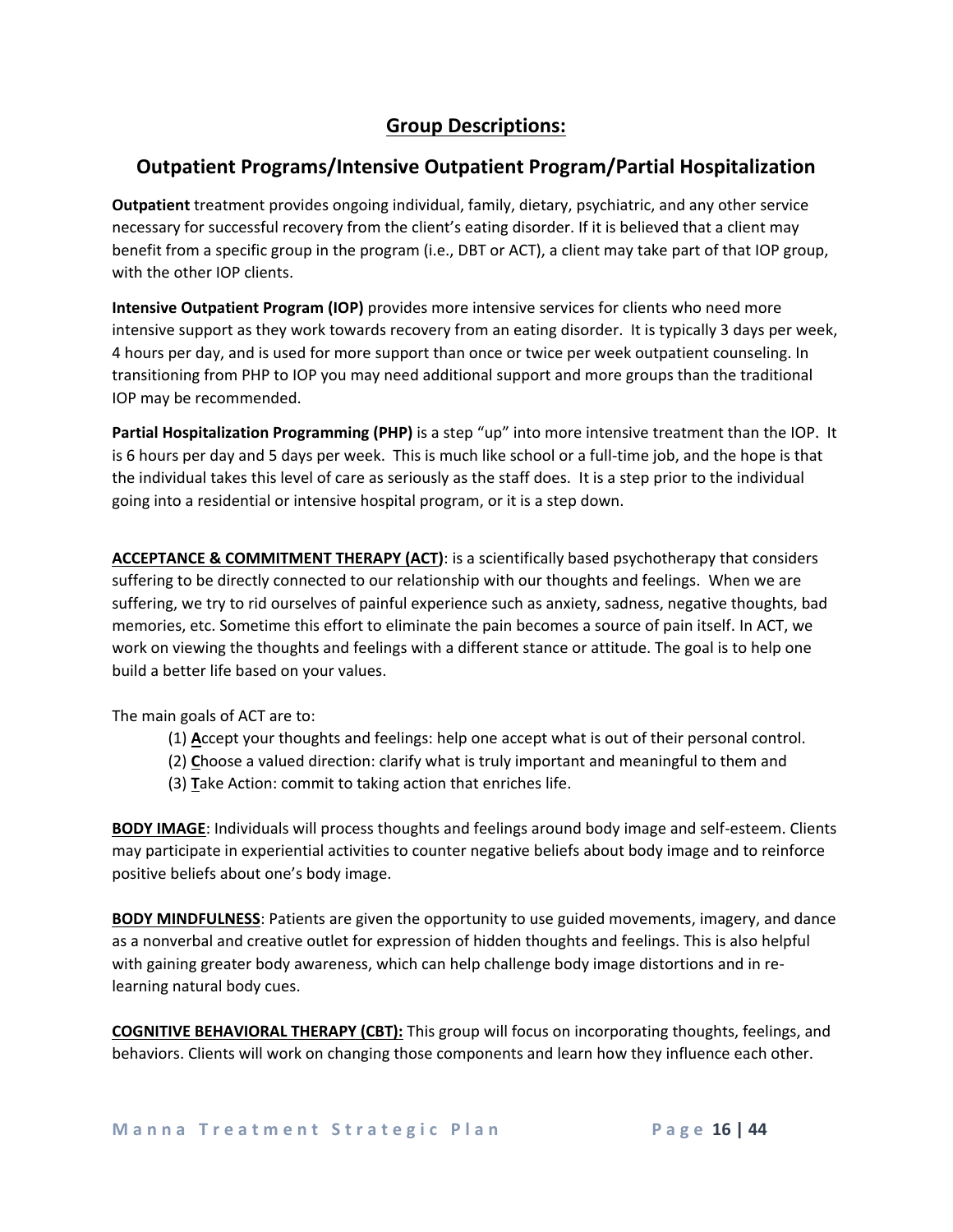**COPING SKILLS**: Individuals will learn multiple coping skills (information gathering or stopping certain behaviors or actions) which can be used to control certain internal events that might cause unwanted pain, feelings, or fear.

**DBT** – Dialectical Behavior Therapy is a scientifically-based program that helps teach and support the individual during difficult situations. It teaches coping skills – as it connects with interpersonal anxieties, feeling overwhelmed with emotion, struggling with using logic when making emotional decisions, and learning to focus in each moment.

**EXPERIENTIAL**: This group relies more on the individual having an experience that draws them closer to their internal issues versus having verbal (often logical) processing. It uses a variety of expressive medium to achieve this goal, and is based on what the needs are in the group.

**FAMILY PROCESS:** Clients and their families will participate in discussions processing their issues and connecting with others in a safe environment. The group will work to raise awareness of underlying dynamics and conflicts while assisting clients in recognizing that they are not alone in their struggles.

**HEALTHY SEXUALITY:** Adult clients will process thoughts, feelings, and behaviors involving sexual health, sexuality, and relationships.

**INTERPERSONAL**: Clients will learn about their current relationships and how they impact their lives and recovery. Clients will have an opportunity to learn and practice healthy relationships and appropriate boundaries within those relationships.

**LEVELS:** Clients will complete assessments on how they view their progress and challenges in recovery. Clients will process what steps they need to take to further their progress and set goals for the next week based on those steps. Clients will review how they can utilize the program to reach their goals and give feedback on how the program is performing.

**MEAL**: As a participant of this group, each client, along with a therapist or dietitian, will bring an appropriate meal and eat their meals together. Participants will be able to process their feelings associated with the meal, as well as learn to establish healthy rituals around food.

**NUTRITION**: This group led by a registered dietitian and provides education and support on a variety of topics related to food, body image, and weight. The education provided helps change faulty beliefs that fuel eating disorders and the support helps clients apply the new information to their lives to promote recovery. This group uses a variety of instructional methods, including discussion, visuals, games, and hands-on activities.

**PROCESS:** Clients will participate in discussions processing their issues and connecting with others in a safe environment. The group will work to raise awareness of underlying dynamics and conflicts while assisting clients in recognizing that they are not alone in their struggles.

**TRAUMA RECOVERY:** Trauma affects many individuals, and is often an underlying factor in recovery. Trauma can fall on a spectrum from daily events to life-threatening events. In any situation on this spectrum, it is important to work through and manage the trauma in a safe and nurturing environment. This group provides education and processing of issues related to trauma.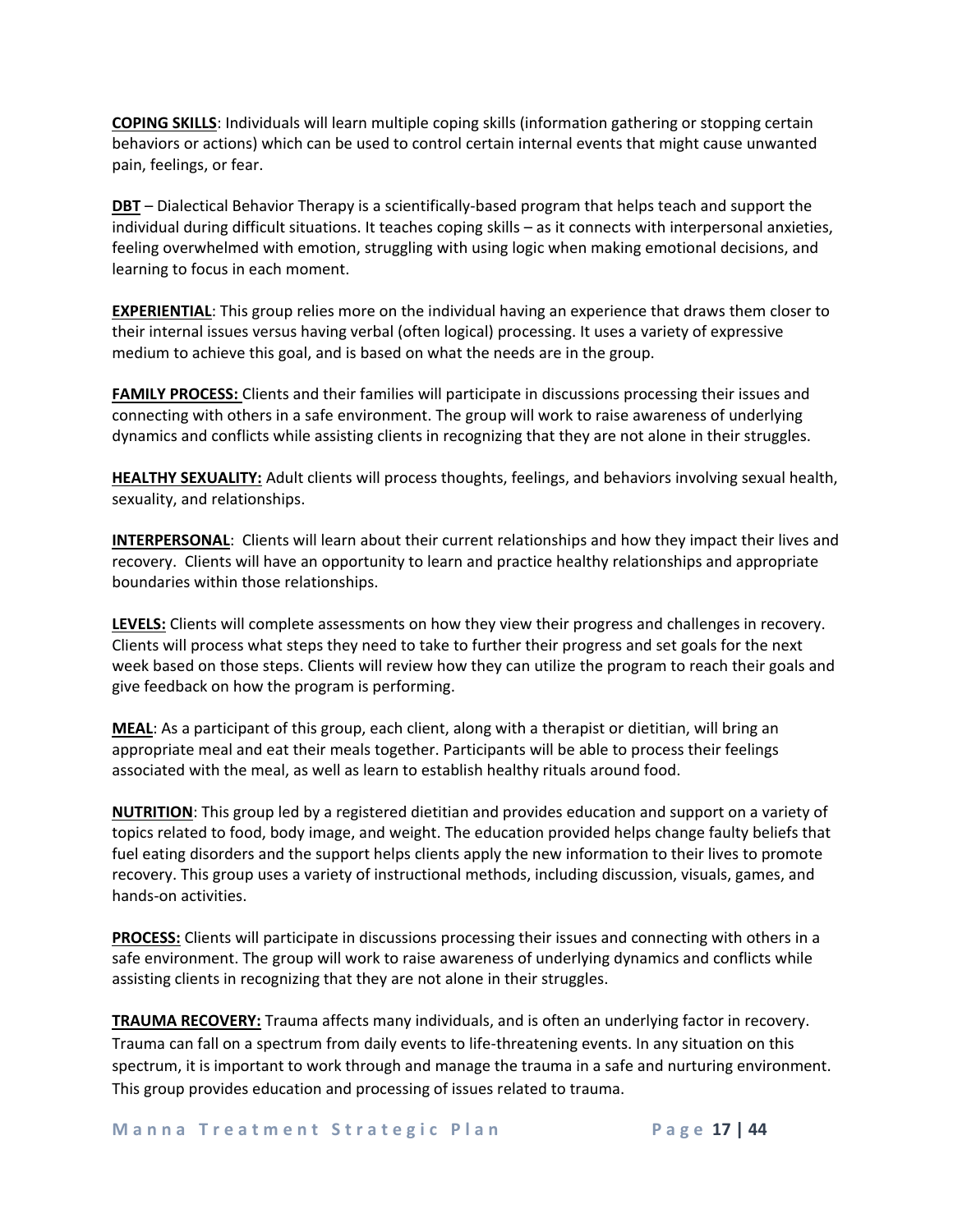## **1C1a-b. Expectations of Persons Served**

It is the intention that the aforementioned services within Manna Treatment are provided with care, clinical accuracy and excellence, and with the client's best needs in mind. In order to assure that Manna is providing such service, we request feedback from clients on a quarterly basis (e.g., individuals served, families of those served, others in the community making referrals). These feedback forms are sent to the clients with their email updates.

In this age of health care reform and increased use of contracts with health maintenance organizations (HMOs), preferred provider organizations (PPOs), and other insurance groups, the demand for behavior health care providers continues to increase. This phenomenon, largely driven by behavioral health "carve outs," has created a competitive clinical market, resulting in client service and experience by the client and family being a critical factor. From this perspective, the client identified as payor is self-payor, Medicare, Medicaid, and managed care companies. They clearly drive the large percentage of referrals within the behavioral health industry.

Eating Disorder Treatment options are limited, at best, in the metro Atlanta area. Since our initial CARF application, several new treatment options for eating disorder treatment has entered into the Atlanta area. However, most of the treatment programs that provide the same levels of care as Manna are in the upper part of the perimeter, near many of the hospitals. These are typically 20-25 miles from Manna Treatment. Hence, Manna is the only treatment program that serves eating disorders and trauma outside of the "perimeter area" and is in the largest county in Atlanta, Gwinnett County. Future plans for Manna include establishing more satellites in the periphery of Atlanta, reaching where many clients live, versus making clients travel up to 2 hours one way for clinical services.

This makes Manna Treatment a diverse, outside-the-box treatment program and provides financial opportunities for Manna as well as better treatment options for clients we serve. Manna Treatment has also identified and secured payers for these much needed services during the past 3 years. These include Medicaid and its subsidiaries (Peach State Health Plan, WellCare, Amerigroup, Cenpatico, CareSource, Ambetter) and Medicare. Based on Manna's intention to create needed programs outside of the greater Atlanta area, these sources of funding are crucial in helping to sustain these future programs. Compliance with the Commission on Rehabilitation Services (CARF) is the first step in Manna Treatment Center's ability to expand to these payers.

Since the original CARF survey, Manna attempted to become a part of the Medicaid-based network but found that our "specialty" services were not a part of their seven areas that they provide funding for. Nevertheless, the CEO of Manna intends on working towards encouraging this system to make internal changes so that the needs of their constituents are met. We will propose that they carve out a "specialized service" for Trauma-based Disorders and Eating Disorders.

| <b>Referral Sources</b>    | <b>Customer Needs</b> | <b>Referral Source</b>     | <b>Customer Needs</b>        |
|----------------------------|-----------------------|----------------------------|------------------------------|
| 1. Community Professionals | <b>Trust</b>          | 3. Managed Care            | Availability, competency and |
|                            |                       | Companies and Other Payors | reliability                  |
| Physicians                 | Professionalism       | MCO's                      | Clear communication          |
| Hospitals                  | Consultation          | Self-pay                   | Cost-effective care          |

Manna Treatment has four primary customers, each with their own specific needs. These include: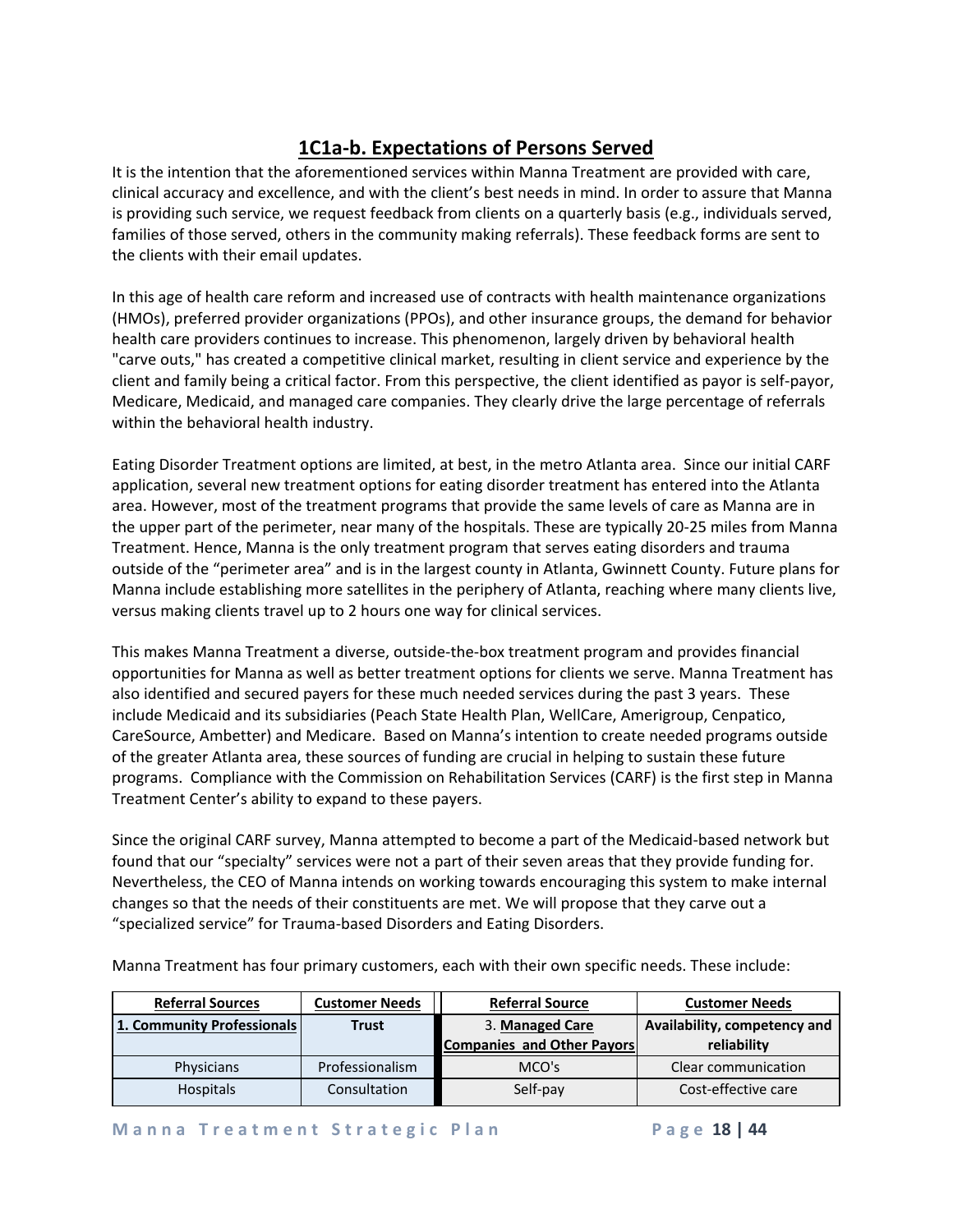| <b>Schools</b>              | Correspondence | Agencies                                 | Easy access for clients                                   |
|-----------------------------|----------------|------------------------------------------|-----------------------------------------------------------|
| Agencies                    | Accessibility  | <b>PPO<sub>s</sub></b>                   | Shared treatment philosophy                               |
| 2. Individuals and Families | Competency     | Medicaid                                 | Responsiveness and<br>cooperation/evidence-based<br>model |
| <b>Individuals</b>          | Accessibility  | 4. Vendors                               | <b>Timeliness</b>                                         |
| Couples                     | Respect        | Accounting<br><b>Billing/Collections</b> | Cooperative working<br>relationship                       |
| <b>Families</b>             | Compassion     | Legal                                    | Timely disclosure                                         |
| Groups                      | Empathy        | Human Resource                           | Respect                                                   |

### **Leadership Development**

### I. Staff Improvements

- a. The primary expectation of clients and stakeholders is that Manna Treatment provide excellent services in the PHP, IOP, and OP for those with eating disorders. Manna Treatment has a positive reputation across the Gwinnett County, greater Atlanta, and national areas. Dr. Burnett has worked extremely hard with clients in order to create a stable name and program that others in the community can trust. It is the CEO's desire for Manna Treatment to remain in existence for a very long time.
	- i. Succession planning: the CEO is focused on creating leaders within the staff as well as the clients. This will help with succession planning regarding staff, as well as help clients to change their thinking into being like leaders.
		- a. Ongoing conversations are taking place within the organization to identify individuals who would be a good fit to assume the duties of the CEO within the next 5-10 years.
		- b. Manna staff has instituted a monthly leadership meeting that focuses on each individual identifying their own leadership style and practice. This has been inspirational and the staff transfers this information to the program clients.
		- c. In the event of the CEO's death, the Board President has been identified as the individual who will interview and present selection of next CEO to the Board.
		- d. A financial plan is being created in which the CEO is taking out a "Bank on Yourself" Whole-Life policy starting in 2021. This will be presented to the board in January 2021. This can be used in the event of the CEO's untimely death and/or can be used as a retirement account when the CEO retires.
	- ii. Hiring Practices: Manna has been using online assessments to better understand individuals before they are hired. This helps to minimize individuals who have uncooperative personalities, are ill-suited for positions in which they are applying, and will decrease rate of staff turnover. This is also used upon hire to set goals for the following year and is reviewed at the 90-day and annual review time (July of each year).
	- iii. The CEO practices an "open communication" policy for all staff to be able to air thoughts, ideas, grievances, and any other topic that comes to mind. It is highly important that the staff feel heard and supported in their perspectives, even if there is disagreement.
	- iv. The CEO is also promoting the notion of "bloom where you are planted" and that growth is inevitable in any place in any organization. It is her hope that all staff will desire to stay, grow, and feel supported in every role that they are in. As there are changes, the CEO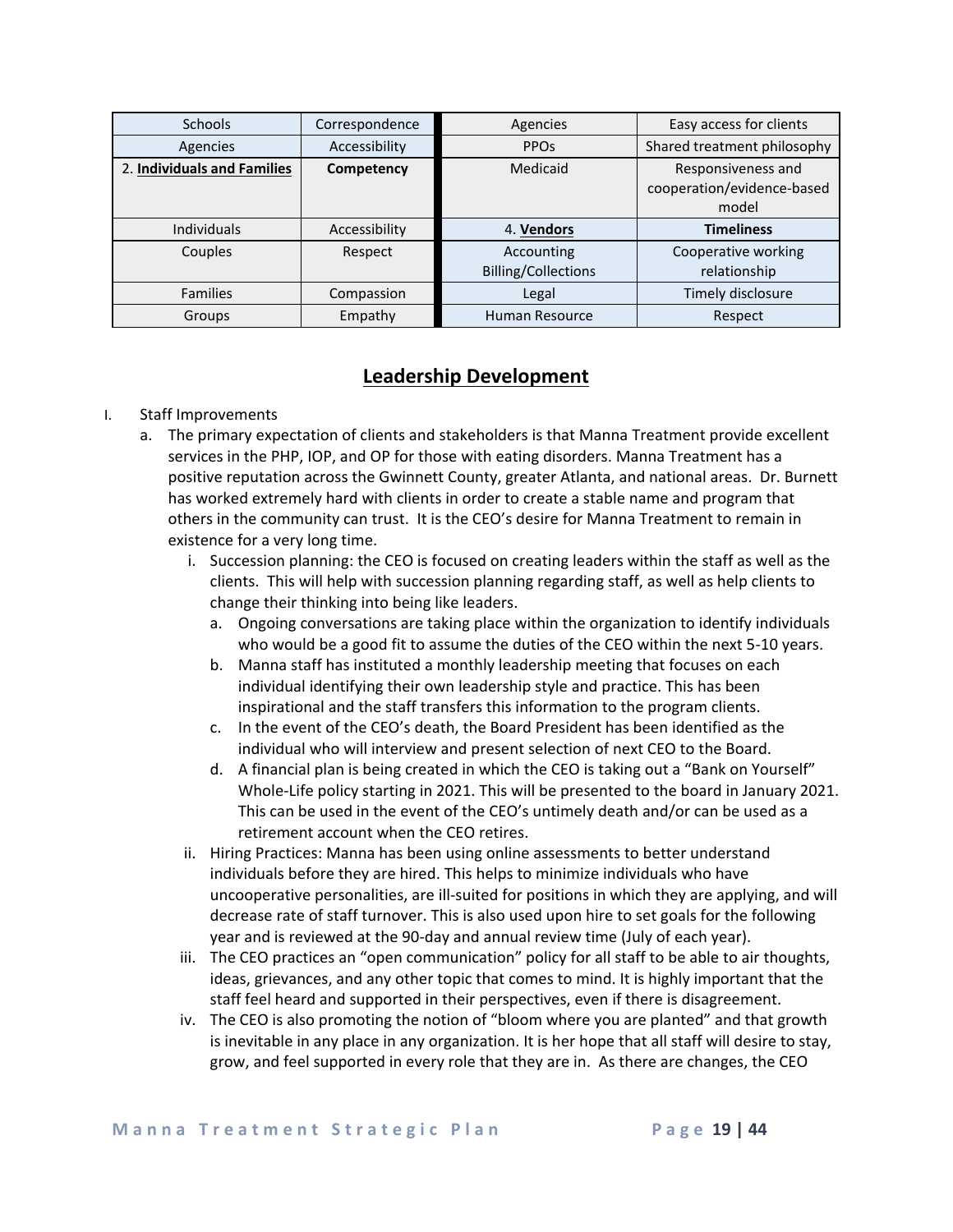desires to hear difficulties, complaints, and issues as they arise in order to support staff through the changes.

- v. Staff progress and issues are noted on their performance evaluations. These will be reviewed and utilized as positions open in the company. Staff will have the opportunity to apply to new program positions via an online application process. This will be developed in mid-2018 as the programs begin to be developed across Atlanta.
- b. The clinicians within the Manna Treatment umbrella maintain active licenses with the State of Georgia. This includes:
	- i. Obtaining the minimum number of CEUs in order to maintain licensure
	- ii. Obtaining specialized training in the area of eating disorders; a minimum of 6 hours per year
	- iii. Maintaining updated professional insurance
	- iv. Responding immediately to any possible state complaints
	- v. Following all ethical guidelines mandated by individual regulatory bodies (APA, ACA, ADA, etc)
- II. Employee needs many of the employee feedback questions are open-ended, and reveal a variety of possible employee needs. However, a central need is the continued for staff training and growth, as well as organization in meeting times. An additional request was for focusing on prayer, devotional reading, and/or a spiritual focusing before meetings.
	- a. As a response, we will discuss these concerns at upcoming staff meetings, which occur on a weekly basis.
	- b. Manna is committed to employee retention, professional development, and collaboration. Our desire is to begin hosting trainings for our employees as well as others outside of Manna. We have provided an in-person training on EMDR in 2020, based on financial successes of the program.
	- c. It is our plan to have ample staff to allocate a maximum number of PHP and IOP clients, due to the amount of paperwork that needs to be completed. The number of primary clients will be limited to 2 PHP - 4 IOP per staff member in order to decrease burnout.

### **2021-2023 SWOT Analysis**

SWOT Analysis is the foundation for the Strategic Plan for Manna Treatment. The ability to assess the strengths of Manna Treatment allows all weaknesses to be addressed in the Strategic Planning process that is client, stakeholder, staff and Board of Director driven. The Strategic Planning process addresses the opportunities and ensure that the Chief Executive Officer along with the direction of the Board of Directors stay on task to utilize these unique opportunities to address the threats to the success of Manna Treatment.

| <b>STRENGTHS</b>                                                                                                                    | <b>WEAKNESSES</b>                                                                                      | <b>OPPORTUNITIES</b>                                                                                                       | <b>THREATS</b>                                                                                                 |
|-------------------------------------------------------------------------------------------------------------------------------------|--------------------------------------------------------------------------------------------------------|----------------------------------------------------------------------------------------------------------------------------|----------------------------------------------------------------------------------------------------------------|
| Only nonprofit program<br>that treats eating<br>disorders in Georgia;<br>are not corporately<br>owned and have<br>corporate demands | Marketing efforts have<br>been hit or miss over<br>the past 3 years; things<br>are growing, but slowly | Marketing will strengthen the<br>value of program, enhance<br>relationships and provide more<br>resources in the community | 6-7 other PHP/IOP<br>programs in central Atlanta<br>area; others are also<br>creating trauma-based<br>programs |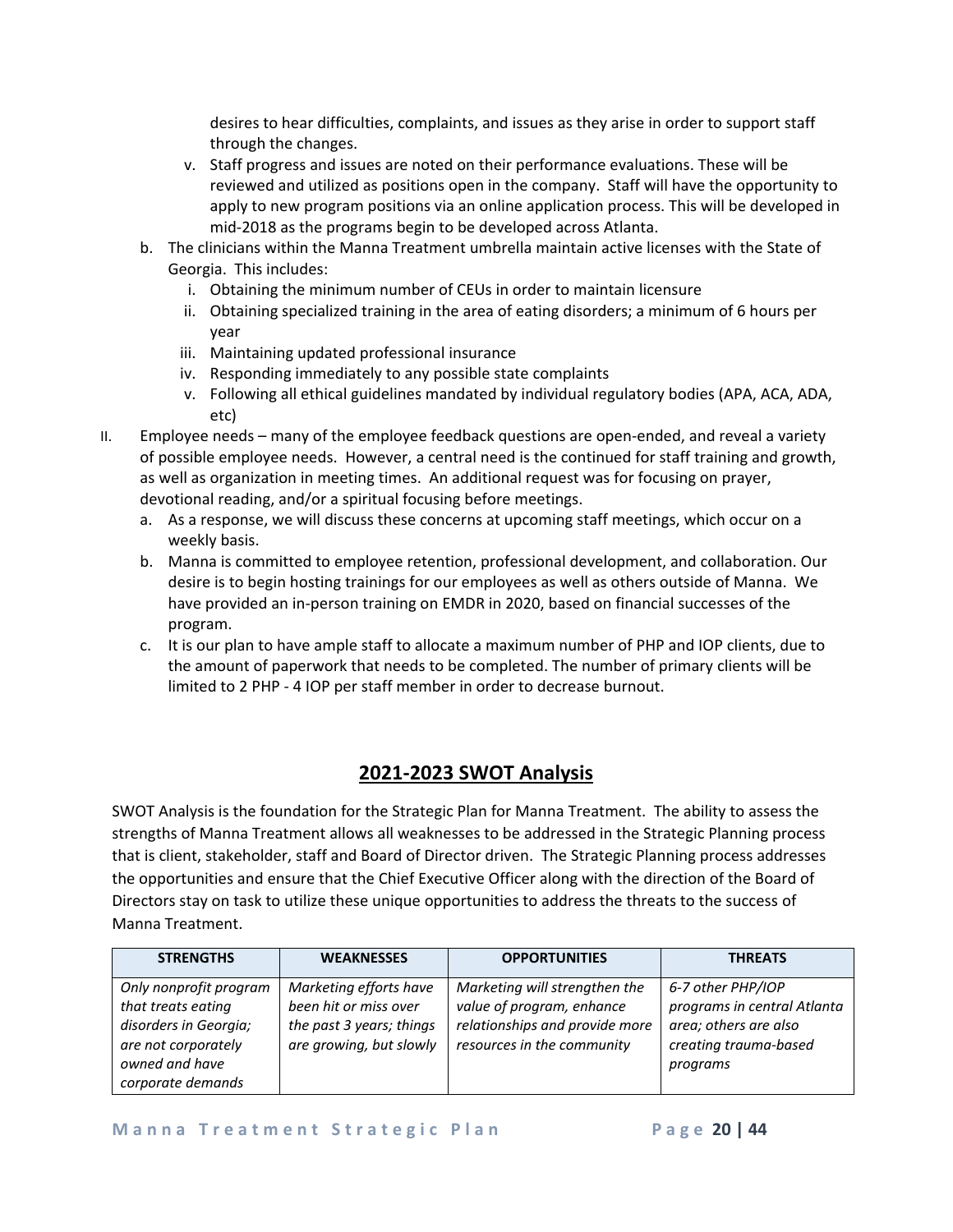| Only eating disorder<br>program with more<br>intensive services in the<br>northeast region of<br>Atlanta (serving<br>Gwinnett, N Fulton,<br>Hall, N Dekalb, Forsyth,<br>Jackson) | Growth isn't able to<br>happen as quickly as<br>we anticipated due to<br>limits in finances                                | Greater ability to generate<br>revenue from the program<br>(obtaining Medicaid and<br>insurance provider status), as<br>well as raising funding from<br>donors, fundraising events,<br>speaking engagements           | We are smaller than other<br>programs and are not able<br>to provide the on-boarding<br>benefits like other bigger<br>organizations        |
|----------------------------------------------------------------------------------------------------------------------------------------------------------------------------------|----------------------------------------------------------------------------------------------------------------------------|-----------------------------------------------------------------------------------------------------------------------------------------------------------------------------------------------------------------------|--------------------------------------------------------------------------------------------------------------------------------------------|
| Only program that<br>provides substantially<br>reduced fee/free<br>treatment                                                                                                     | Need for more staffing<br>(nurse 100% onboard,<br>another full time<br>therapist needed,<br>bilingual therapist<br>needed) | Able to provide more<br>scholarships locally as well as<br>nationally due to increase in<br>revenue                                                                                                                   | Insurance denial due to pre-<br>existing condition,<br>exhausted health benefits<br>and/or inability to meet<br>medical necessity criteria |
| <b>Strong relationships</b><br>with residential and<br>inpatient treatment<br>centers (across the<br>nation) for direct<br>referrals to program                                  |                                                                                                                            | Create more programs across<br>the greater Atlanta region -<br>we have immediate plans in<br>2021 to develop a recovery<br>residence to allow for Manna<br>clients to live vs. being in<br>difficult home situations. | Lack of<br>education/awareness from<br>local community creating<br>issues with referrals to the<br>programs                                |
| Capable of providing<br>truly individually based<br>care for clients with<br>difficult, life-<br>threatening issues                                                              |                                                                                                                            | Add ED and Trauma PHP/IOP<br>programs in McDonough, GA<br>(south of the Atlanta area,<br>where there are no resources)                                                                                                | Unable to onboard with<br>some of the insurance<br>companies (e.g., Kaiser)<br>because of other programs<br>already established            |
| Able to provide training<br>resources for staff as<br>finances improve                                                                                                           |                                                                                                                            |                                                                                                                                                                                                                       |                                                                                                                                            |

### **Regulatory and Legislative Environment**

Manna Treatment's external regulatory and legislative environments are impacted by following the guidelines set by the following national and state agencies:

- I. Clinical Compliance (National and Local Associations)
	- a. CARF
	- b. American Psychiatric Association/Georgia Psychiatric Physicians Association
	- c. American Psychological Association/Georgia Psychological Association
	- **d.** National Association for Social Workers/ Georgia Society for Clinical Social Workers
	- e. American Nurses Association/ Georgia Nurses Association
	- f. National Board for Certified Counselors/Licensed Professional Counselors Georgia
	- g. HIPAA
	- h. Centers for Disease Control
	- i. Georgia Department of Behavioral Health & Developmental Disabilities
	- j. Georgia Department of Human Services
	- k. The clinicians within the Manna Treatment umbrella maintain active licenses with the State of Georgia. This includes: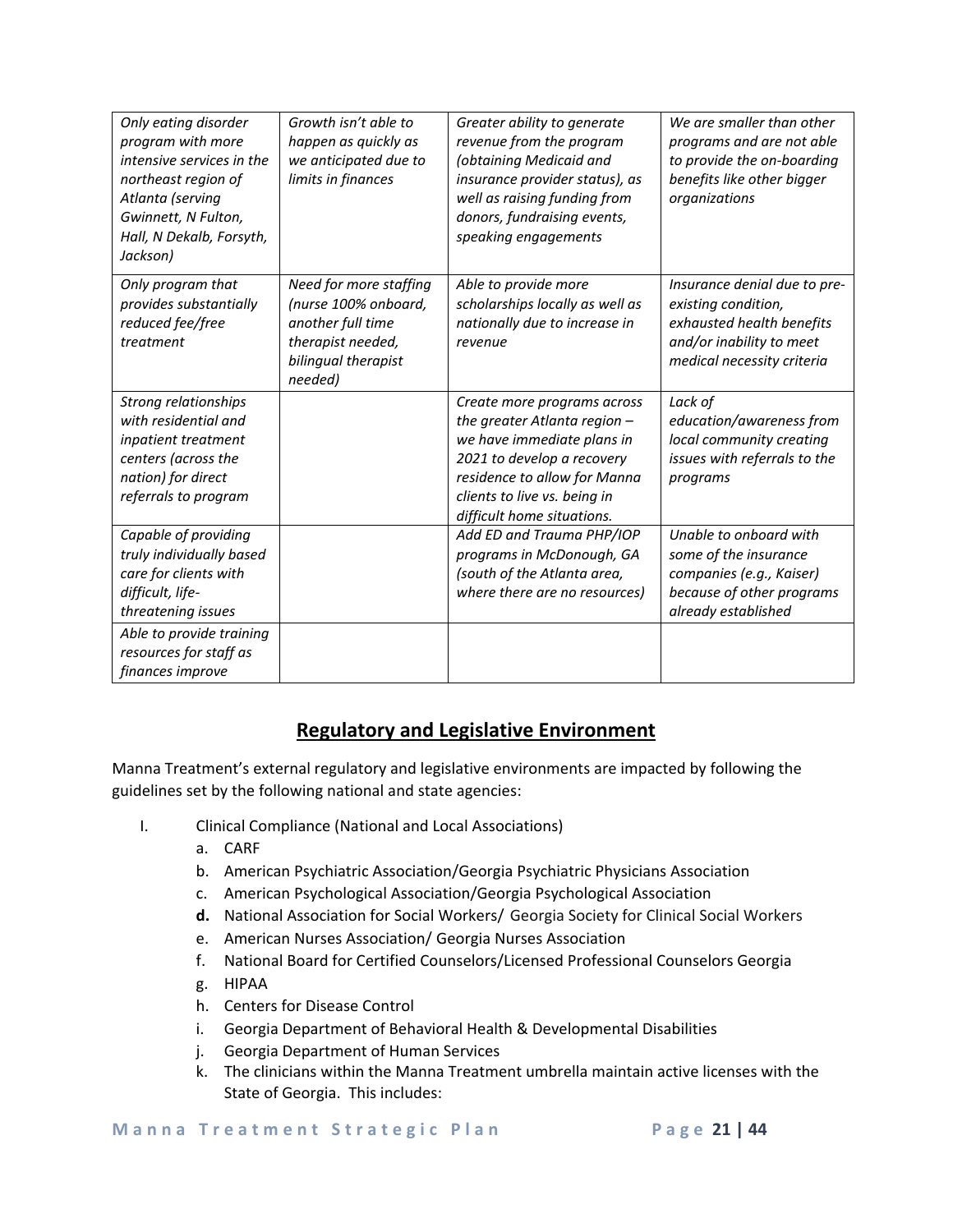- i. Obtaining the minimum number of CEUs in order to maintain licensure
- ii. Obtaining specialized training in the area of eating disorders; a minimum of 6 hours per year
- iii. Maintaining updated professional insurance
- iv. Responding immediately to any possible state complaints
- v. Following all ethical guidelines mandated by individual regulatory bodies (APA, ACA, ADA, etc)
- II. Administrative Compliance
	- a. CARF
	- b. Insurance company definitions (regarding accuracy and fraudulent billing practices)
		- i. Certified Physician Practice Manager
		- ii. Certified Professional Coder
	- c. Office Management
		- i. Obtaining BAAs
		- ii. HIPAA laws
		- iii. Cybersecurity for Technology

### **1C1L. Technology Strategy**

The following are utilized as primary technology sources that provides for HIPAA-compliant, seamless transition from referral to client, internal and external communications, and stores information for business management:

- I. Survey Monkey (Enterprise Team [HIPAA-enabled]) used for:
	- a. Intake questionnaire information streamlines intake information, including demographic information, insurance information, payment information; Allows for less phone interaction between client and admin staff, allowing for more privacy and less time utilized to perform intakes, less mistakes likely
	- b. Follow up assessments
	- c. Satisfaction surveys (clients, staff, stakeholders)
	- d. Onboarding questionnaires for staff
	- e. Fantastic reports on the aforementioned
- II. Aura (Electronic Health Record for clients) provides:
	- a. Documentation
		- i. Client sessions
		- ii. Billing sessions
		- iii. Financial reports
		- iv. HIPAA and clinical paperwork
		- v. Accurate reports on the aforementioned
	- b. Client portal provides client access to
		- i. Assessments
		- ii. Financial records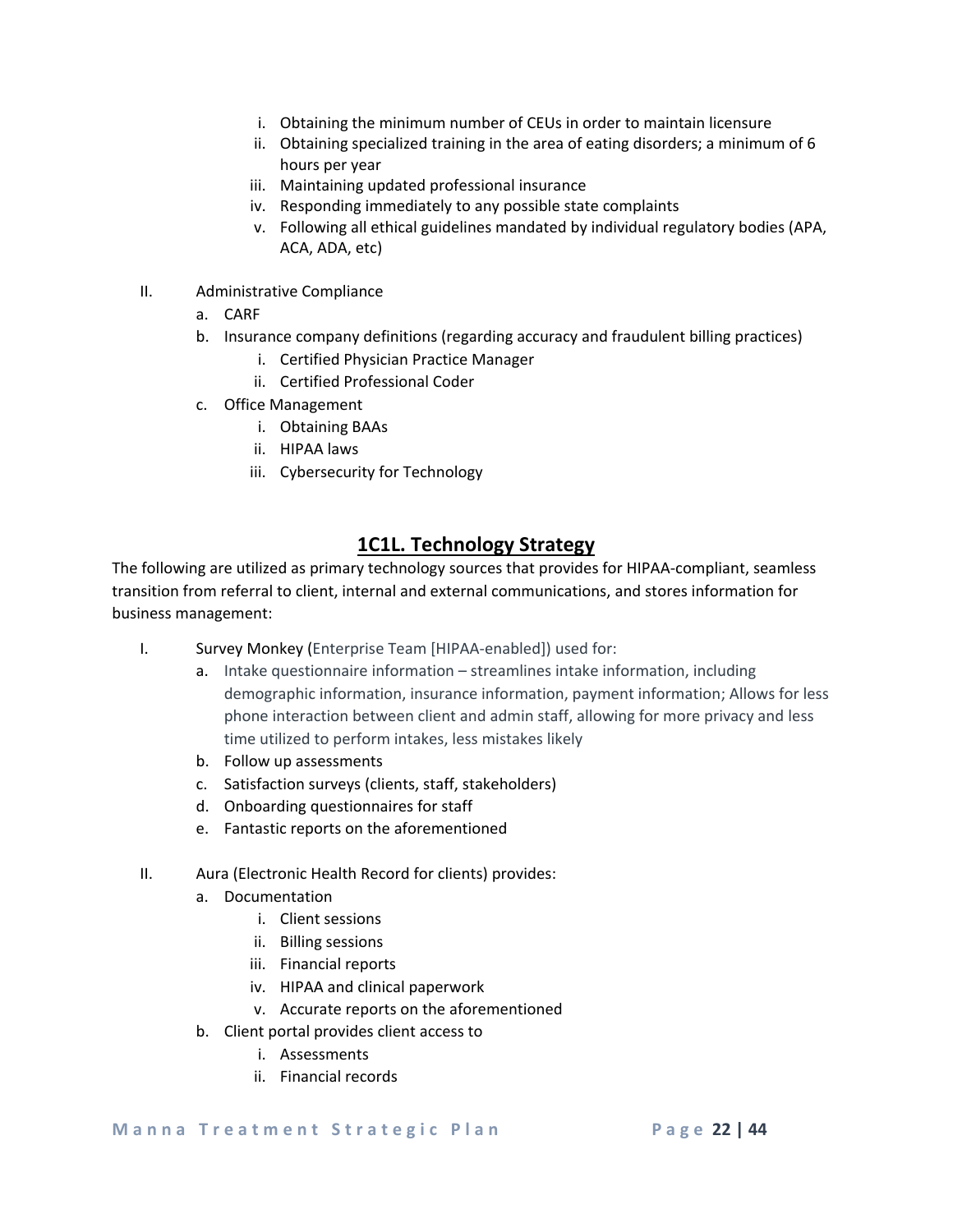- iii. Appointment history
- III. Mannatreatment.com website:
	- a. Information on the practice, including services provided, staffing, access to intake link, outside clinician referral link, link to provide client feedback regarding services and programs
	- b. Links for client admission
- IV. Office 365
	- a. Internal communications
	- b. Old client records storage
	- c. Access to all meeting notes from all staff meetings conducted
- V. Icontact
	- a. Provides for mass external communications regarding programs, updates, fundraisers and other news
	- b. Allows for sending information to specific groups of individuals in a confidential manner, with the option of "opting out" of our emails

### **Financial Strategy**

Since 2006, Manna Fund has been financially supported by private and corporate foundations, corporate sponsorships, fundraising events, and personal donations. The Manna Treatment IOP/PHP program began in March 2016. The following information is our ongoing strategy in addition to our updates.

*Income Streams:* Manna continues to be supported in part by the following:

- 1. Private foundations
- 2. Personal donations
- 3. Corporate sponsorships
- 4. Fundraising events
- 5. Insurance payments for OP-IOP-PHP
- 6. Client payments for program

### *Current OP/IOP/PHP Program Income:*

- 1. Without insurance, full fee:
	- a. IOP three groups/day =  $$350$ /day x 4 days =  $$1500$ /week
	- b. PHP six groups/day  $$600$ /day x 5 days =  $$3000$ /week
- 2. Insurance companies: Since 2018, Manna has been credentialed with the following insurance companies in order to become "in-network" and to create sustainability:
	- a. Aetna (outpatient only)
	- b. Ambetter
	- c. BCBS
	- d. Beacon Health
	- e. Cigna
	- f. ComPsych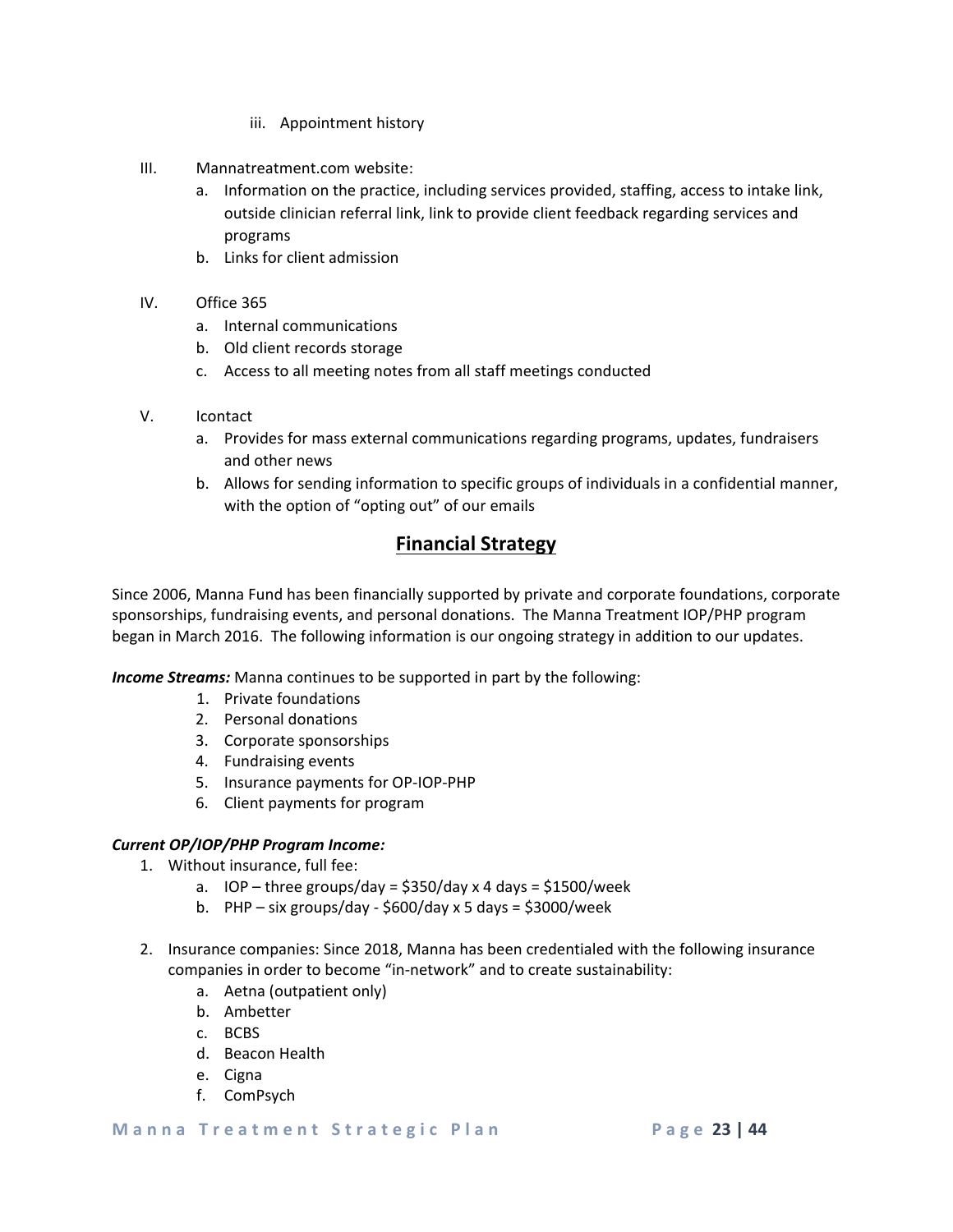- g. Humana
- h. UHC/Optum
- i. Medicaid-based companies:
	- i. PeachState Health Plan
	- ii. Wellcare (outpatient only)
	- iii. Amerigroup (applying for membership)
	- iv. CareSource (applying for membership)
- j. Medicare
- 3. Scholarships:
	- a. Many individuals in the PHP-IOP have been on scholarship.
	- b. Reduction of fee based on need. Clients complete a financial application/scholarship form, which is kept on file. Approval is based on financial need and motivation to recover. One has paid as little as nothing for program attendance. This includes:
		- i. Group work
		- ii. Dietitian fees
		- iii. Nursing fees
		- iv. Individual therapy
		- v. Psychiatric evaluation
- 4. Combination of financial resources: utilization of insurance, scholarship, and self-pay.
- 5. Churches and other organizations: provide financial aid for clients in program

|                                       | <b>JAN - DEC</b><br>18 | <b>JAN - DEC</b><br>19 | <b>JAN 1 - NOV 14,</b><br>20 |
|---------------------------------------|------------------------|------------------------|------------------------------|
| <b>4003 - PROGRAM TREATMENT</b>       |                        |                        |                              |
| 4003 - 01 OP                          | 179,879.57             | 246,626.08             | 473,136.20                   |
| 4003 - 02 IOP ED                      | 190,591.74             | 281,976.38             | 336,288.64                   |
| 4003 - 09 PHP ED                      | 230,000.00             | $63,523.00*$           | 538,964.31                   |
| 4003 - PROGRAM Treatment - Other      | 5,846.87               | 9,434.42               | 0.00                         |
| <b>TOTAL 4003 - PROGRAM TREATMENT</b> | 606,318.18             | 601,559.88             | 1,348,389.15                 |

### *Program Income (2018-2020):*

#### **6004 - SCHOLARSHIPS**

| 6004 - 09 PHP Scholarships<br>221.518.00<br>0.00<br>6004 - 10 Residential Schol<br>1.500.00<br>0.00 | 0.00 |
|-----------------------------------------------------------------------------------------------------|------|
|                                                                                                     |      |
|                                                                                                     | 0.00 |
| 6004 - 02 IOP ED Scholarships<br>120.959.37<br>15,591.59                                            | 0.00 |

\*loss of PHP from 6/2018 to 10/2019 due to our psychiatrist retiring

Moving forward, it is clear from the referrals that we have received from several treatment agencies, state-based insurance companies, as well as individual clinicians, that a state-based program for eating disorders is desperately needed in this state.

Medicaid/state-based insurances: We have applied to Medicaid and found that there is no "bucket" in which Manna fits to pay for individuals in our PHP or IOP program. There have been several inroads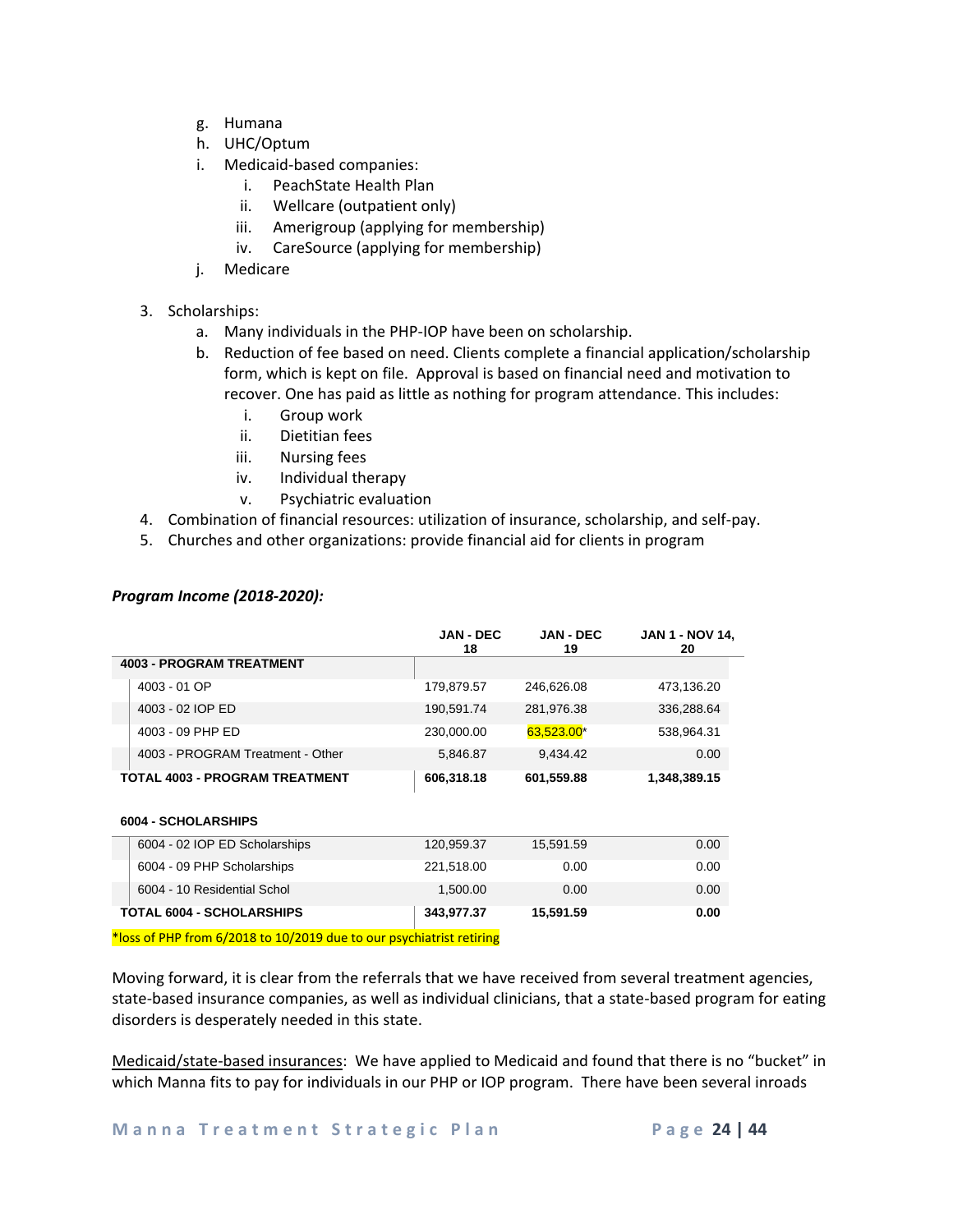being created in order to connect with individuals at the state level in order to attempt to change this systemic issue.

### **Strategic Goals and Objectives**

Based on the Manna Treatment mission statement and the SWOT analysis, Leadership at Manna Treatment has identified future goals for the next three years (2021-2023). These goals address different aspects of the ASPIRE and Clinical sections from the CARF manual. See *Addendum B.*

Development of Strategic Plan

- 1. The development of the Strategic Plan has been created and modified over time, typically every year, depending on the circumstances and changes in the structure of the program itself.
- 2. The ongoing Strategic Plan will continue to be modified as needed, typically once a year or when new Executive Board members are brought on to the board.
- **Individuals shared with How Impact** Executive Board **Annually at board meeting** Awareness of past and strategic planning for the future Donors **Via website and email** Awareness of the future plans; provision of feedback to obtain ideas from donors as well Recipients of Services/Clients | Available in Lobby, on website | Awareness of the history and vision of services Staff and Team Members | Notebooks, online, onboarding/training Alignment of services with Mission and Goals; gain feedback of how staff would like to participate and create for
- 3. How and with Whom Strategic Plan is shared:

more services, plans, etc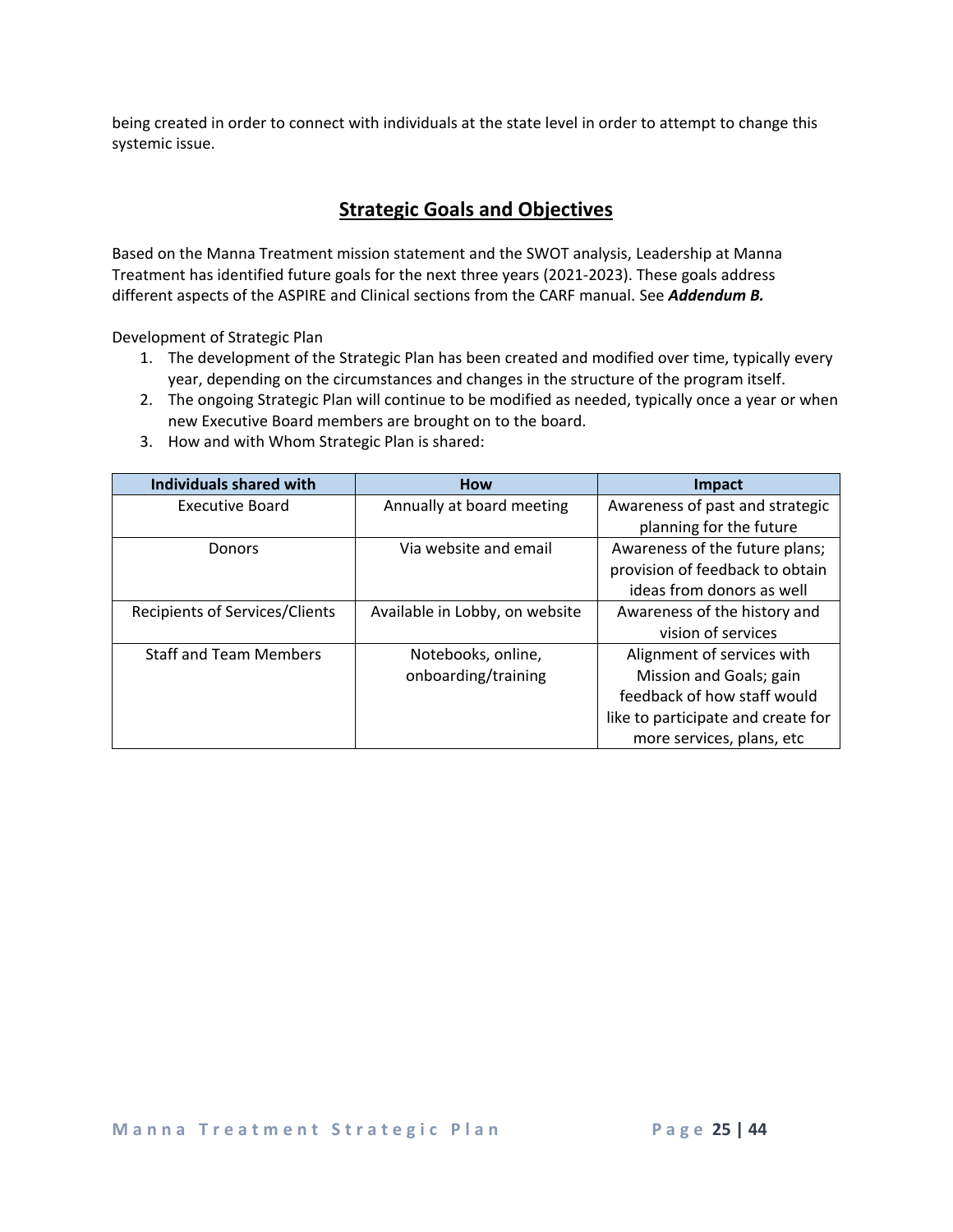### **Future Goals at Manna Fund/Manna Treatment**

If the agency is to sustain its growth and other capacities, it must continuously strengthen its client relations and identify their ongoing needs. We will watch closely for industry trends that may impact our delivery service system. Our energies will be focused on creative problem-solving solutions in how we deliver our service and reimburse our associates and staff for their hard work, while also taking into consideration decisions that may impact our services.

Manna Fund's overarching goals have been to extend beyond providing access to treatment. It is imperative that the Board of Directors weigh in on what aspects are still within the scope of Manna Fund in the present and future. Circling back to our Mission Statement, we have provided:

- a. *education* of those who do not understand eating disorders;
- b. *intervention* (treatment) with those who have eating disorders, and
- c. providing new *research* to the growing database of eating disorder statistics, to help individuals understand the devastating effect of eating disorders to those who have them and to their loved ones.

### **Education/Outreach:**

- 1. Food, Faith & Feelings reinstate this podcast during 2021Q2. We have identified
- 2. Talk It Out a website that will provide access to therapeutic ideas and interventions for clients, parents, and providers. It also has a unique and comprehensive database to access services across the world
- 3. Teaching program One of the future goals at Manna Treatment is to become a leader in teaching those who would like to treat individuals with a comprehensive teaching experience. We would like to work with iaedp (International Association for Eating Disorder Professionals) to help individuals gain accreditation as providers in a more experiential way.

**Research:** Manna has been working with Masters and Doctoral-level students from schools around the Atlanta area. Because we want to give back to the eating disorder community at large, we have a number of plans on providing research regarding the outcomes of our program. We will be looking at:

- 1. Treatment times in IOP/PHP/Residential programs. We believe that longer treatment yields more comprehensive recovery. We have been collecting data inconsistently across the 12 years that we have been in existence. We will be more consistent with a specific person to conduct research at our facility, as well as be a liaison with graduate schools in the community.
- 2. Treatment efficacy within the IOP/PHP program
- 3. Family support & treatment involvement
- 4. Medical issues related to eating disorders
- 5. Changing the BMI chart to a more appropriate %Ideal body weight (based on three different body types)
- 6. ED & Sensory Integration connection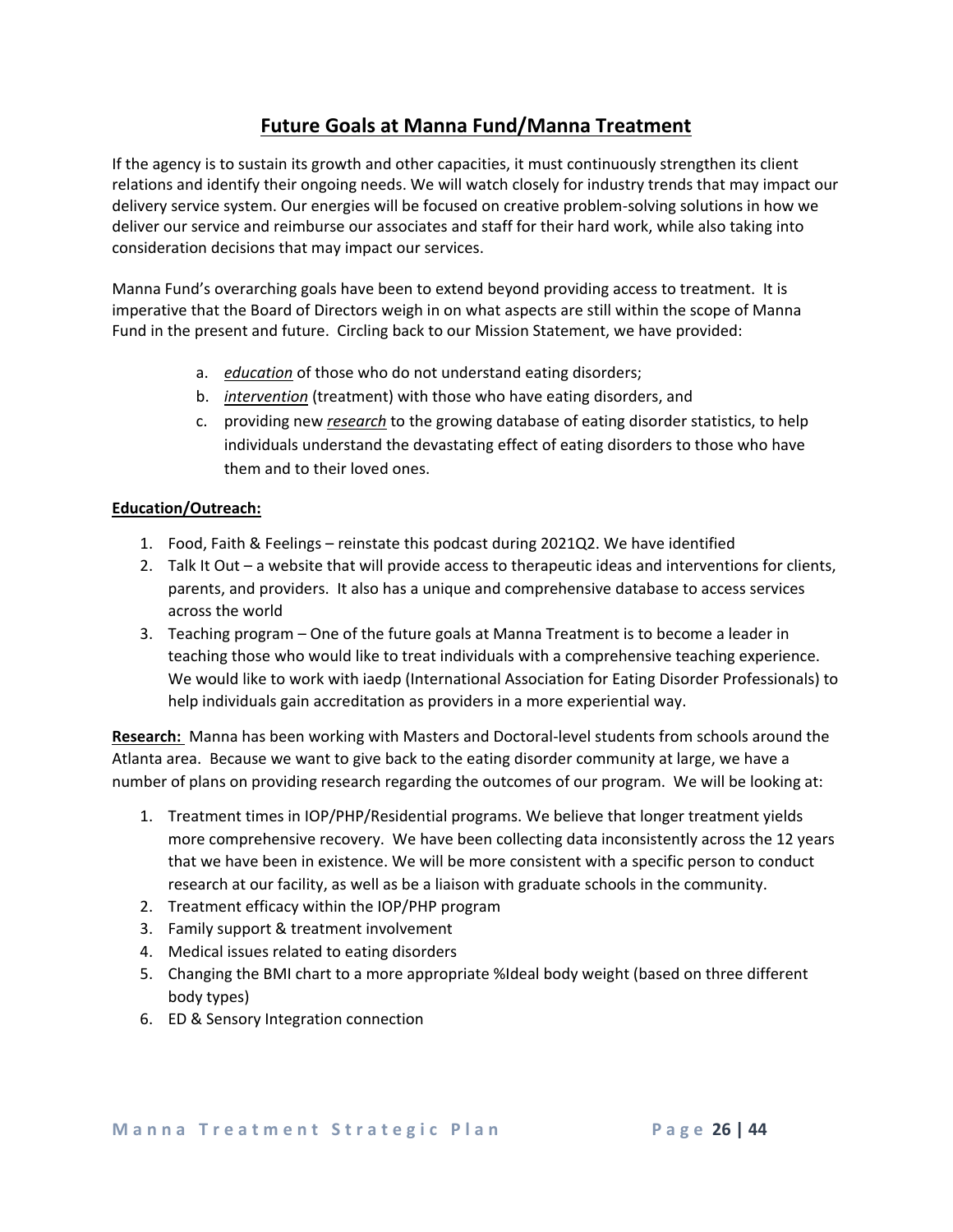**Treatment:** Manna has plans on expansion of the PHP/IOP program across the greater Atlanta area. In addition, Manna has plans to create an IOP that is trauma focused and is attempting to create a targeted evaluations process with police officers to ensure that they are mentally healthy.



### **Visualization of Growth Overview**

**Manna Treatment Strategic Plan Page 27 | 44**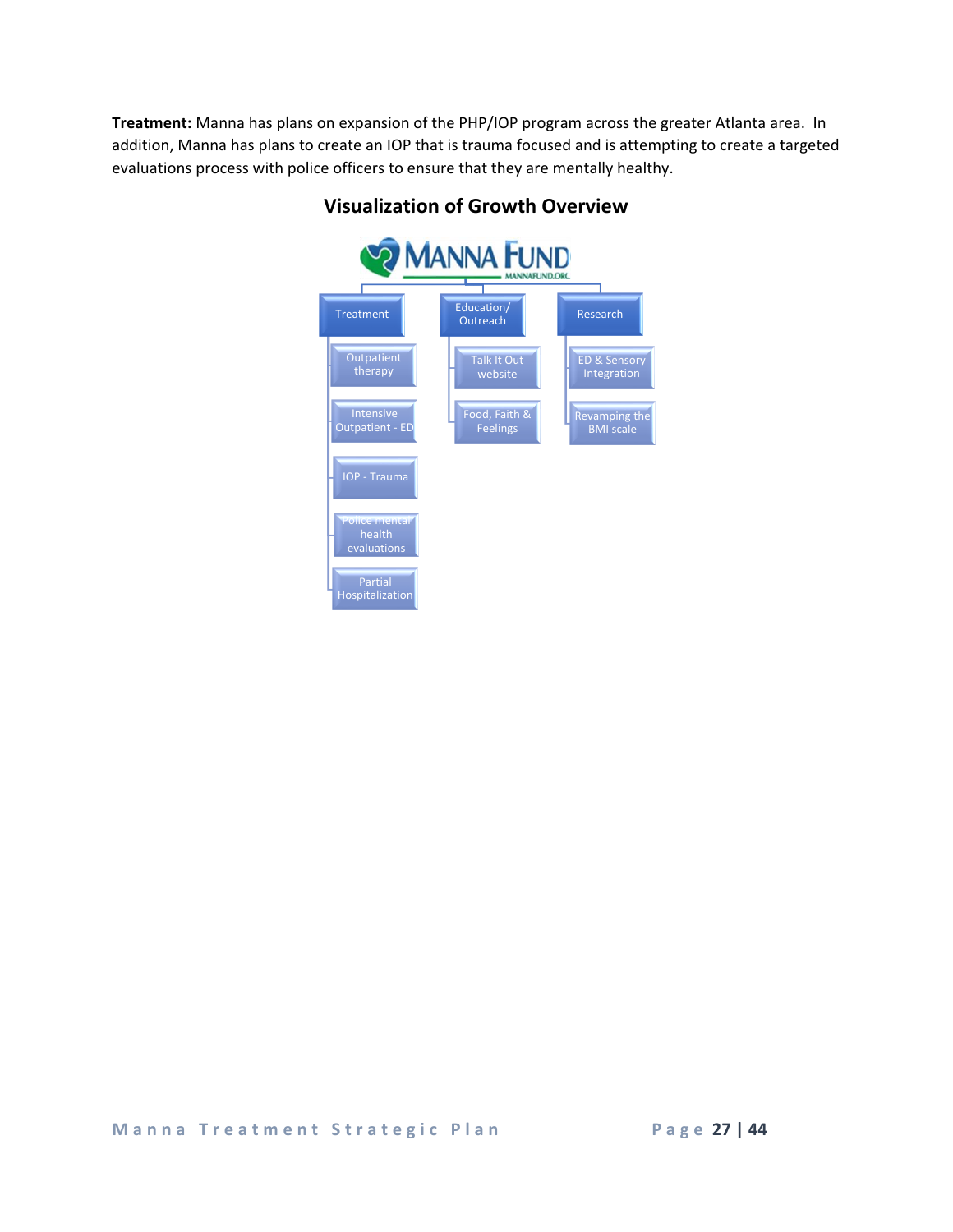# **Addendum A: Transition Levels and Programs**

Each week that clients are in the program, both client and staff assess their level of functioning based on the following assessment:

| <b>Level</b>                | 1                                          |                                                     | <b>Relapse</b>                                                                               | 3                                                                                                              |                                               |  |  |
|-----------------------------|--------------------------------------------|-----------------------------------------------------|----------------------------------------------------------------------------------------------|----------------------------------------------------------------------------------------------------------------|-----------------------------------------------|--|--|
|                             | <b>Surviving</b>                           |                                                     |                                                                                              | <b>Thriving</b>                                                                                                | <b>Leading</b>                                |  |  |
|                             |                                            |                                                     | <b>Medical Health</b>                                                                        |                                                                                                                |                                               |  |  |
| <b>Menses</b>               | Haven't had<br>menses in over 3<br>months  | Beginning signs of<br>menses                        | loss of menses once<br>has had them                                                          | Regular menses<br>for 3 consecutive<br>months                                                                  | Have regular menses > 3<br>consecutive months |  |  |
| <b>Blood</b><br>Work/Labs   | Abnormal labs                              | Improvement in<br>labs                              |                                                                                              |                                                                                                                | Labs are stable, normal                       |  |  |
| Vitals (HR & BP)            | HR > 50                                    | Stable heart rate                                   |                                                                                              |                                                                                                                | Stable heart rate, potential for exercise     |  |  |
| Medication<br>effectiveness | <b>Medications are</b><br>not affecting me | I am feeling some<br>benefits from my<br>medication | I am unsure about any<br>benefits currently,<br>despite the fact that I<br>felt them before. | I am feeling the full efects of the medication<br>and am willing to continue taking it as the<br>MD prescribes |                                               |  |  |
| Weight                      | <80% IBW                                   | 80-85% IBW                                          | <b>Fluctuation or</b><br>regression from higher<br>$%$ IBW                                   | 85-95%IBW                                                                                                      | >95% IBW                                      |  |  |
| <b>BDI</b>                  | $29 - 63$                                  | $20 - 28$                                           | Regression from<br>consistent higher score                                                   | 14-19                                                                                                          | $0 - 13$                                      |  |  |
| <b>BAI</b>                  | $29 - 63$                                  | $20 - 28$                                           | Regression from<br>consistent higher score                                                   | 14-19                                                                                                          | $0 - 13$                                      |  |  |
| AIMS (if<br>needed)         |                                            |                                                     |                                                                                              |                                                                                                                |                                               |  |  |
|                             | <b>Treatment Compliance</b>                |                                                     |                                                                                              |                                                                                                                |                                               |  |  |

Manna Treatment Strategic Plan Page 28 | 44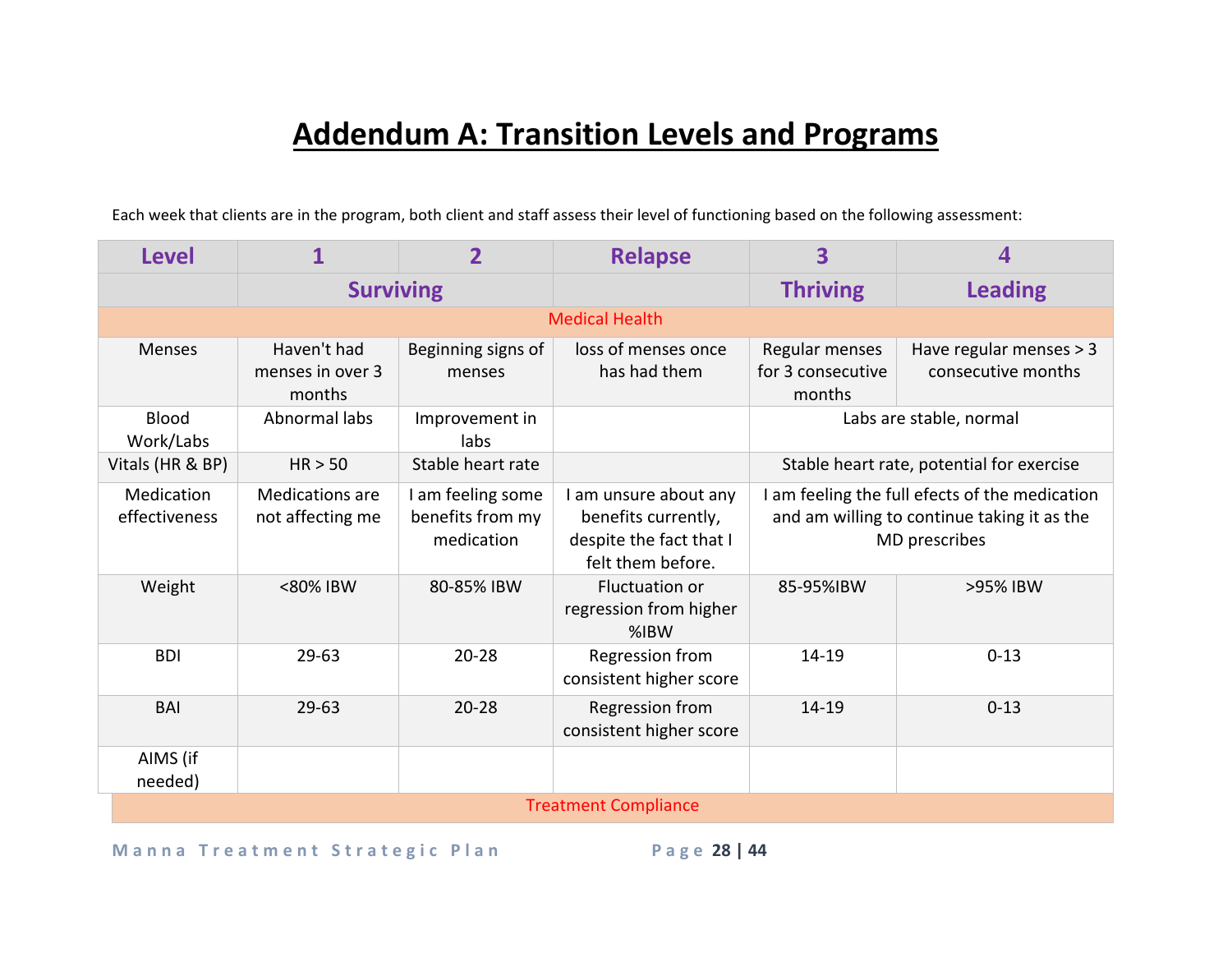| <b>Meal Plan</b><br>Compliance | I do not follow my<br>meal plan                            | I sometimes<br>follow my meal<br>plan                               | I have started to use<br>old eating disordered<br>behaviors again to<br>cope                                  | I follow my meal<br>plan 100% every<br>day                       | My meal plan is intuitive<br>eating                                                                                                                             |
|--------------------------------|------------------------------------------------------------|---------------------------------------------------------------------|---------------------------------------------------------------------------------------------------------------|------------------------------------------------------------------|-----------------------------------------------------------------------------------------------------------------------------------------------------------------|
| Medication<br>Compliance       | I am not taking<br>the medication I<br>was prescribed      | I often do not<br>take my<br>medication                             | I am doubtful about<br>taking my medication<br>or I no longer take my<br>medication as<br>prescribed          | I typically take<br>my medication<br>but sometimes I<br>do not   | I am taking my<br>medication exactly as<br>prescribed                                                                                                           |
| Group Behavior                 | I do not actively<br>particpate in<br>groups               | I participate in<br>groups by<br>listening and<br>sometimes talking | I feel uncomfortable<br>processing my issues<br>in group because I<br>feel ashamed of my<br>relapse behaviors | I use group often<br>to take steps<br>toward recovery            | participate in group by<br>being: open & honest,<br>attentive, engaged,<br>supportive, doing<br>activities, listening,<br>processing, and accepting<br>feedback |
| Honesty                        | I am not honest<br>or withold<br>information in<br>program | I am sometimes<br>honest in<br>program                              | It is difficult to be<br>honest now because<br>of the shame I feel                                            | I am usually<br>honest in<br>program                             | I am always open and<br>honest in program                                                                                                                       |
| <b>Trigger</b><br>Recognition  | I do not know<br>what my triggers<br>are                   | I have identified<br>some triggers                                  | I have been blindsided<br>by my triggers. I do<br>not know why I have<br>relapsed                             | I am able to<br>identify and<br>recognize many<br>of my triggers | I am able to effectively<br>identify and recognize my<br>triggers                                                                                               |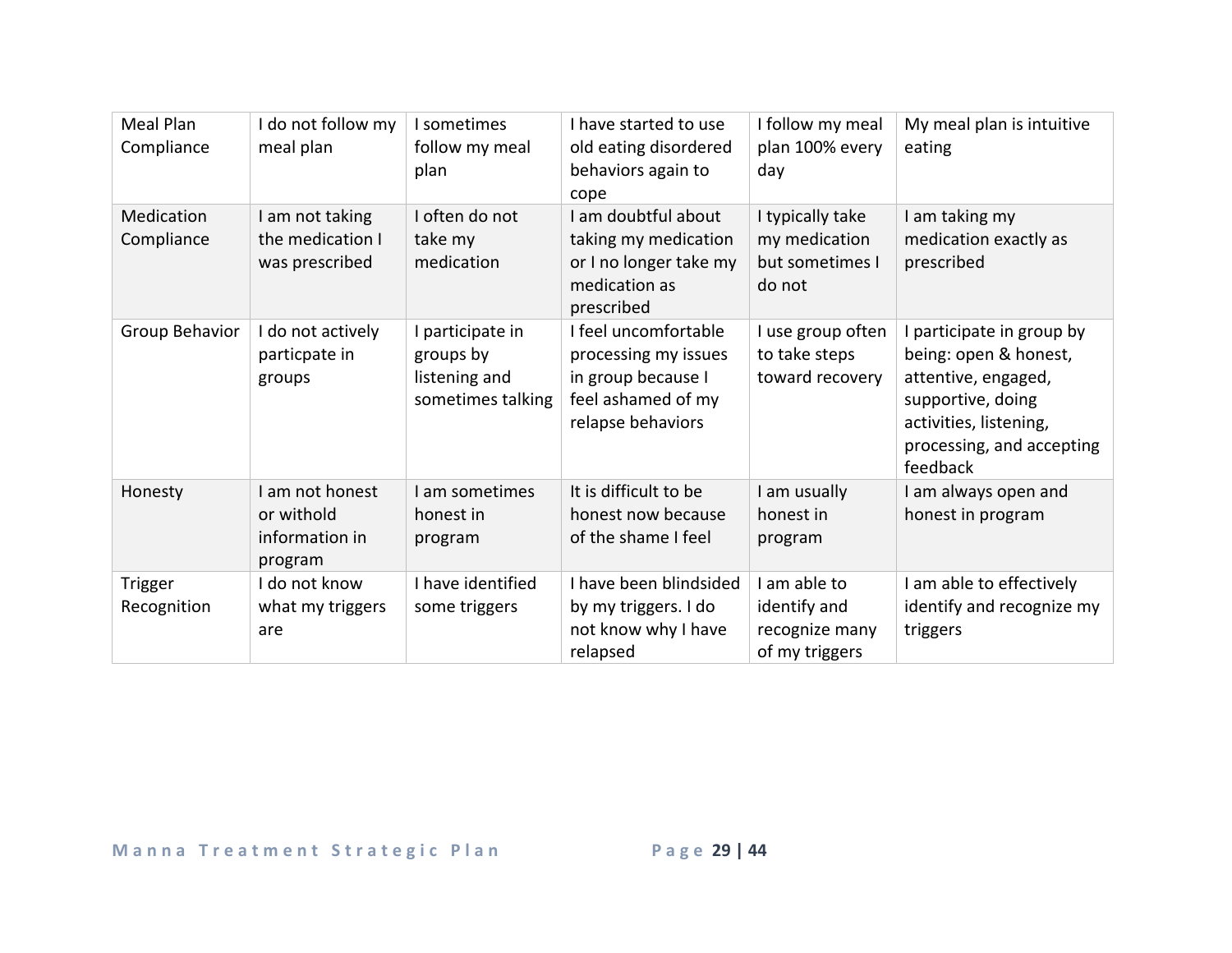| <b>Eating Disorder Symptoms</b> |                                                            |                                                                                                                              |                                                                                                                              |                                                                                                                                                            |                                                                                                                                               |
|---------------------------------|------------------------------------------------------------|------------------------------------------------------------------------------------------------------------------------------|------------------------------------------------------------------------------------------------------------------------------|------------------------------------------------------------------------------------------------------------------------------------------------------------|-----------------------------------------------------------------------------------------------------------------------------------------------|
|                                 |                                                            |                                                                                                                              |                                                                                                                              |                                                                                                                                                            |                                                                                                                                               |
| Need for<br>Recovery            | I do not need<br>recovery                                  | I recognize I need<br>recovery but<br>don't want to<br>recovery                                                              | I'm tired of trying to<br>recover                                                                                            | I am ready to<br>recover                                                                                                                                   | I am in recovery and want<br>to continue on this path                                                                                         |
| <b>Behavior</b><br>Frequency    | I frequently act<br>on my eating<br>disorder<br>behaviors  | I sometimes act<br>on my eating<br>disorder<br>behaviors                                                                     | I have regressed in my<br>eating disorder<br>behaviors - I have<br>acted out within the<br>past two weeks                    | I rarely act on<br>my eating<br>disorder<br>behaviors                                                                                                      | I have not been acting on<br>my eating disorder<br>behaviors and am<br>working on relapse<br>prevention                                       |
| <b>Eating Habits</b>            | I use the rules<br>from my eating<br>disorder to eat       | I have started<br>adding variety to<br>my food                                                                               | I struggle with the<br>consistency and<br>flexibility of eating                                                              | I am aware of<br>my food needs                                                                                                                             | I have been able to<br>demonstrate that I eat<br>intuitively                                                                                  |
| Hunger/fullness                 | I cannot identify<br>hunger/fullness                       | I can sometimes<br>identify<br>hunger/fullness<br>but have trouble<br>distinguishing<br>between<br>emotional and<br>physical | I was working<br>on/towards<br>hunger/fullness, but<br>because of an<br>unforseen trigger, I<br>am unable to do that<br>now. | I can identify<br>hunger/fullness<br>but, have<br>trouble<br>distinguishing<br>whether it is<br>emotional or<br>physical, and/or<br>how to meet my<br>need | I can identify my<br>hunger/fullness,<br>distinguish between<br>whether it is emotional or<br>physical, and meet my<br>food needs accordingly |
| Using my voice                  | I don't want to<br>speak up for myself<br>- it's too scary | I have begun to<br>practice talking and<br>speaking up for<br>myself, but it is<br>extremely difficult<br>and uncomfortable. | I am afraid to use my<br>voice, but I have<br>thoughts that I would<br>like to talk about                                    | I need to use my<br>voice when I am<br>feeling<br>emotionally full<br>and physically full                                                                  | I'm comfortable asking for<br>what I need and want, even<br>if I get an answer that isn't<br>what I like.                                     |
|                                 |                                                            |                                                                                                                              |                                                                                                                              |                                                                                                                                                            |                                                                                                                                               |

## Manna Treatment Strategic Plan Page 30 | 44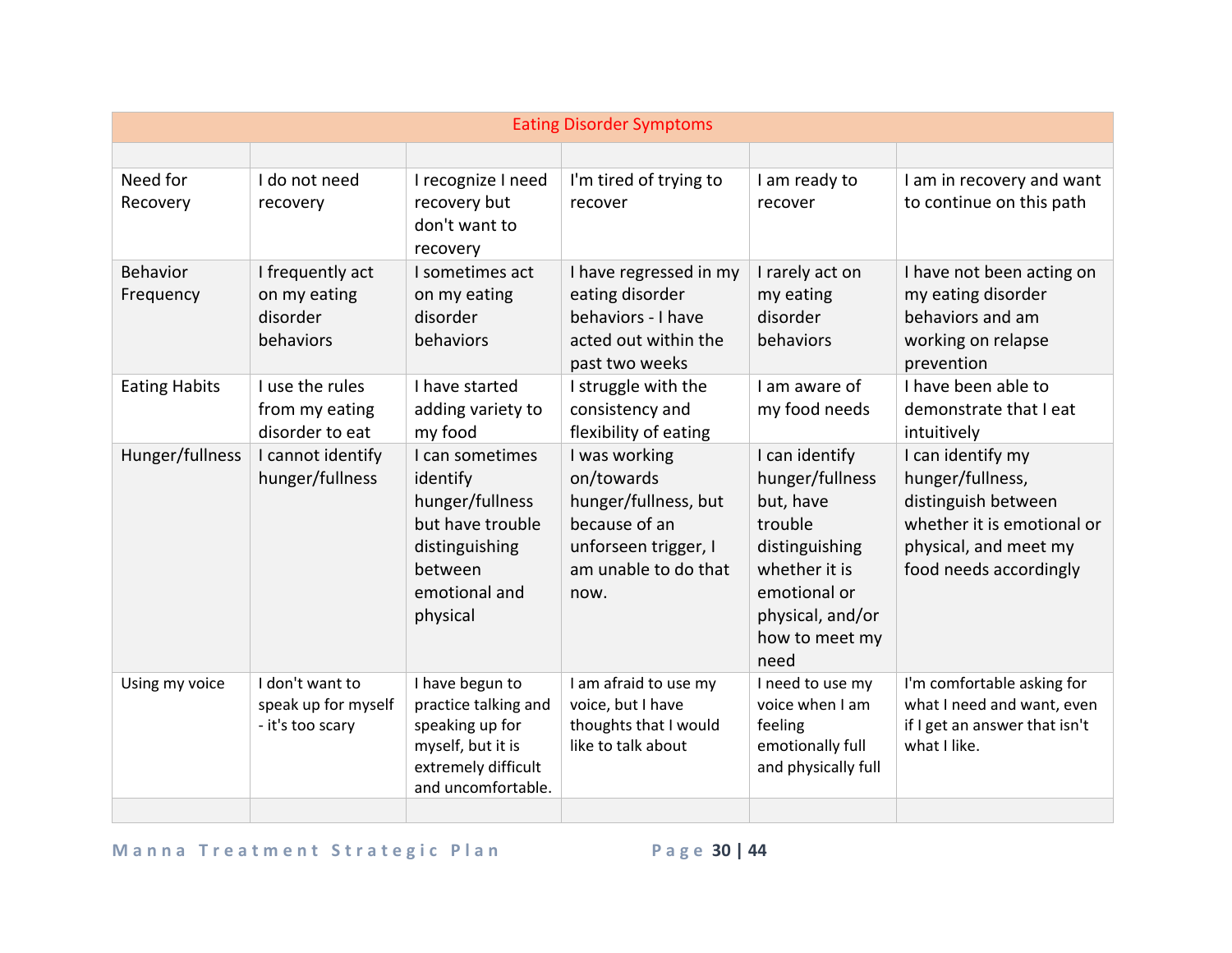|               |                                                                                                           |                                                                                                          | <b>Body Image/Self Esteem</b>                                                                                    |                                                                                                                         |                                                                                                                                               |
|---------------|-----------------------------------------------------------------------------------------------------------|----------------------------------------------------------------------------------------------------------|------------------------------------------------------------------------------------------------------------------|-------------------------------------------------------------------------------------------------------------------------|-----------------------------------------------------------------------------------------------------------------------------------------------|
| Vulnerability | Vulnerability is<br>weakness. I am<br>not vulnerable.<br>That is the worst<br>thing that you can<br>feel. | I feel vulnerable<br>sometimes but<br>I'm not ok with it                                                 | I started feeling ok<br>being vulnerable, but<br>it is too scary right<br>now.                                   | Vulnerability is a<br>normal part of<br>feeling pain, but<br>it is hard to<br>manage                                    | Vulnerability is a part of<br>being human, and I am<br>learning how to use it to<br>my growth and advantage                                   |
| Body Image    | I hate my body - it<br>is imperfect and<br>ugly.                                                          | I confuse my<br>body's needs and<br>my emotional<br>needs. It affects<br>how I see my<br>body            | I have begun to<br>control my feelings<br>again through<br>harming my body                                       | I recognize that<br>my body is<br>holding my<br>painful emotions<br>and isn't "bad"                                     | My body is a container<br>and not an object. I<br>accept and appreciate my<br>body.                                                           |
| Self Esteem   | I do not like<br>myself because I<br>believe I am<br>worthless and/or<br>not good enough                  | I see myself as<br>being defective<br>but see that there<br>may be reasons<br>for why I feel that<br>way | I have felt better<br>about myself in the<br>past, but I have<br>become more<br>doubtful about my<br>worth again | As my pain is<br>leaving, I have<br>begun to feel<br>better about<br>who I am                                           | I am feeling more<br>positively about myself<br>and see that I have many<br>poisitve qualities                                                |
| <b>Trauma</b> | I know I have had<br>trauma, but I<br>don't need to talk<br>about it. It<br>doesn't affect me<br>now      | Trauma has<br>greatly affected<br>my self-worth but<br>I'm not sure that I<br>can deal with it           | Something I have not<br>been aware of has<br>surfaced and feels<br>traumatic. I feel stuck<br>and scared.        | I am beginning<br>to deal with<br>some of my<br>traumatic past<br>and have<br>learned to talk<br>and grieve about<br>it | I am feeling more free<br>emotionally because I<br>have processed a lot of<br>my trauma. I feel relieved<br>from the burdens of that<br>pain. |

## Manna Treatment Strategic Plan Page 31 | 44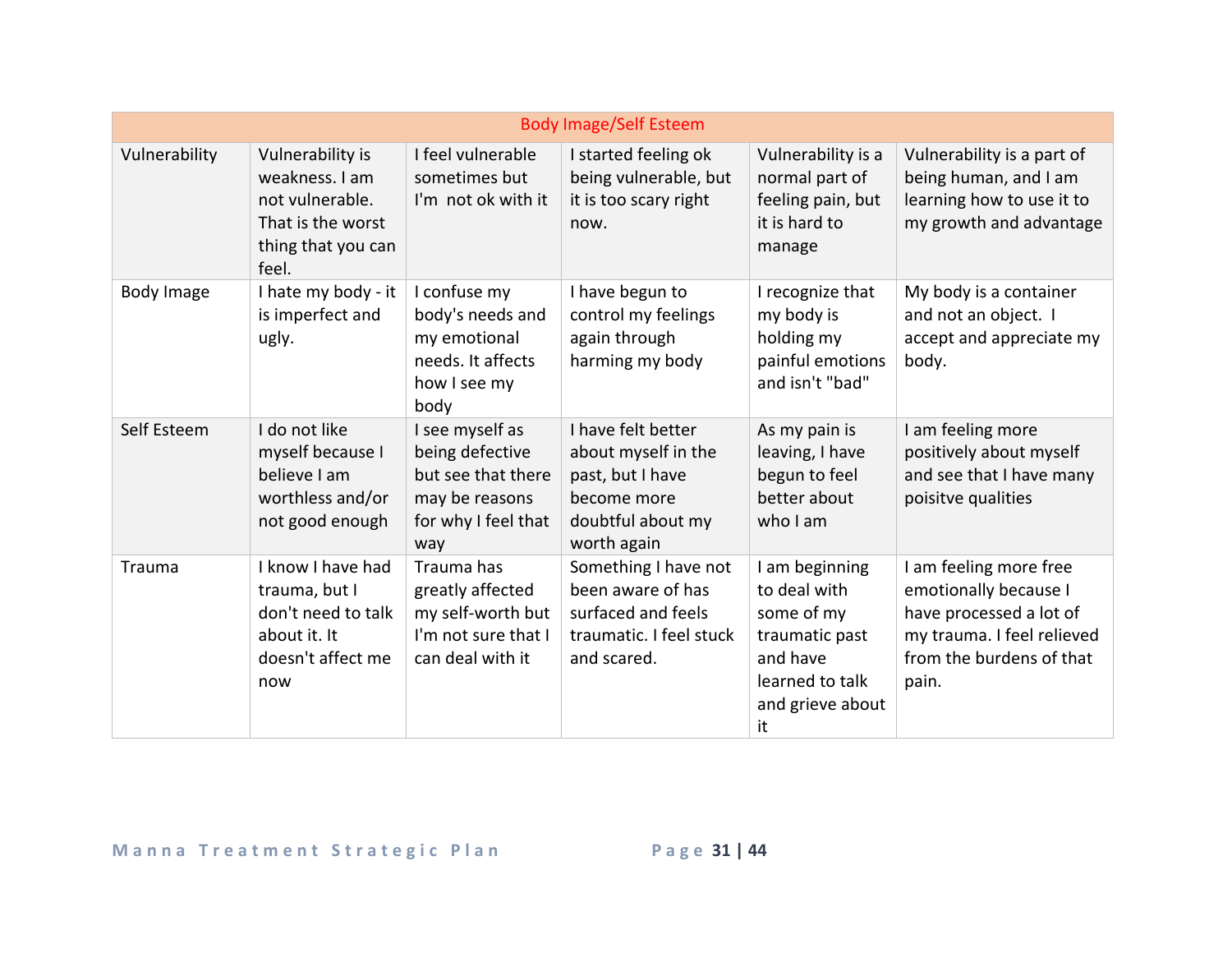| Insight                      | My emotions<br>don't affect my<br>food             | I am beginning to<br>see that my<br>behavior with<br>food is connected<br>to how I feel | I thought I<br>understood my<br>relationship patterns,<br>but I'm confused now                                | I am seeing<br>more<br>connections<br>between my<br>feelings, my<br>food, and other<br>relationships. | I am beginning to make<br>better choices with food<br>because I better<br>understand my<br>relationship patterns<br>(people, food, body, etc) |
|------------------------------|----------------------------------------------------|-----------------------------------------------------------------------------------------|---------------------------------------------------------------------------------------------------------------|-------------------------------------------------------------------------------------------------------|-----------------------------------------------------------------------------------------------------------------------------------------------|
| Self<br>Actualization        | I can't help others<br>because I'm so<br>messed up | I appreciate those<br>who try to help<br>me because they<br>have been here<br>too       | I thought I could help<br>others at some point<br>in time, but now I'm<br>not so sure                         | I would like to<br>help others<br>through<br>recovery<br>because I am<br>benefitting from<br>it       | I accept myself and want<br>to continue to grow so I<br>can help others                                                                       |
|                              |                                                    |                                                                                         |                                                                                                               |                                                                                                       |                                                                                                                                               |
|                              |                                                    |                                                                                         | <b>Motivation for Recovery</b>                                                                                |                                                                                                       |                                                                                                                                               |
| Motivation for<br>Change     | I do not want to<br>or need to change              | I am somewhat or<br>sometimes<br>motivated to<br>change                                 | I'm so frustrated that<br>at times I want to<br>quit. I have been<br>down this road and<br>feel it is endless | My motivation<br>varies, but I am<br>more motivated<br>for change than<br>not                         | I am 100% committed to<br>changing for my recovery                                                                                            |
| Resistance                   | I will not follow<br>treatment<br>recommendations  | I will follow some<br>treatment<br>recommendations                                      | I'm a bit frustrated<br>with how this whole<br>therapy process is<br>going. I hate the<br>word process        | I will try to do<br>what I need to in<br>order to recover                                             | I will do what I need to<br>continue my recovery                                                                                              |
| Awareness of<br><b>Needs</b> | I do not need<br>anyone or<br>anything             | I can identify my<br>unfilfilled needs                                                  | I am feeling<br>vulnerable and needy<br>and don't like it.                                                    | I am working on<br>fulfilling my<br>needs                                                             | I am at peace currently<br>and hopeful for the future                                                                                         |

## Manna Treatment Strategic Plan Page 32 | 44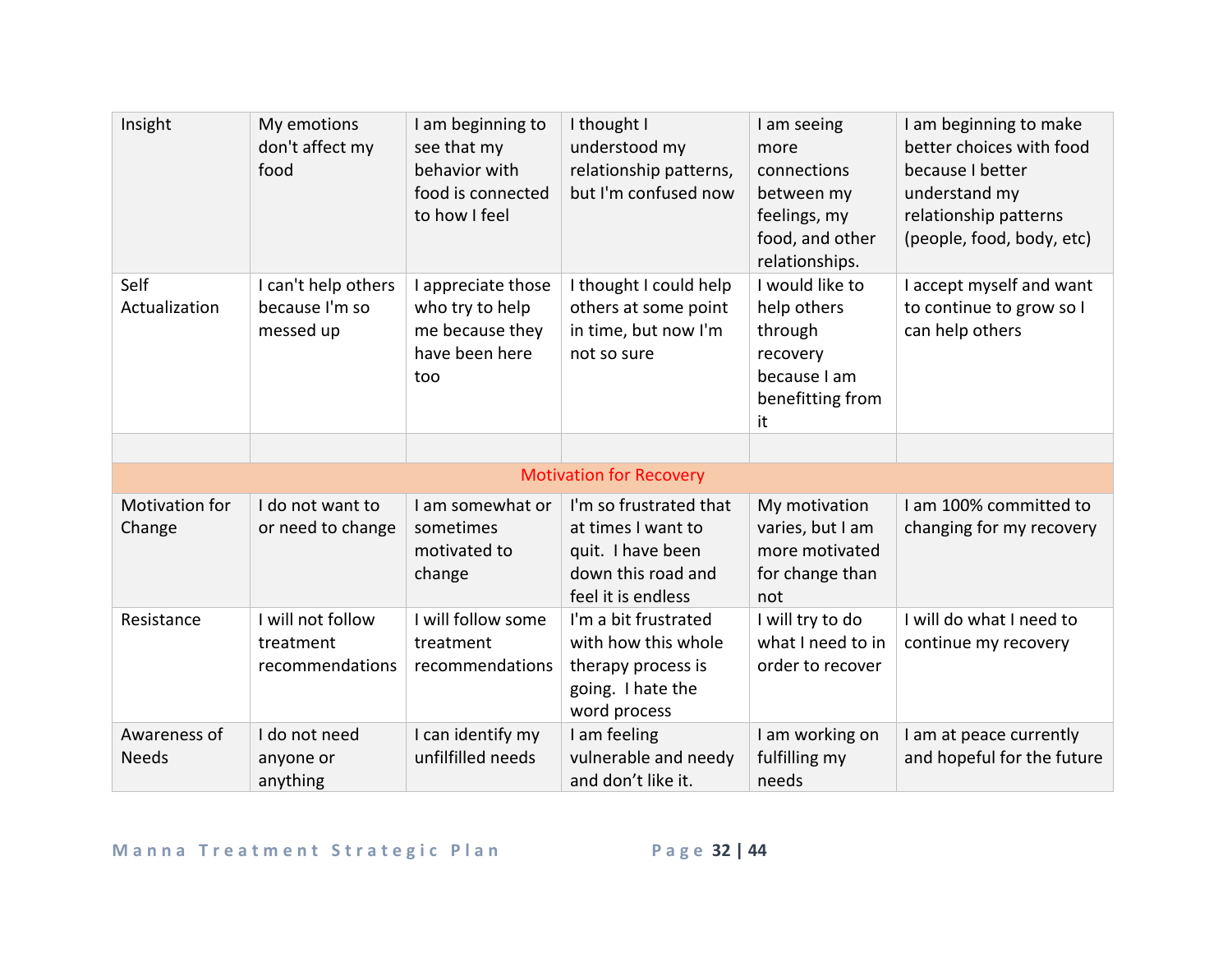| Doing what is<br>hard | I don't' want to<br>recover because it<br>is too hard                                            | I am willing to try<br>some new things<br>in order to<br>change                                             | I have worked<br>through some painful<br>feelings but I feel like<br>it will never stop               | I can see that<br>doing the hard,<br>painful work is<br>helping me                                                      | I am willing to make<br>sacrifices in order to get<br>better, even if it means I<br>will be in pain |
|-----------------------|--------------------------------------------------------------------------------------------------|-------------------------------------------------------------------------------------------------------------|-------------------------------------------------------------------------------------------------------|-------------------------------------------------------------------------------------------------------------------------|-----------------------------------------------------------------------------------------------------|
|                       |                                                                                                  |                                                                                                             | <b>Healthy Coping Skills/Emotional Control</b>                                                        |                                                                                                                         |                                                                                                     |
| <b>Coping Skills</b>  | I do not have<br>coping skills or<br>the ones I do<br>have are<br>unhealthy                      | I know healthy<br>coping skills but<br>rarely use them                                                      | I have seen success<br>with coping skills, but<br>feel that they don't<br>work right now              | I use coping skills<br>but, they are not<br>very effective or<br>I forget to use<br>them, when I am<br>highly emotional | I use healthy coping skills<br>regularly                                                            |
| Thought<br>Patterns   | I do not have any<br>irrational<br>thoughts                                                      | I can sometimes<br>identify when I<br>have irrational<br>thoughts                                           | I have identified<br>irrational beliefs in<br>the past, but they<br>seem true again                   | I can identify my<br>irrational<br>thoughts as I<br>have them                                                           | I can identify and change<br>my irrational thoughts                                                 |
| Impulsivity           | When I have an<br>urge I act on it<br>without<br>questioning it                                  | I am aware that I<br>can make a<br>choice when I<br>have an urge, but<br>I typically choose<br>to act on it | I felt the urge and for<br>some reason, I acted<br>on it again                                        | I usually do not<br>to act on my<br>urges for<br>unhealthy<br>behaviors                                                 | I choose not to act on<br>urges for unhealthy<br>behaviors                                          |
| Mood                  | I am unable to<br>function due to<br>my emotional<br>state and most<br>days are bad<br>mood wise | I am somewhat<br>able to function in<br>my emotional<br>state but I do<br>have some good<br>days mood wise  | I know what more<br>stable moods feel like,<br>but I feel that I can't<br>get back there right<br>now | I am usually able<br>to function in my<br>emotional state<br>and I typically<br>have more good<br>days than bad         | My mood is proportional<br>to the events in my life<br>and it does not cause<br>problems in my life |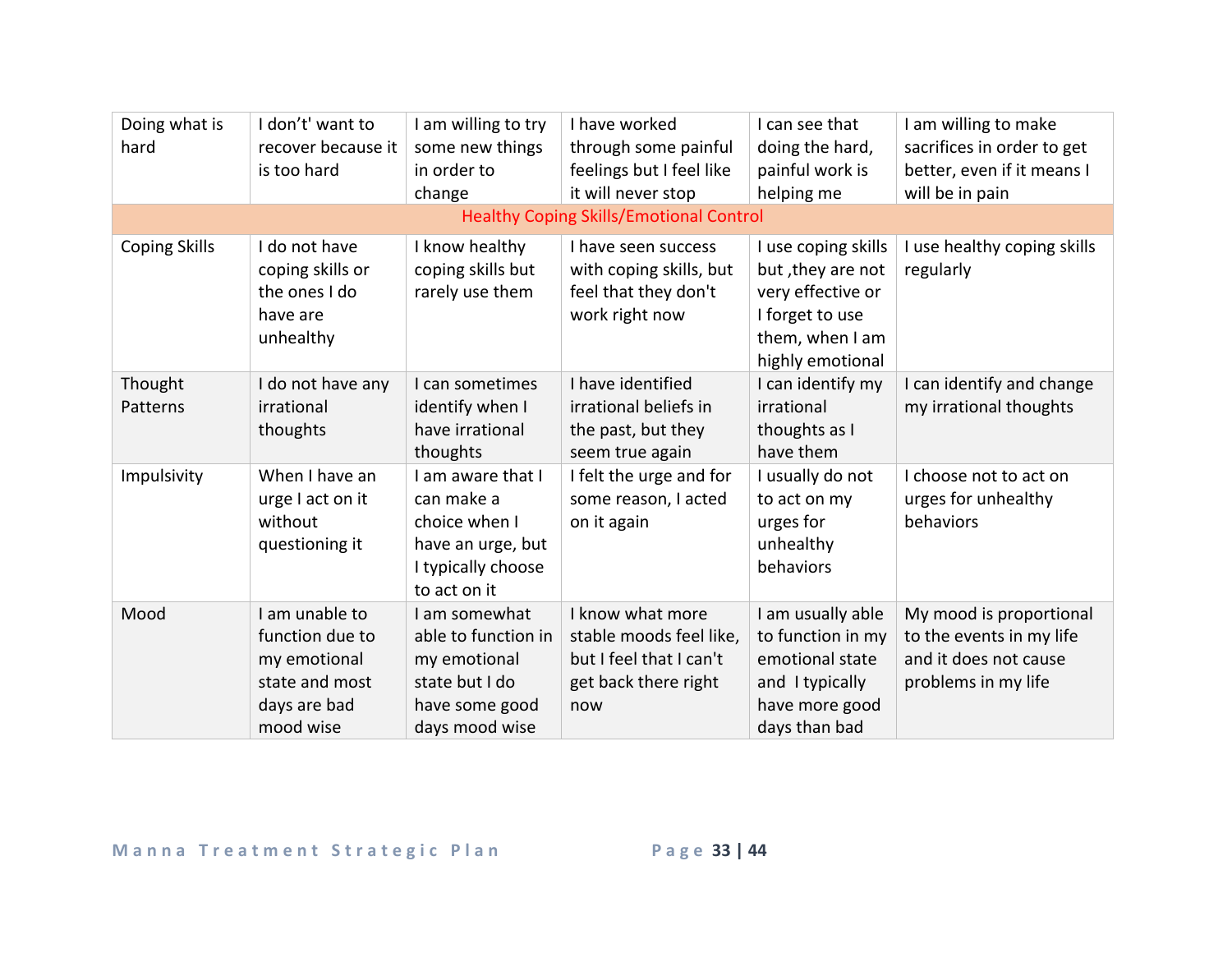| Emotional<br>Regulation      | My emotions are<br>overwhleming<br>always and I do<br>not know what to<br>do       | My emotions are<br>distressing and<br>are heightened or<br>inappropriate for<br>situation | I feel a bit emotionally<br>unstable right now<br>and don't know how<br>to get them under<br>control     | My emotions are<br>somewhat<br>manageable and<br>are not always<br>proportionate to<br>situation         | My emotions are<br>manageable and<br>proportionate to the<br>situation |
|------------------------------|------------------------------------------------------------------------------------|-------------------------------------------------------------------------------------------|----------------------------------------------------------------------------------------------------------|----------------------------------------------------------------------------------------------------------|------------------------------------------------------------------------|
| Dealing with<br>problems     | When I have a<br>problem I ignore<br>it                                            | I sometimes deal<br>with a problem                                                        | I am tired of dealing<br>with problems and<br>don't feel like<br>changing right now                      | I often deal with<br>problems in<br>healthy ways but<br>sometimes I do<br>not                            | I deal with problems<br>effectively as they come<br>up                 |
| Awareness of<br>Consequences | I do not know<br>what the<br>consequences of<br>my actions are or<br>I do not care | I am beginning to<br>identify some<br>consequences of<br>my actions                       | I know what the<br>consequences will be<br>if I do , but I<br>don't care right now                       | I am often aware<br>of consequences                                                                      | I am aware of<br>consequences of my<br>actions and act<br>accordingly  |
|                              |                                                                                    |                                                                                           | <b>Interpersonal Relationships</b>                                                                       |                                                                                                          |                                                                        |
| <b>Boundaries</b>            | I do not set<br>boundaries or<br>know what they<br>should look like                | I recognize that I<br>have unhealthy<br>boundaries and<br>want to change<br>them          | I screwed up again - I<br>broke the promise to<br>myself and violated<br>my own boundaries               | I am establishing<br>healthy<br>boundaries                                                               | I have healthy boundaries<br>with others                               |
| Assertiveness                | I am passive or<br>aggressive but not<br>assertive                                 | I am working on<br>being assertive,<br>but it is difficult                                | I have lost the desire<br>to be assertive. I'm<br>tired and have been<br>either aggressive or<br>passive | I am assertive<br>much of the<br>time, but still<br>have trouble<br>with some<br>people or<br>situations | I am assertive regardless<br>of person or situation                    |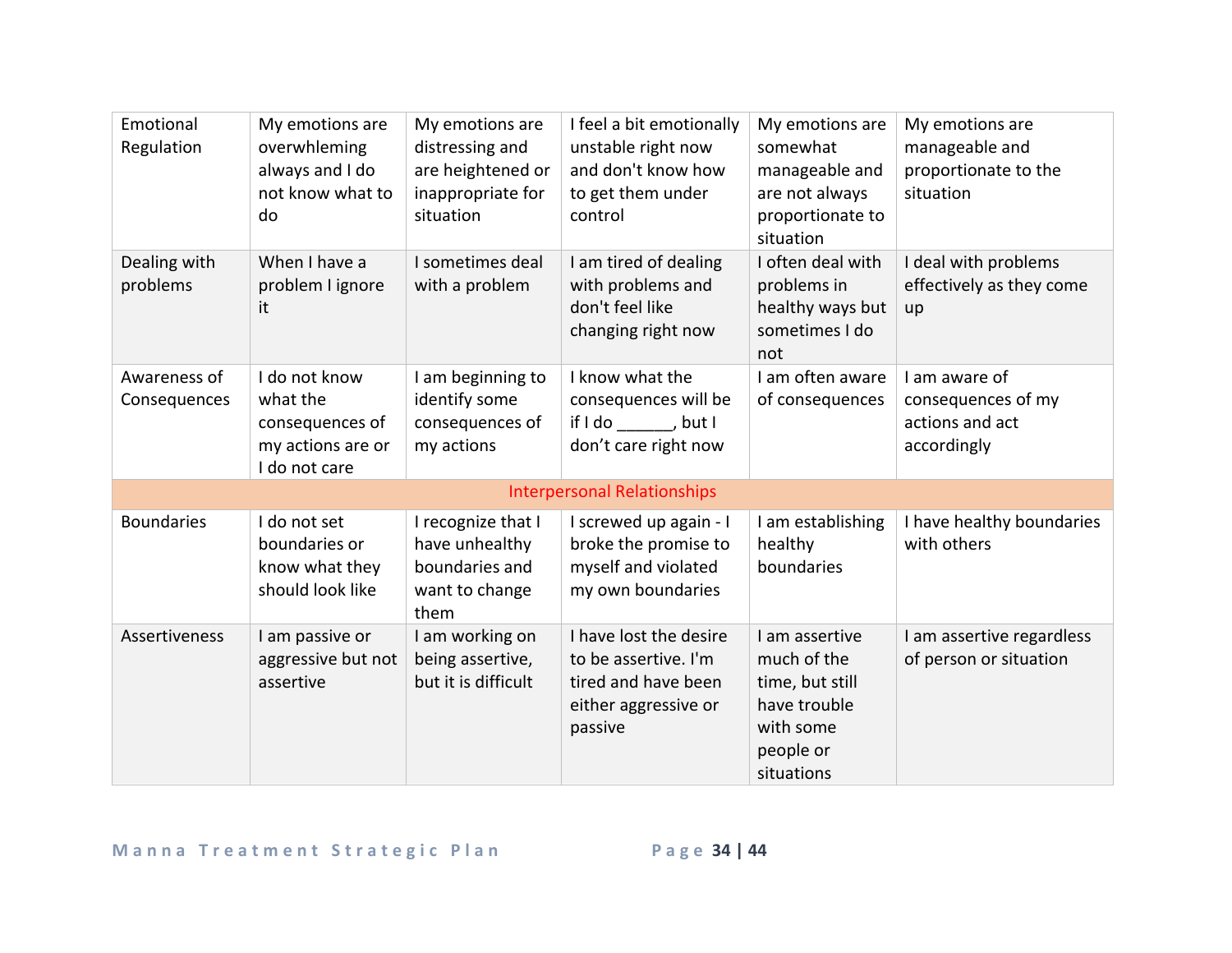| Relationships          | I have no healthy<br>relationships                                               | I have a few<br>healthy<br>relationships                                           | I have some healthy<br>relationships but need<br>my old, unhealthy<br>friends right now | I have several<br>healthy<br>relationships                                                          | Most of my relationships<br>are healthy                                                     |
|------------------------|----------------------------------------------------------------------------------|------------------------------------------------------------------------------------|-----------------------------------------------------------------------------------------|-----------------------------------------------------------------------------------------------------|---------------------------------------------------------------------------------------------|
| Defense<br>Mechanisms  | I do not have any<br>defense<br>mechanisms or I<br>am unable to<br>identify them | I am able to<br>recognize my<br>defense<br>mechanisms                              | Because I have<br>relapsed, I just don't<br>care anymore                                | I can recognize<br>my defense<br>mechanisms and<br>have been<br>working on<br>letting go of<br>them | I know what my defense<br>mechanisms are and no<br>longer use them                          |
| Support<br>Utilization | I do not need or<br>reach out for<br>support                                     | I ask for support<br>once I am in<br>extreme distress                              | I am too f-d up for<br>support                                                          | I usually reach<br>out for support<br>when it is<br>needed                                          | I regularly try to do things<br>on my own but reach out<br>for support when it is<br>needed |
| Trust self             | I do not trust<br>myself                                                         | I am working on<br>trusting myself                                                 | I don't trust myself<br>anymore because I<br>messed up and<br>relapsed                  | I continue to<br>trust myself<br>more and more                                                      | I am able to trust and<br>listen to myself                                                  |
| Trust of others        | I do not trust<br>anyone                                                         | I am working on<br>trusting others<br>and/or have a few<br>people I trust          | I have been so hurt<br>that I'm not sure who<br>or if I can trust others<br>again       | I am able to<br>determine who I<br>can trust and I<br>have people in<br>my life that I<br>trust     | I am able to trust others                                                                   |
| Independence           | Others do most<br>things for me                                                  | I do things for<br>myself sometimes<br>but I rely on<br>others much of<br>the time | I have messed up and<br>can't be trusted to do<br>the right thing<br>anymore            | I do many things<br>on my own but I<br>rely on others<br>for some things                            | I do many things on my<br>own but I do ask for help<br>when it is needed                    |

## Manna Treatment Strategic Plan Page 35 | 44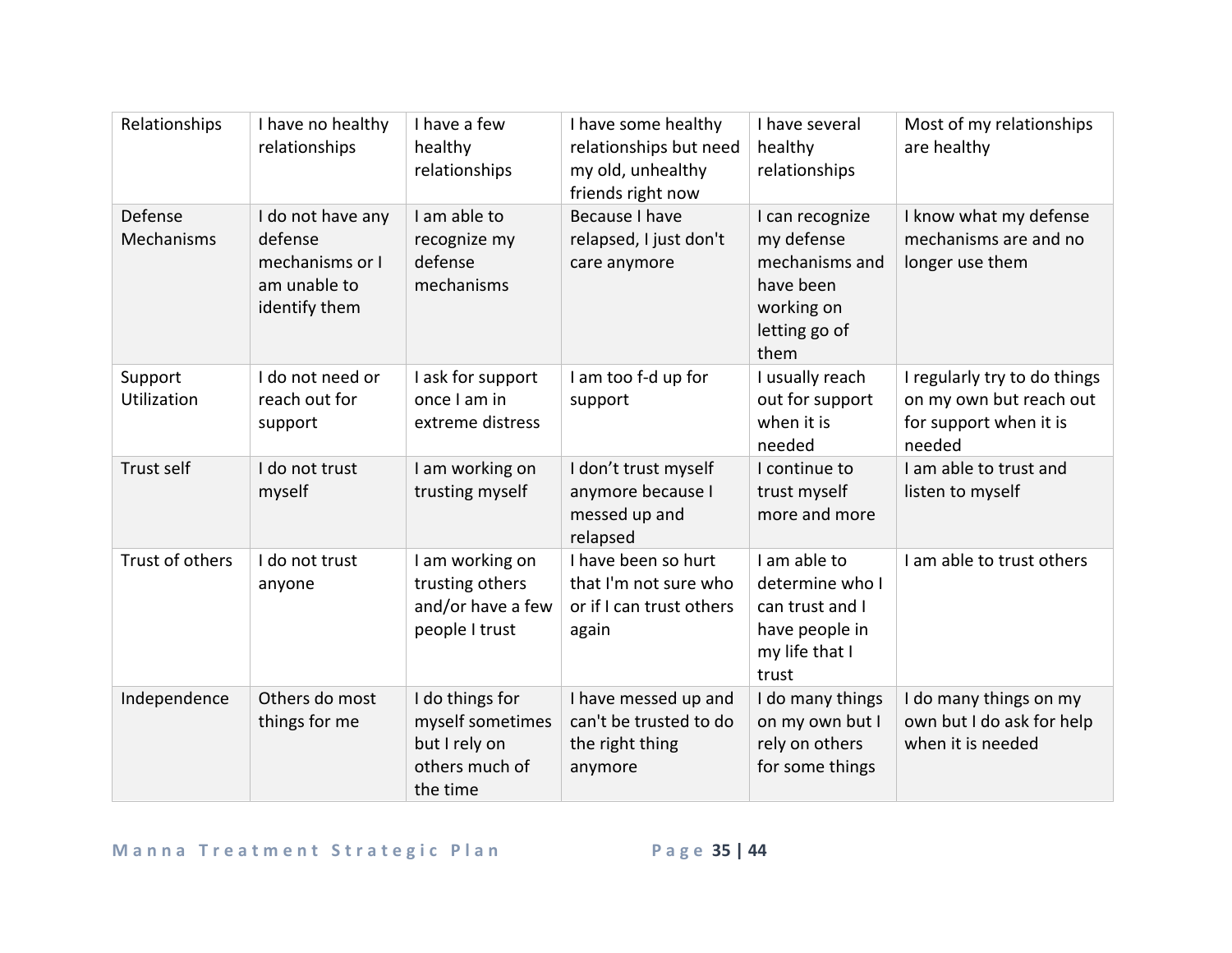| Safety | I am never safe | I can identify   | I'm not safe with | I often am able | I am able to provide a     |
|--------|-----------------|------------------|-------------------|-----------------|----------------------------|
|        |                 | things that help | myself.           | to find safety  | sense of safety for myself |
|        |                 | me feel safe     |                   |                 |                            |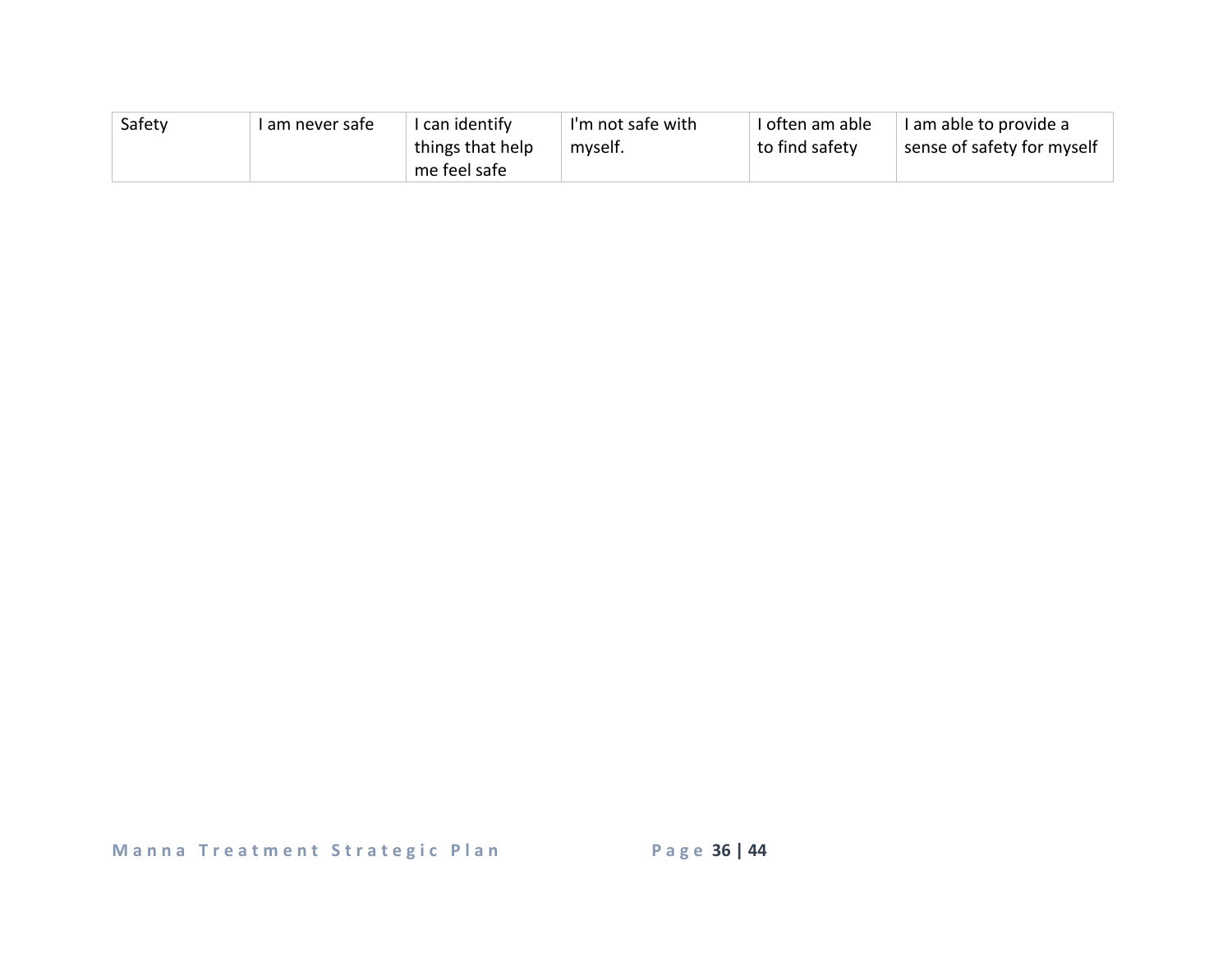### Addendum B – Future Goals of Manna Treatment (CARF Guidelines)

| Std            | <b>SECTION</b>                   | <b>ASPIRE GOALS 2021-2023</b>                                                                                                                     |
|----------------|----------------------------------|---------------------------------------------------------------------------------------------------------------------------------------------------|
|                |                                  | 1. continue to empower each of the therapists to create their own definition of what                                                              |
| $\overline{A}$ | Leadership                       | being a leader is about                                                                                                                           |
|                |                                  | 2. Continue to work through the Leadership Book, "Great Leaders Live Like Drug Addicts"                                                           |
|                |                                  |                                                                                                                                                   |
|                |                                  | 3. Continue to set goals for each therapist twice per year: onset of the year as well as                                                          |
|                |                                  | Annual Review (July)                                                                                                                              |
|                |                                  |                                                                                                                                                   |
| $\mathsf{C}$   | <b>Strategic Planning</b>        | 1. Improve marketing efforts                                                                                                                      |
|                |                                  |                                                                                                                                                   |
|                |                                  | 1. Be more diligent about getting clients to respond to ideas for changes, updates to<br>services, and how they experienced Manna after discharge |
|                |                                  |                                                                                                                                                   |
| D              | <b>INPUT FROM PERSONS SERVED</b> |                                                                                                                                                   |
|                |                                  | 2. Utilize the Aura features to set up the appropriate future time to get feedback from<br>clients.                                               |
|                |                                  |                                                                                                                                                   |
|                |                                  |                                                                                                                                                   |
|                |                                  | 1. Address client confidentiality during pandemic by allowing for docusign to manage                                                              |
| E.             | <b>LEGAL REQUIREMENTS</b>        | signatures on documents.                                                                                                                          |
|                |                                  | 2. Continue to add documents and assessments to Aura portal                                                                                       |
|                |                                  | 3. Enforce clients to adopt portal processes in order to manage signatures,                                                                       |
|                |                                  | documentation, assessments, financial concerns and appointment status.                                                                            |
|                |                                  |                                                                                                                                                   |
|                | <b>FINANCIAL PLANNING &amp;</b>  | 1. Bookkeeper to write up analysis of the budget and actual on monthly basis, to be                                                               |
| F              | <b>MANAGEMENT</b>                | reviewed with CEO on monthly basis.                                                                                                               |
|                |                                  | 2. Financial processes to be re-evaluated for front office personnel in order to make sure                                                        |
|                |                                  | that we are collecting on a daily basis for client sessions.                                                                                      |
|                |                                  | 3. Payment plans                                                                                                                                  |
|                |                                  |                                                                                                                                                   |

Manna Treatment Strategic Plan Page 37 | 44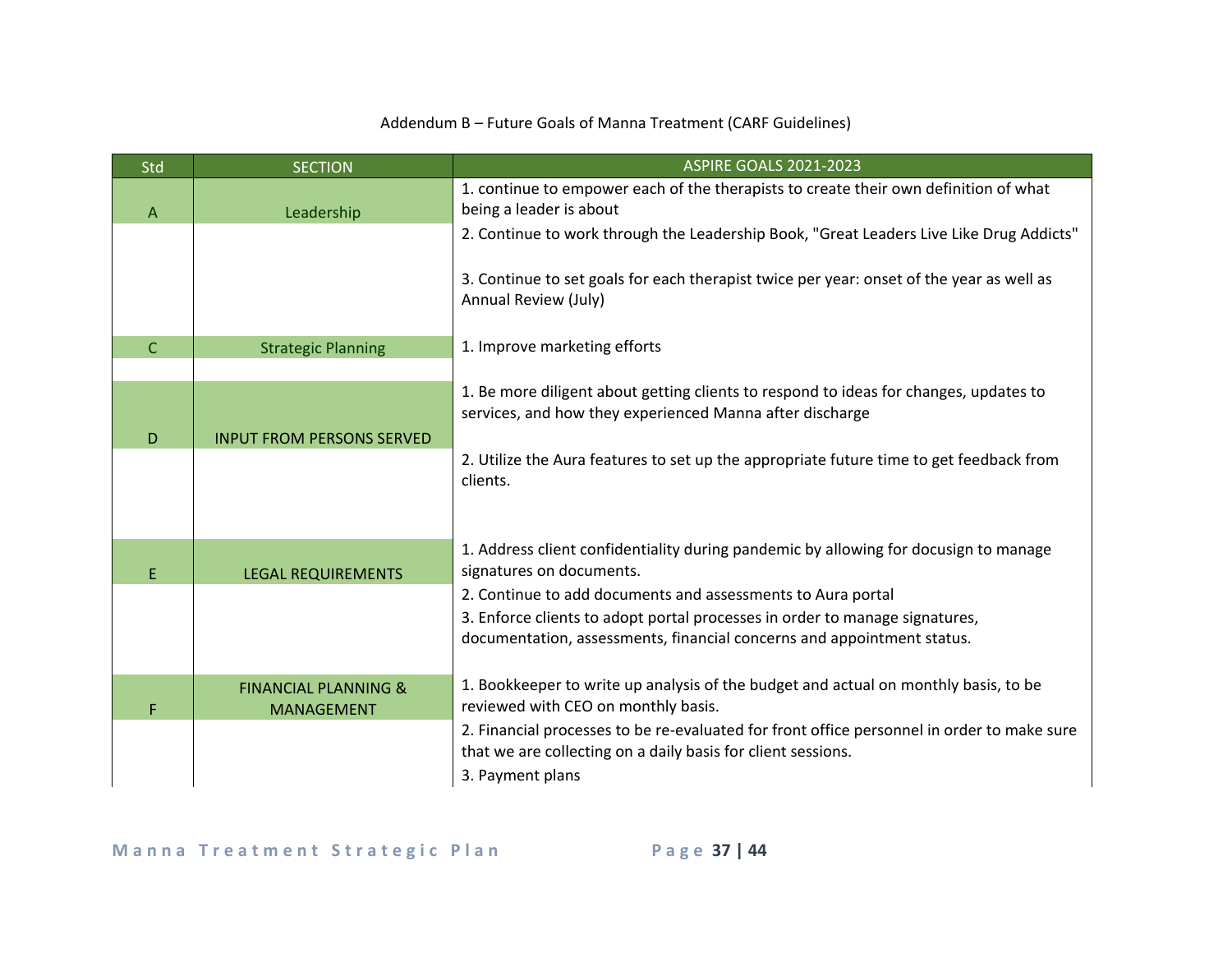| G | <b>RISK MANAGEMENT</b>                                          | 1. Mitigate emotional risk for clients by creating a more cohesive set of rules and strategy<br>for clinical and admin staff (in office) to be consistent with client interaction |
|---|-----------------------------------------------------------------|-----------------------------------------------------------------------------------------------------------------------------------------------------------------------------------|
|   |                                                                 | 2. Decrease physical safety risk for staff by teaching physically restrictive and safe<br>practices                                                                               |
| н | <b>HEALTH AND SAFETY</b>                                        | 1. Hired front office person to manage front office and teaching her H&S practices for<br>more consistency in conducting drills and trainings                                     |
|   |                                                                 | 2. Set up calendar via Teams with all H&S exercises in case of loss of staff or change in<br>duties                                                                               |
|   |                                                                 | 3. Creating master spreadsheet with all of H&S needs, dates, etc.                                                                                                                 |
|   | <b>HUMAN RESOURCES</b>                                          | 1. Practice Manager to conduct all HR tasks and duties                                                                                                                            |
|   |                                                                 | 2. improve communication within admin staff                                                                                                                                       |
|   | <b>TECHNOLOGY</b>                                               | 1. Continue to utilize Aura as our primary source of follow up for clients                                                                                                        |
|   |                                                                 | 2. Continue to use Teams for all staff based information and communications                                                                                                       |
| K | <b>Rights of Persons Served</b>                                 | 1. Upon discharge, ask questions regarding any dissatisfaction in services                                                                                                        |
|   | Accessibility                                                   | 1. Continue to market to serve more populations                                                                                                                                   |
|   |                                                                 | 2. Continue expanding insurance programs to serve more (Kaiser, Tricare, etc)                                                                                                     |
|   |                                                                 | 3. Add location on south side of Atlanta                                                                                                                                          |
|   |                                                                 | 4. Add recovery residence option for those who are in PHP-IOP care                                                                                                                |
| M | 1.M. PERFORMANCE<br><b>MEASUREMENT AND</b><br><b>MANAGEMENT</b> | 1. Hire a therapist/primary researcher                                                                                                                                            |

Manna Treatment Strategic Plan Page 38 | 44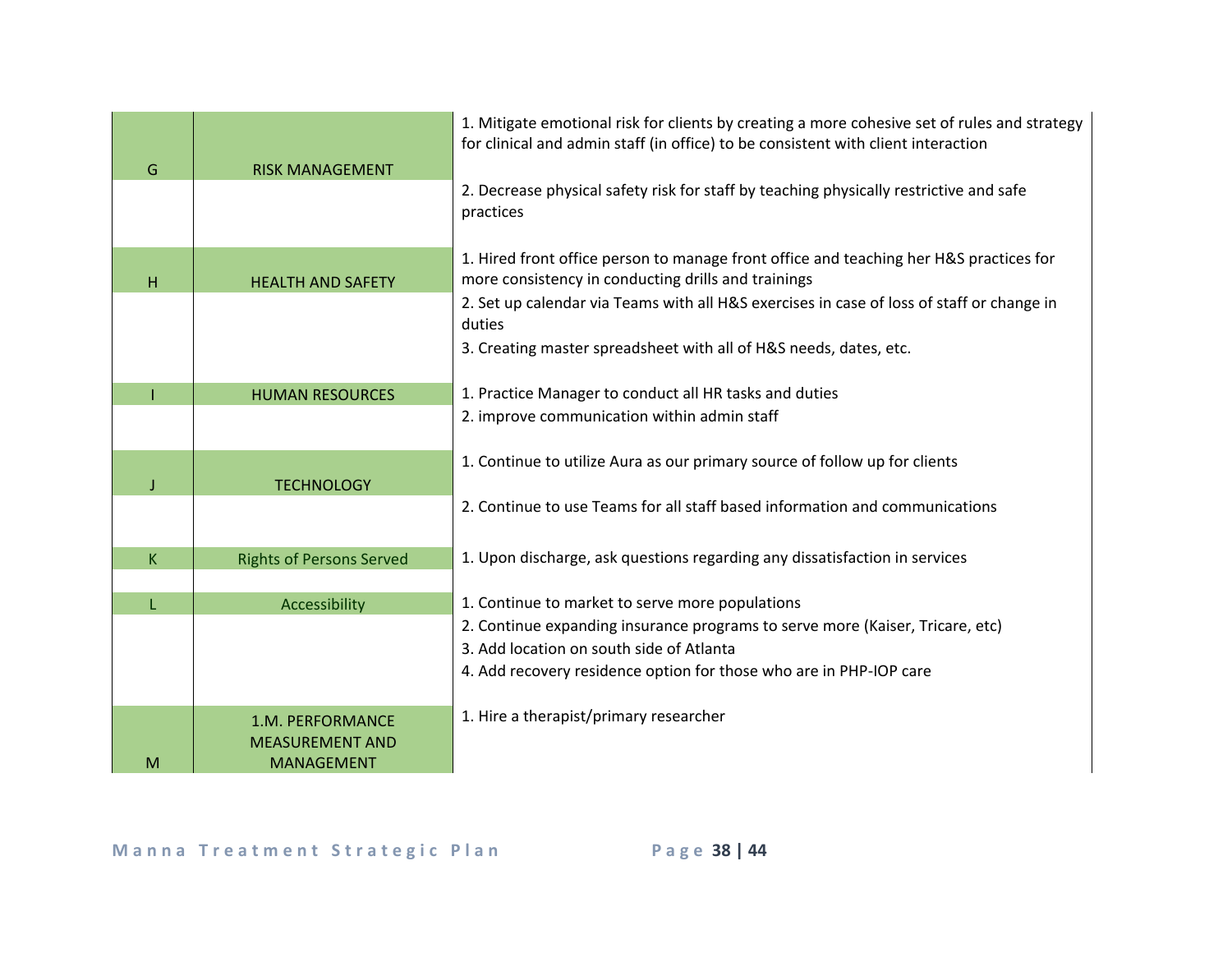|   |                         | 2. Develop current ideas into studies/research for primary researcher to gather data and<br>provide helpful outcomes for the ED and Trauma populations |
|---|-------------------------|--------------------------------------------------------------------------------------------------------------------------------------------------------|
| N | PERFORMANCE IMPROVEMENT | 1. Utilize all answers to the above for improvement in Manna's overall functioning                                                                     |
|   |                         | 2. improve communication beteween staff and family when their children/teens are a<br>part of our programs.                                            |

### Clinical Sections:

| <b>SECTION</b>                   | GOALS 2021-2023                                                                                                                                                                                                                                                                                                                                                     |
|----------------------------------|---------------------------------------------------------------------------------------------------------------------------------------------------------------------------------------------------------------------------------------------------------------------------------------------------------------------------------------------------------------------|
| <b>PROGRAM SERVICE-STRUCTURE</b> | Establish recovery residence for IOP-PHP ED clients                                                                                                                                                                                                                                                                                                                 |
|                                  | Establish 2nd location for Manna to operate where there is no specialized service for ED treatment<br>on south side of Atlanta                                                                                                                                                                                                                                      |
|                                  | Implement Trauma Recovery IOP during the first quarter of 2021.                                                                                                                                                                                                                                                                                                     |
|                                  | Implement First Responder assessment protocol 2021Q1                                                                                                                                                                                                                                                                                                                |
|                                  | Identify and develop strategic alliances with community human service and state-based agencies<br>so that these populations have an option for treatment, which is desperately needed. (Dr. Burnett<br>routinely is contacted by peers who are in the DBH/DBHDD for referrals for those with eating<br>disorders. The closest program currently is >18 miles away.) |

Manna Treatment Strategic Plan Page 39 | 44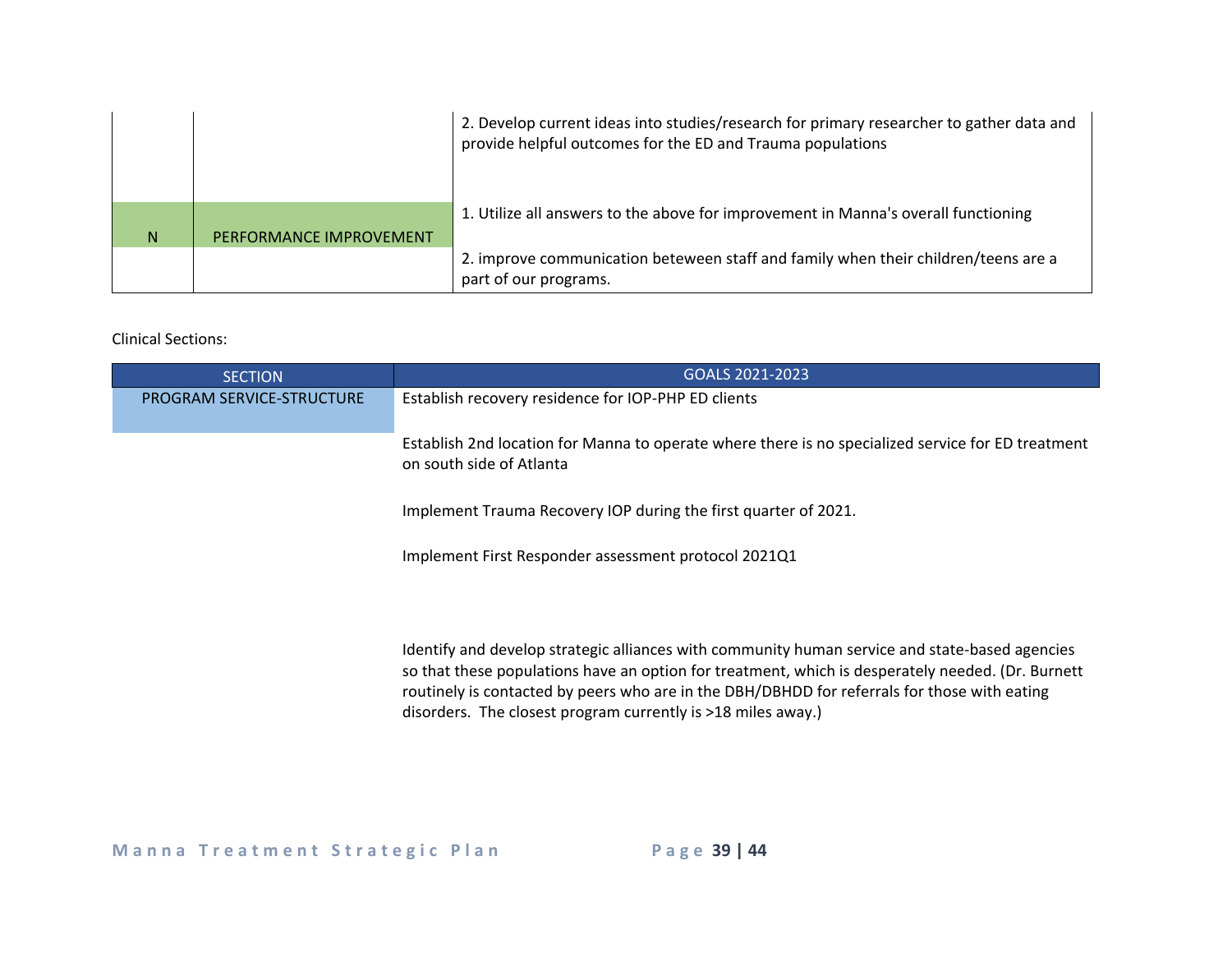Developing a better referral process with local clinics and clinicians

Create more thorough feedback form to show recommendations for level of care discussed by team in team meetings

Develop COVID-specific criteria for operations when there is an exposure onsite.

continue providing company-wide training programs to increase and enhance each therapist's clinical skill and knowledge

| SCREENING AND ACCESS TO SERVICES | Update dual environment for in-person and virtual programming |
|----------------------------------|---------------------------------------------------------------|
|                                  |                                                               |

Maintain the restrictions of the COVID virus and have options for online therapy

Assess the intake process ongoing to shorten the intake process for clients. This includes:

Maintain relationships with local medical doctors, diagnostic lab partners, and other outsourced services to refer potential clients for discounted assessments for medical clearance to program

**Manna Treatment Strategic Plan Page 40 | 44**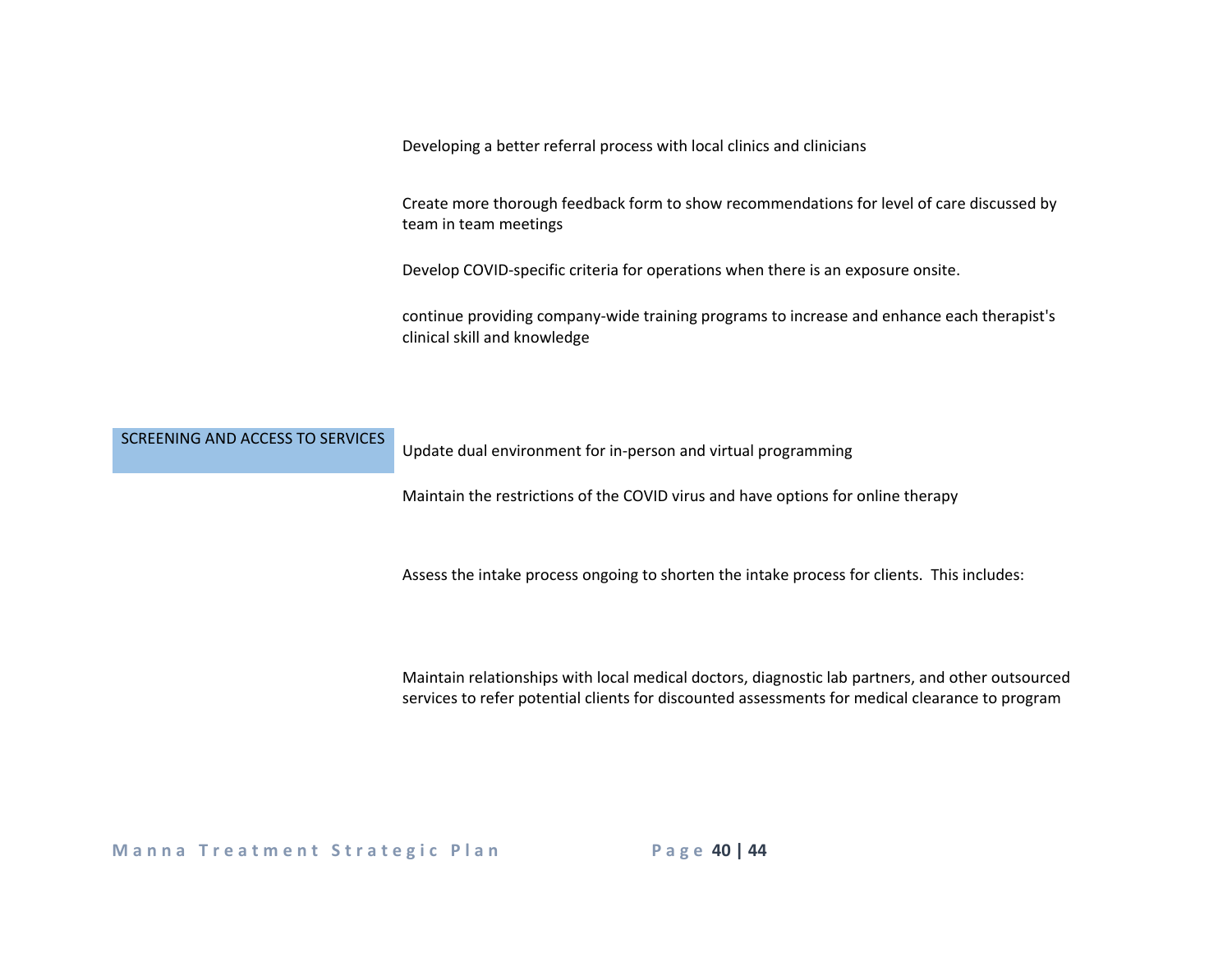|                      | Send Satisfaction Survey to both individuals in program and to those who didn't attend regarding<br>the intake process                                                                                                                             |
|----------------------|----------------------------------------------------------------------------------------------------------------------------------------------------------------------------------------------------------------------------------------------------|
|                      | Implement changes as requested and as fiscally possible                                                                                                                                                                                            |
|                      | Provide accurate, detailed, helpful feedback to clients regarding their treatment progress                                                                                                                                                         |
|                      | Once a client has an established weekly fee for services, they will be allowed to continue in the<br>PHP/IOP/OP treatment program if they are working the program to the best of their ability                                                     |
|                      | Ongoing treatment progress tracking will be reviewed to determine how successful each person is<br>in their treatment process. These results will be released via Nonprofit Yearly Report and in<br>conferences nationwide.                        |
| PERSON-CENTERED PLAN |                                                                                                                                                                                                                                                    |
|                      | Client needs - Clients in the IOP/PHP program have completed the feedback survey of the<br>program. Based on their responses, the following occurs:                                                                                                |
|                      | Separating clients in process-type groups into two groups when the group is equal to 8 or more<br>clients. Groups are split, based on issue or age. This helps maintain integrity of the program and<br>provides a space where clients feel heard. |

## Manna Treatment Strategic Plan Page 41 | 44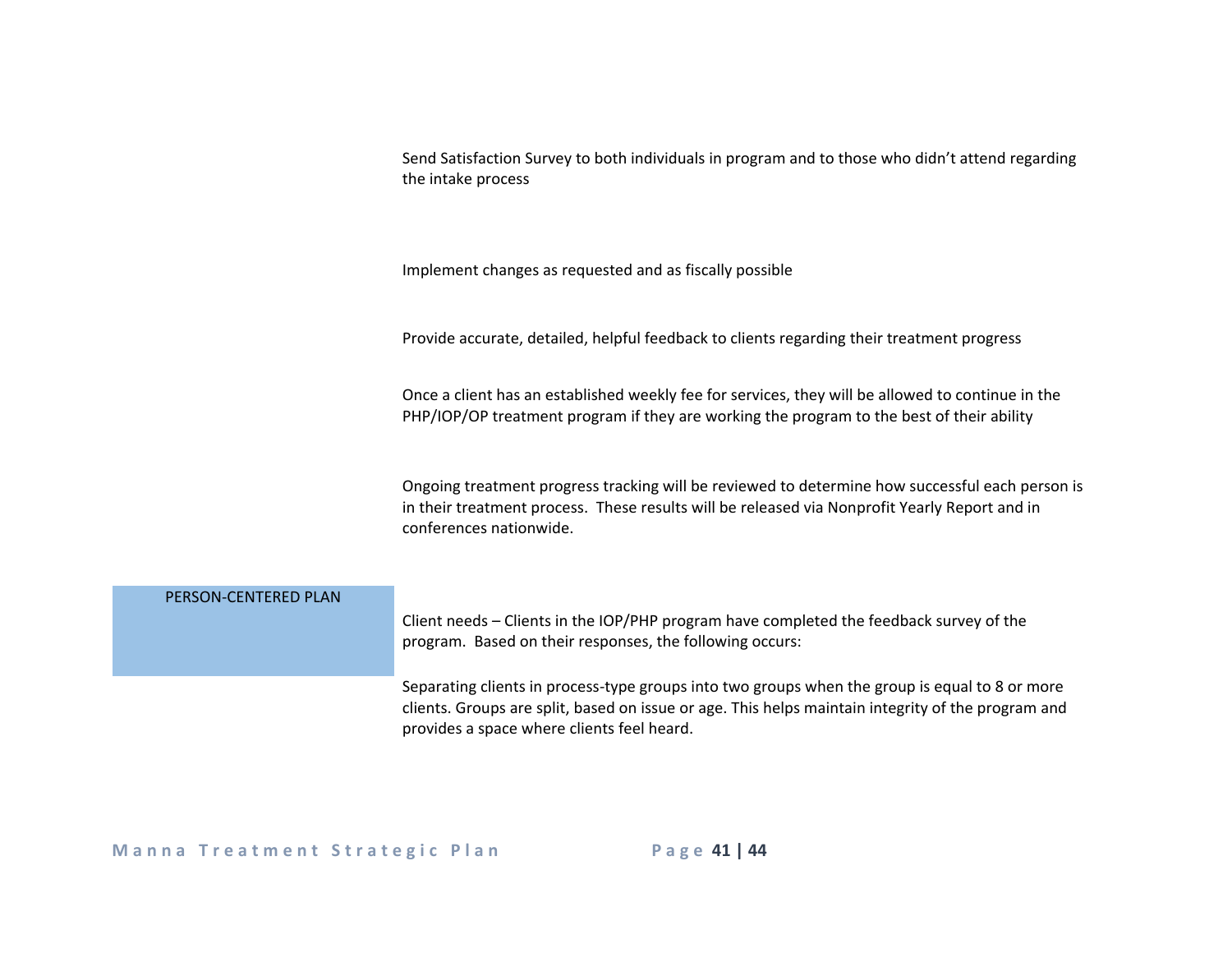Providers will be required to learn updated techniques and philosophies, and implement these in group settings

Providers will be required to present such education to the staff at assigned staff training meetings on a regular basis

| <b>TRANSITION-DISCHARGE</b> | Create a Recovery Residence for clients in the PHP-IOP-OP levels of care                                                                                |
|-----------------------------|---------------------------------------------------------------------------------------------------------------------------------------------------------|
|                             | Conduct research at 6-month, 1 year, and 2-year intervals on Levels of Care system and process                                                          |
|                             | Collaborate with existing community services and other service providers to support growth and<br>leadership with clients as they transition from Manna |
|                             | Assess and document identified educational, career, and growth-oriented needs among the<br>Manna client population                                      |
|                             | Continue to network and market with other nonprofits as well as businesses and educational<br>programs to support clients' growth                       |
|                             | conduct a quarterly review of discharge process in the Aura system as well as how it is enacted<br>with clients.                                        |

**Manna Treatment Strategic Plan Page 42 | 44**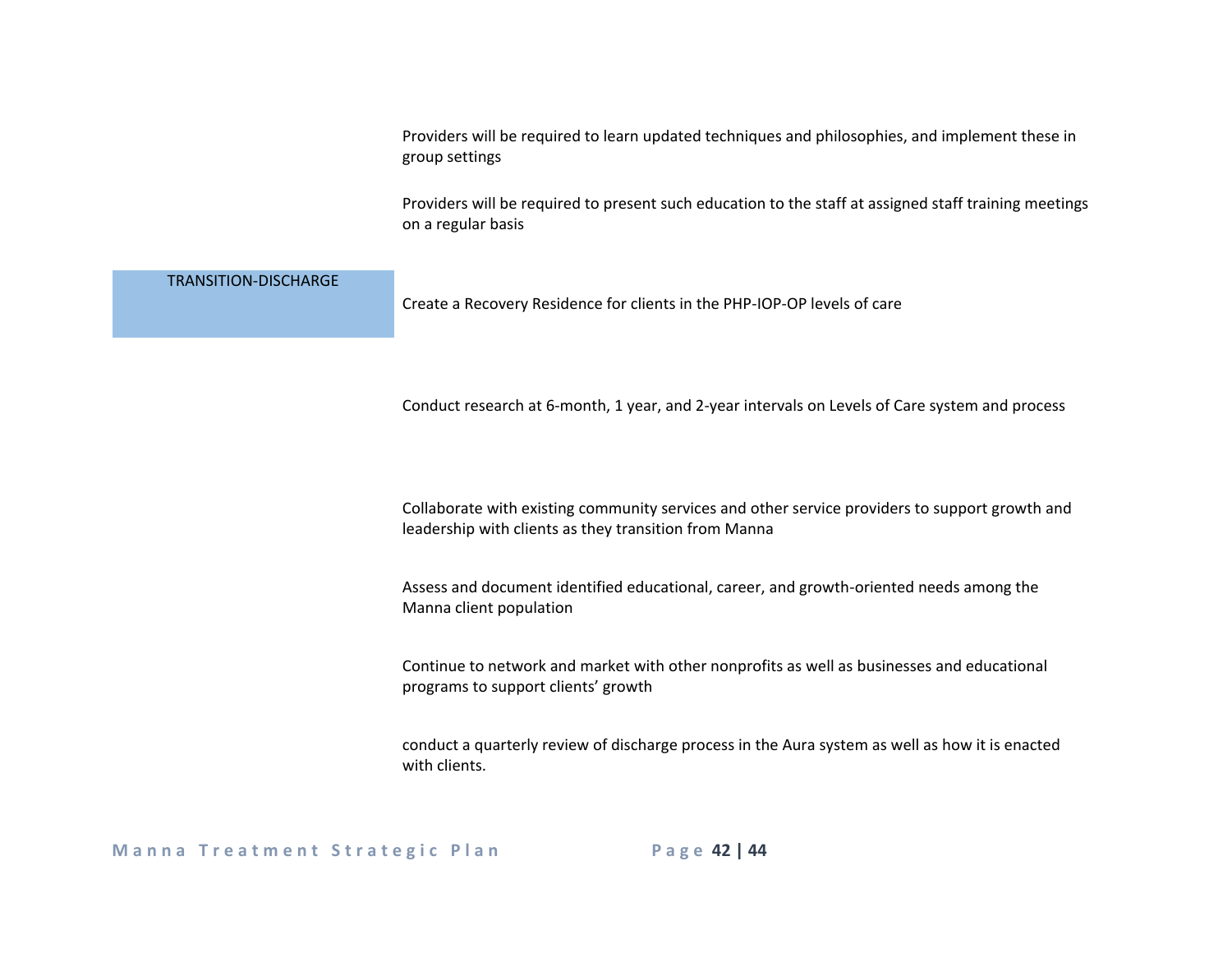| <b>MEDICATION USE</b>             | Barb Luttrell, APRN and Medical Services Director has created a handbook of medical services for<br>clients and staff clarification.                                                                                                                                    |
|-----------------------------------|-------------------------------------------------------------------------------------------------------------------------------------------------------------------------------------------------------------------------------------------------------------------------|
| NONVIOLENT PRACTICES              | Tighten up protocol for clients who are suicidal                                                                                                                                                                                                                        |
| <b>RECORDS OF PERSONS SERVED</b>  | Each client is given their staff-reviewed progress form and discusses their progress with staff in<br>individual and/or process group. This needs to occur within the Aura portal system for parents to<br>understand the progress/struggle that their child is having. |
| <b>QUALITY RECORDS MANAGEMENT</b> | The results of case record reviews are to be shared with all appropriate parties and corrective<br>actions that have been taken from the findings at a minimum of once per quarter                                                                                      |
|                                   | Outcome of Quality Record Reviews will be incorporated into improvements in compliance and<br>accountability                                                                                                                                                            |
|                                   | A review of closed cases results in documentation of discharge plans in all cases and aftercare<br>plans in 95% of all cases as appropriate                                                                                                                             |
|                                   | The Clinical Director initiates action in response to identified problem cases and the action, results<br>of the action and other information will be included in the Continuous Quality Improvement<br>process                                                         |
| <b>INTENSIVE OUTPATIENT</b>       | 1. Implement the Trauma Recovery IOP                                                                                                                                                                                                                                    |
| <b>OUTPATIENT TREATMENT</b>       | 1. Create more OP groups                                                                                                                                                                                                                                                |

## Manna Treatment Strategic Plan Page 43 | 44